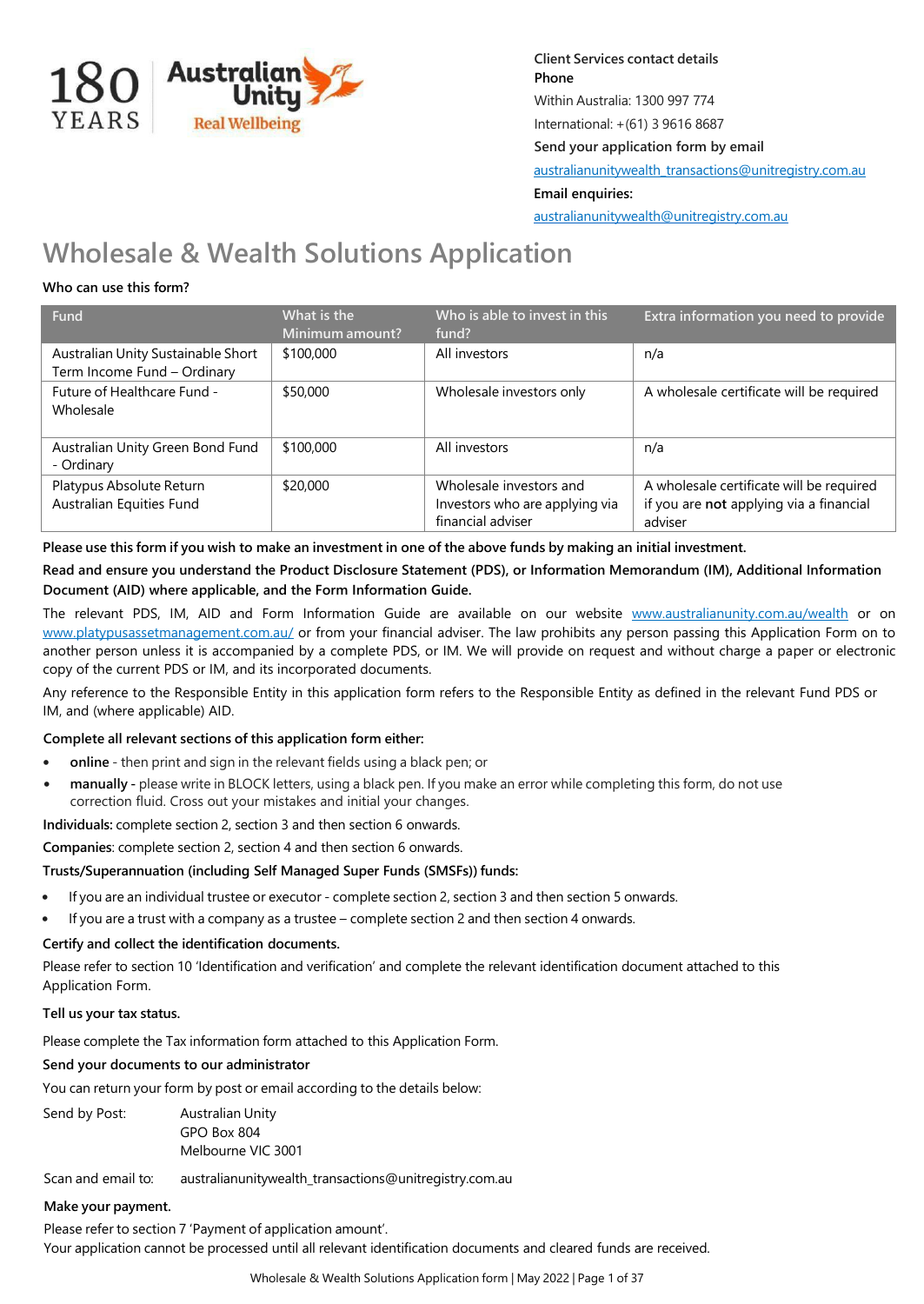# **Your investment objectives**

In line with the Design and Distribution Obligations (DDO) under the Corporations Act, we require the below information.

You can access the Target Market Determinations (TMDs) for our funds at https://www.australianunity.com.au/wealth/target-marketdeterminations which includes a description of who the fund is appropriate for.

| <b>Consumer Attributes</b>                                                                                                                                                                                                                                        |        |                                 |           |                              |  |
|-------------------------------------------------------------------------------------------------------------------------------------------------------------------------------------------------------------------------------------------------------------------|--------|---------------------------------|-----------|------------------------------|--|
| A. What is your primary investment objective for the portion of the portfolio that this fund represents? (select only one option)                                                                                                                                 |        |                                 |           |                              |  |
| Capital growth (increased value of your investment over time)                                                                                                                                                                                                     |        |                                 |           |                              |  |
| <b>Capital preservation</b> (preserving the value of your investment and preventing loss)                                                                                                                                                                         |        |                                 |           |                              |  |
| <b>Capital guaranteed</b> (shielding your investment from any losses)                                                                                                                                                                                             |        |                                 |           |                              |  |
| Income distribution (receiving regular income from your investment)                                                                                                                                                                                               |        |                                 |           |                              |  |
|                                                                                                                                                                                                                                                                   |        |                                 |           |                              |  |
| B. What is the intended use of this fund in your investment portfolio? (select only one option)                                                                                                                                                                   |        |                                 |           |                              |  |
| <b>Solution / standalone</b> (your primary investment - 75% - 100% of portfolio)                                                                                                                                                                                  |        |                                 |           |                              |  |
| <b>Core component</b> (a large proportion of your investment - 25% - 75% of portfolio)                                                                                                                                                                            |        |                                 |           |                              |  |
| Satellite / small allocation (a small part of your investment - less than 25% of portfolio)                                                                                                                                                                       |        |                                 |           |                              |  |
|                                                                                                                                                                                                                                                                   |        |                                 |           |                              |  |
| C. What is the intended investment timeframe for the portion of the portfolio that this fund represents? (select only one option)                                                                                                                                 |        |                                 |           |                              |  |
| Short term (less than 2 years)                                                                                                                                                                                                                                    |        | Medium term (more than 2 years) |           | ong term (more than 8 years) |  |
| D. What is your risk and return profile for the portion of the portfolio that this fund represents? (How much of a loss you are willing<br>to tolerate within your portfolio when assessed against the possibility of greater returns?) (select only one option). |        |                                 |           |                              |  |
| Low                                                                                                                                                                                                                                                               | Medium |                                 | High      | Very High                    |  |
| E. What is your anticipated frequency of withdrawals? (select the most frequent that applies)                                                                                                                                                                     |        |                                 |           |                              |  |
| Daily                                                                                                                                                                                                                                                             | Weekly | Monthly                         | Quarterly | Annually/Longer              |  |
| Have you received advice prior to applying to invest in this fund(s)? (select only one option).                                                                                                                                                                   |        |                                 |           |                              |  |
| Yes - I/We have received personal advice in relation to my investment in this fund (financial product advice provided to<br>you by a person who has considered one or more of your investment objectives).                                                        |        |                                 |           |                              |  |
| No - I/We have not received personal advice in relation to my investment in this fund.                                                                                                                                                                            |        |                                 |           |                              |  |

**Note:** Acceptance of your application should not be taken as a representation or confirmation that an investment in the fund is, or is likely to be, consistent with your intentions, objectives and needs as indicated in your responses to these questions.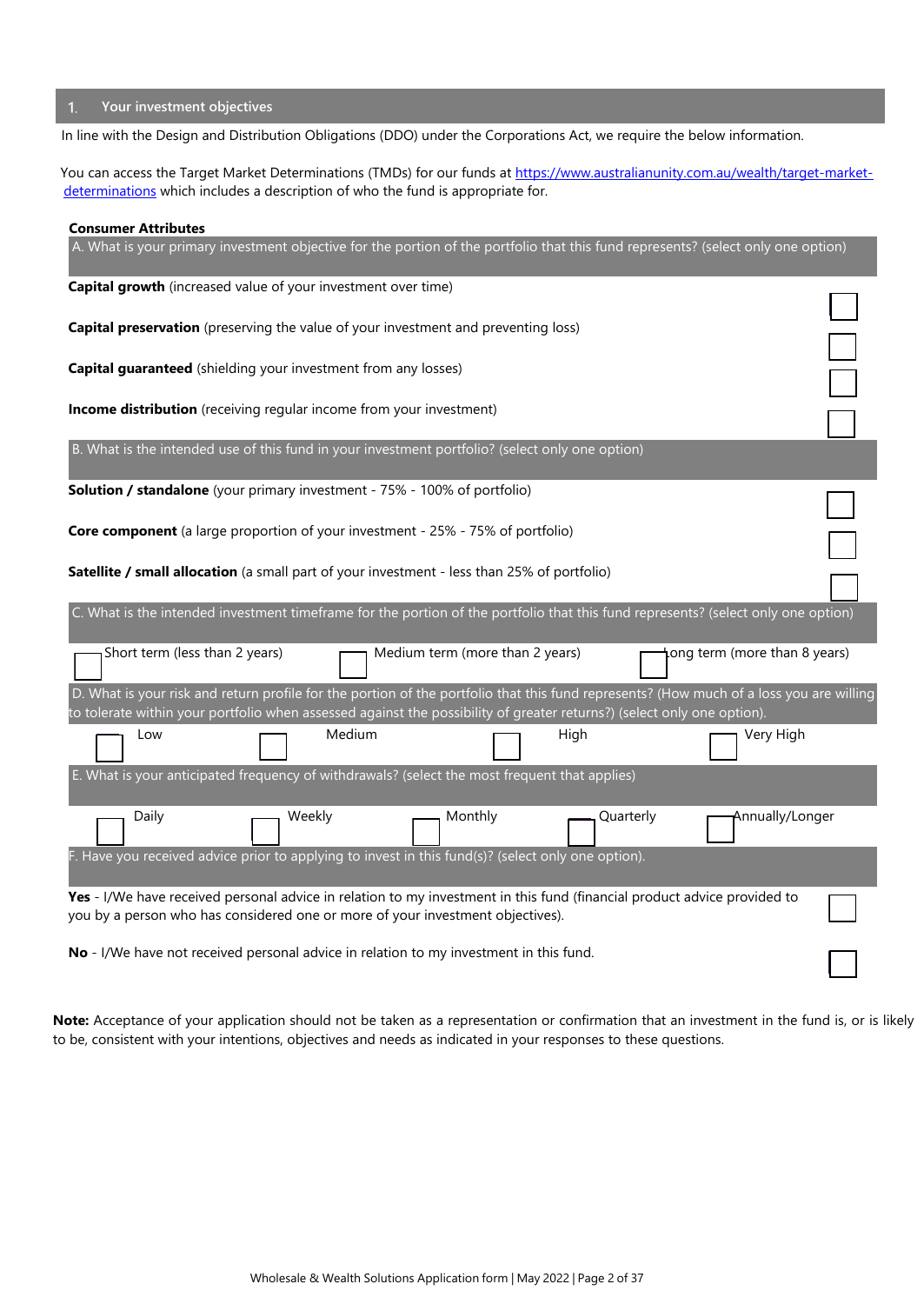| 2. Are you an existing Investor?                                                                                                                                                                                  |                                                                                                                                                                                                                                                                                                       |
|-------------------------------------------------------------------------------------------------------------------------------------------------------------------------------------------------------------------|-------------------------------------------------------------------------------------------------------------------------------------------------------------------------------------------------------------------------------------------------------------------------------------------------------|
| No, complete section 3 onwards.                                                                                                                                                                                   |                                                                                                                                                                                                                                                                                                       |
| Yes, the account number is                                                                                                                                                                                        | Complete from section 6 onwards.                                                                                                                                                                                                                                                                      |
| 3. Individual/Joint/Sole Trader/Partnership - Individual/Executor - Individual                                                                                                                                    |                                                                                                                                                                                                                                                                                                       |
| Complete if you are investing individually, jointly or you are an<br>individual, joint trustee, partnership - individual or executor.<br>individual.<br>Note: executor - individual must also complete section 5. | Mobile number (include country code)<br>Email address                                                                                                                                                                                                                                                 |
| <b>Investor 1 - Personal Details</b><br>Full given names<br>Title<br>Surname                                                                                                                                      | This email address is the default address for all investor<br>correspondence (such as transaction confirmations, statements,<br>reports and other material).<br><b>ABN</b>                                                                                                                            |
| Date of birth (DD/MM/YYYY)                                                                                                                                                                                        | Are you a sole trader?                                                                                                                                                                                                                                                                                |
| <b>Residential Address</b><br>A PO Box/RMB/Locked Bag is not acceptable.                                                                                                                                          | No<br>Yes<br>If yes, what is your business name?                                                                                                                                                                                                                                                      |
| Property/Building name (if applicable)                                                                                                                                                                            | Tax Details - Australian Residents                                                                                                                                                                                                                                                                    |
| Unit<br>Street number<br>Street name                                                                                                                                                                              | If you are an Australian resident for tax purposes, please provide<br>your tax file number (TFN) or reason for exemption. If you are an<br>Australian resident and do not provide your TFN, or reason for<br>exemption, you will be taxed at the highest marginal tax rate plus<br>the Medicare levy. |
| Suburb<br>State                                                                                                                                                                                                   | <b>TFN</b>                                                                                                                                                                                                                                                                                            |
| Country<br>Postcode<br>Postal Address (if different to residential address)                                                                                                                                       | * If exempt, please specify reason. If due to pension or allowance<br>please state full name of benefit (e.g. Age Pension)<br>Reason for exemption                                                                                                                                                    |
| A PO Box/RMB/Locked Bag is acceptable.                                                                                                                                                                            | Tax Details - Non Australian Residents                                                                                                                                                                                                                                                                |
| Property/Building name (if applicable)<br>Unit<br>Street number                                                                                                                                                   | If you are not an Australian resident for tax purposes, please<br>indicate your country of residence for tax purposes.                                                                                                                                                                                |
| Street name                                                                                                                                                                                                       | <b>Investor 2 - Personal Details</b><br>Title<br>Full given names                                                                                                                                                                                                                                     |
| Suburb<br>State                                                                                                                                                                                                   | Surname                                                                                                                                                                                                                                                                                               |
| Postcode<br>Country<br><b>Contact Details</b><br>Home number (include country and area code)                                                                                                                      | Date of birth (DD/MM/YYYY)<br><b>Residential Address</b>                                                                                                                                                                                                                                              |
| Business number (include country and area code)                                                                                                                                                                   | A PO Box/RMB/Locked Bag is not acceptable.<br>Property/Building name (if applicable)                                                                                                                                                                                                                  |
|                                                                                                                                                                                                                   | Unit<br>Street number                                                                                                                                                                                                                                                                                 |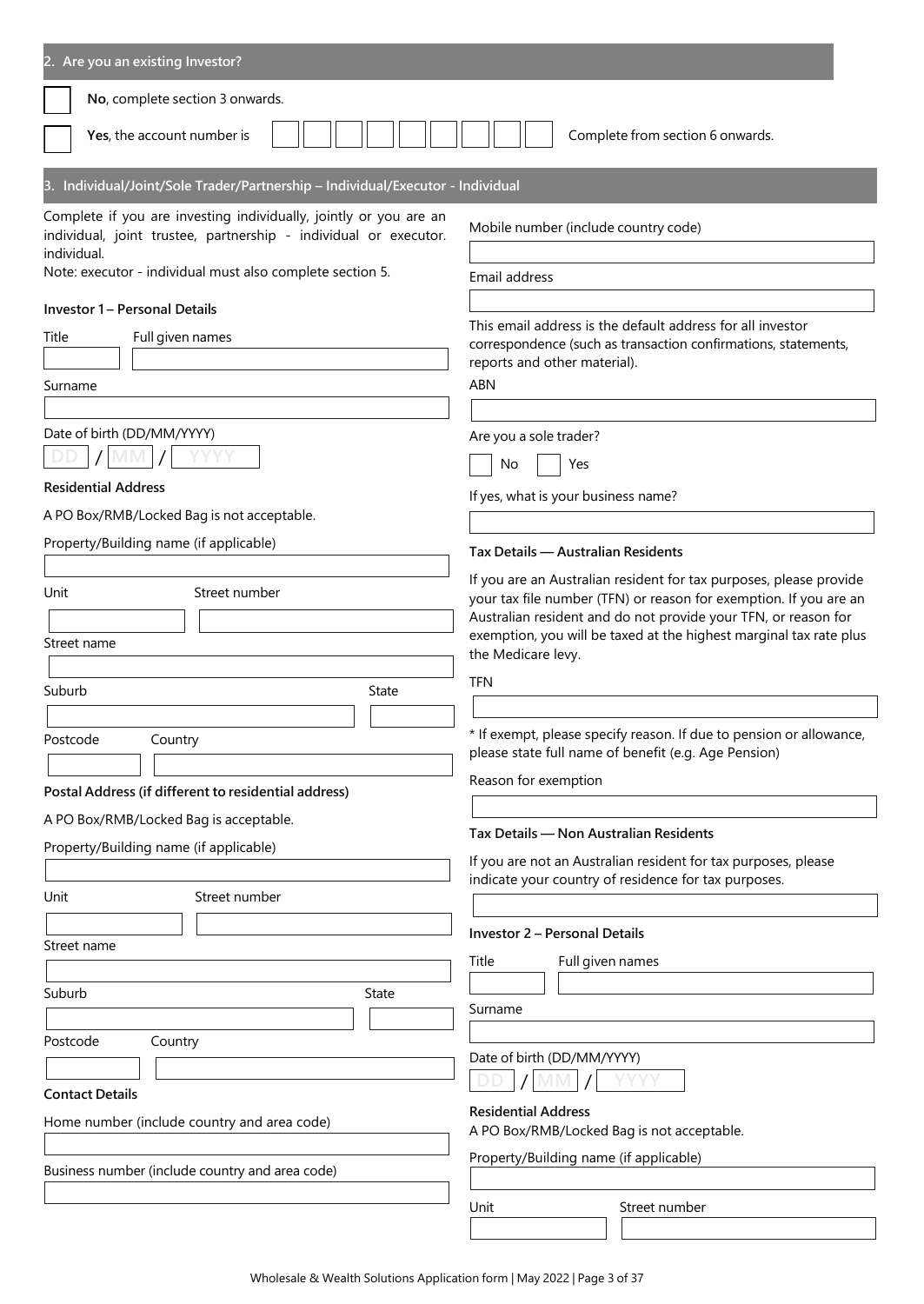| Street name                                                                  | Mobile number (include country code)                                                                                                |  |  |
|------------------------------------------------------------------------------|-------------------------------------------------------------------------------------------------------------------------------------|--|--|
| Suburb<br>State                                                              | Email address                                                                                                                       |  |  |
|                                                                              |                                                                                                                                     |  |  |
| Postcode<br>Country                                                          | All correspondence will be sent to the address provided for<br>investor 1.                                                          |  |  |
| Postal Address (if different to residential address)                         | Tax Details — Australian Residents                                                                                                  |  |  |
| A PO Box/RMB/Locked Bag is acceptable.                                       | If you are an Australian resident for tax purposes, please provide                                                                  |  |  |
| Property/Building name (if applicable)                                       | your tax file number (TFN) or reason for exemption. If you are an<br>Australian resident and do not provide your TFN, or reason for |  |  |
|                                                                              | exemption, you will be taxed at the highest marginal tax rate plus                                                                  |  |  |
| Unit<br>Street number                                                        | the Medicare levy.                                                                                                                  |  |  |
|                                                                              | <b>TFN</b>                                                                                                                          |  |  |
| Street name                                                                  |                                                                                                                                     |  |  |
|                                                                              | * If exempt, please specify reason. If due to pension or allowance,                                                                 |  |  |
| Suburb<br>State                                                              | please state full name of benefit (e.g. Age Pension)                                                                                |  |  |
|                                                                              | Reason for exemption                                                                                                                |  |  |
| Postcode<br>Country                                                          |                                                                                                                                     |  |  |
|                                                                              | Tax Details - Non Australian Residents                                                                                              |  |  |
| <b>Contact Details</b>                                                       | If you are not an Australian resident for tax purposes, please<br>indicate your country of residence for tax purposes.              |  |  |
| Home number (include country and area code)                                  |                                                                                                                                     |  |  |
|                                                                              | If there are more than two individual investors or trustees, please                                                                 |  |  |
| Business number (include country and area code)                              | provide the full name, date of birth, and residential address of                                                                    |  |  |
|                                                                              | each on a separate sheet and attach to this form.                                                                                   |  |  |
|                                                                              |                                                                                                                                     |  |  |
| 4. Company/Partnership - Corporate/Executor - Corporate                      |                                                                                                                                     |  |  |
|                                                                              |                                                                                                                                     |  |  |
| Complete if you are investing as a company or as a trust with a              | Unit<br>Street number                                                                                                               |  |  |
| corporate trustee.                                                           |                                                                                                                                     |  |  |
| Note: You are also required to complete the relevant<br>Identification Form. | Street name                                                                                                                         |  |  |
| <b>Company Details</b>                                                       |                                                                                                                                     |  |  |
| Full name of company (as registered by ASIC)                                 | Suburb<br>State                                                                                                                     |  |  |
|                                                                              | Postcode<br>Country                                                                                                                 |  |  |
| ACN or ABN (for foreign companies, provide your Australian                   |                                                                                                                                     |  |  |
| Registered Body Number (ARBN) if you have one)                               | Principal Place of Business - Postal Address (if different to                                                                       |  |  |
|                                                                              | above)                                                                                                                              |  |  |
| <b>TFN</b>                                                                   | A PO Box/RMB/Locked Bag is acceptable.                                                                                              |  |  |
| Country of residency (if a foreign company)                                  | Property/Building name (if applicable)                                                                                              |  |  |
|                                                                              |                                                                                                                                     |  |  |
| Respective share of each partner in the partnership                          | Unit<br>Street number                                                                                                               |  |  |
|                                                                              |                                                                                                                                     |  |  |
| <b>Registered Office Address</b>                                             | Street name                                                                                                                         |  |  |
| A PO Box/RMB/Locked Bag is not acceptable. If you are a foreign              |                                                                                                                                     |  |  |
| company, write the address of your Australian registered agent (if           | Suburb<br>State                                                                                                                     |  |  |
| you have one) or else write your principal place of business.                |                                                                                                                                     |  |  |
| Name of Australian registered agent (if applicable)                          | Postcode<br>Country                                                                                                                 |  |  |
|                                                                              |                                                                                                                                     |  |  |
| Property/Building name (if applicable)                                       |                                                                                                                                     |  |  |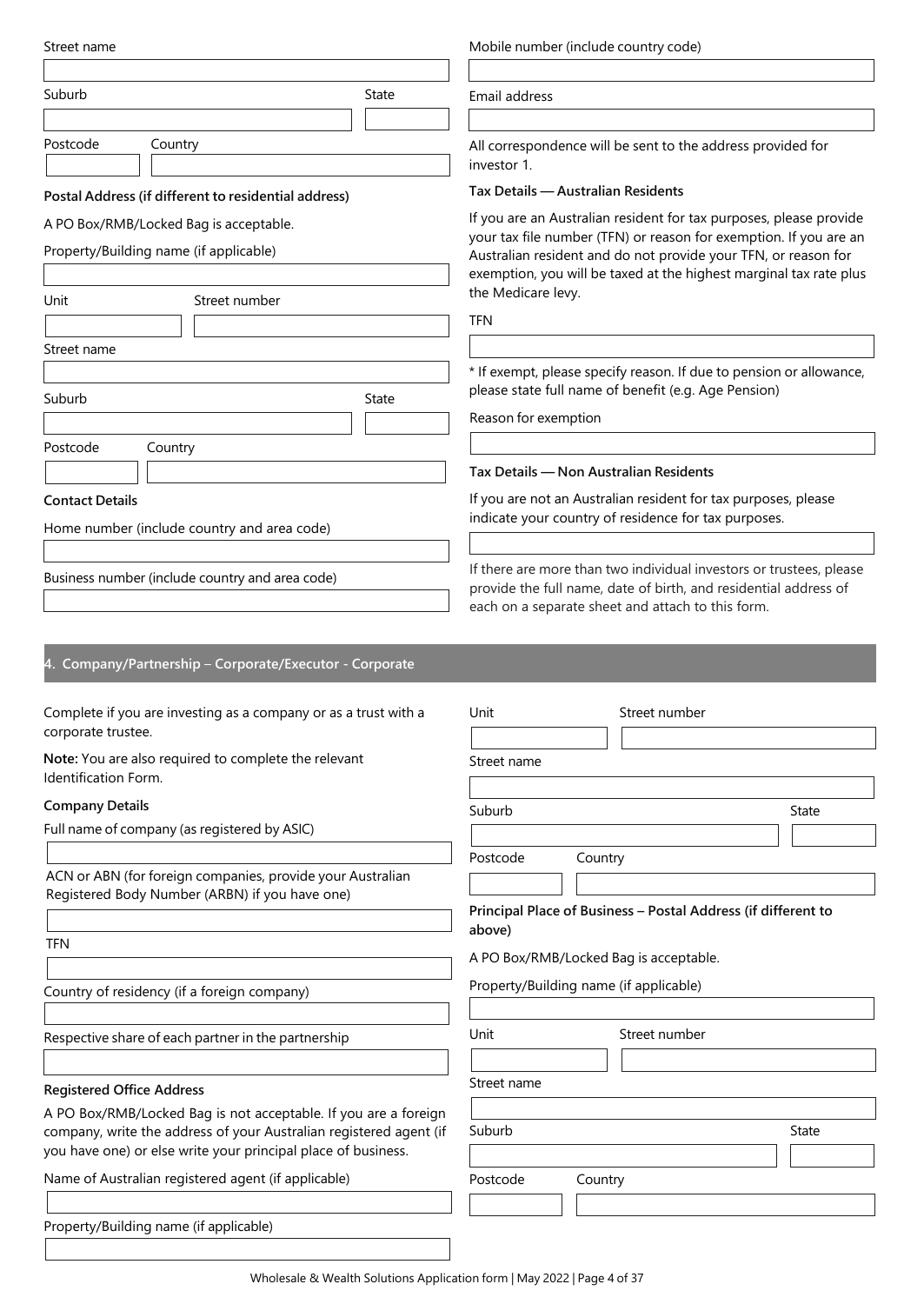### **Contact person at company**

| Title | Full given names |
|-------|------------------|
|       |                  |

Surname

Home number (include country and area code)

Business number (include country and area code)

# **5. Trusts or Superannuation Funds**

Please complete if you are investing as a trust or superannuation fund. Individuals and non-corporate trustee(s) must also complete section 3. Corporate trustees must also complete section 4.

**Note:** You are also required to complete the Identification Form - Trusts and Trustees.

Mobile number (include country code)

Email address

This email address is the default address for all investor correspondence (such as transaction confirmations, statements, reports and other material).

**Trust or superannuation fund details**

Name of trust or superannuation fund

ABN (applicable if you are a trust or a self-managed superannuation fund registered with the Australian Tax Office)

TFN

**6. Investment Details and Distribution Instructions**

# **Specify yourinitial applicationamount.**

Indicate your distribution choice below. If you do not make an election, distributions will be reinvested.

|                                                                   |                  |                                     | <b>DISTRIBUTION OPTION</b><br>(indicate preference with an X) |                 |
|-------------------------------------------------------------------|------------------|-------------------------------------|---------------------------------------------------------------|-----------------|
| <b>FUND NAME</b>                                                  | <b>APIR CODE</b> | <b>INVESTMENT AMOUNT</b>            | Pay to my<br>bank a/c                                         | <b>Reinvest</b> |
| Future of Healthcare - Wholesale                                  | AUS9268AU        | AUD \$<br>(Minimum AUD \$50,000)    |                                                               |                 |
| Australian Unity Green Bond Fund - Ordinary                       | AUS0084AU        | AUD \$<br>(Minimum AUD \$100,000)   |                                                               |                 |
| Australian Unity Sustainable Short Term Income<br>Fund - Ordinary | AUS0079AU        | $AUD$ \$<br>(Minimum AUD \$100,000) |                                                               |                 |
| Platypus Absolute Return Australian Equities Fund                 | AUS8992AU        | AUD \$<br>(Minimum AUD \$20,000)    |                                                               |                 |

Please indicate the source and origin of funds being invested:

| Savings                                            |
|----------------------------------------------------|
| Investment                                         |
| Superannuation contributions                       |
| Commission                                         |
| Donation/gift                                      |
| Inheritance                                        |
| Normal course of business                          |
| Asset sale                                         |
| Other – write the source and origin of funds below |
|                                                    |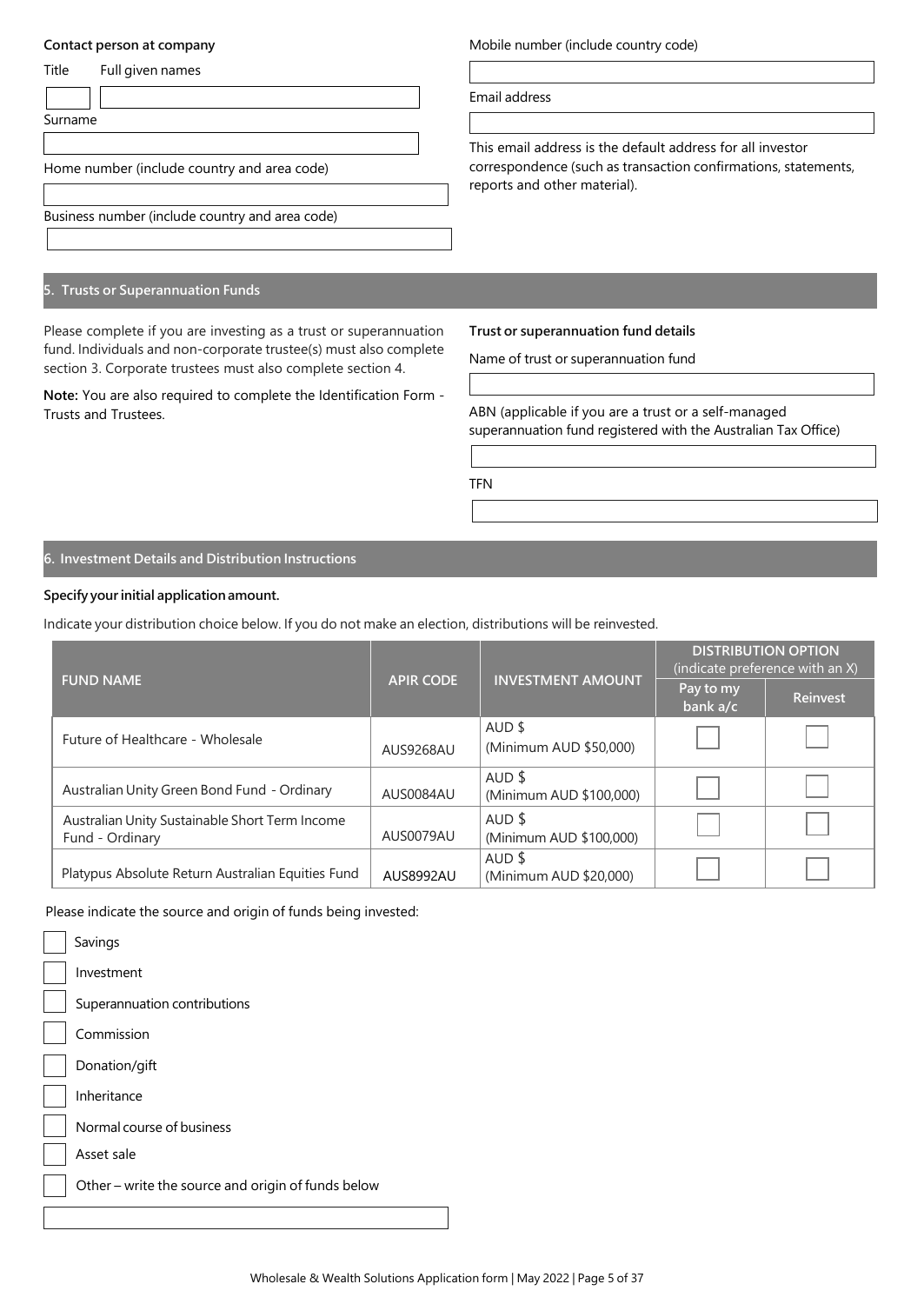Select your payment method and complete the relevant section if applicable. All payments must be made in AUD.

| FFT          |
|--------------|
| Direct debit |

**EFT**

| Account name:   | OneVue Fund Services Pty Ltd as agent for<br>Australian Unity Funds Management Ltd<br>Application |  |
|-----------------|---------------------------------------------------------------------------------------------------|--|
|                 | <b>Trust Account</b>                                                                              |  |
| BSB:            | 083-001                                                                                           |  |
| Account number: | 765189036                                                                                         |  |
| Your reference: | [please use the name of the investor]                                                             |  |

### **Direct debit authority – Australian bank accounts only**

You can allow us to deduct your application amount directly from your nominated financial institution account by completing the direct debit authority below. This debit will be made through the Bulk Electronic Clearing System (BECS) from your account held at the financial institution you have nominated below.

By completing this section, you have understood and agreed to the terms and conditions governing the debit arrangements between you and OneVue Fund Services Pty Ltd, as set out in this Request and in your Direct Debit Request Service Agreement, a copy of which is available at

https://cms2.onevue.com.au/index.php/download\_file/4180/

| Financial institution name |                           |  |
|----------------------------|---------------------------|--|
|                            |                           |  |
| Branch name                |                           |  |
|                            |                           |  |
|                            | BSB number Account number |  |
|                            |                           |  |
| Account name               |                           |  |
|                            |                           |  |

# **8. Financial Institution Account Details**

#### **Australian bank account details**

Please provide your bank account details if you have selected to take your distribution in cash or wish to provide these details for future redemptions. We will only pay cash proceeds to a bank account in the name(s) of the investor(s). We will not make any payments into third party bank accounts or foreign bank accounts.

Financial institution name

Branch name

BSB number Account number

Account name

I/We request and authorise OneVue Fund Services Pty Ltd ABN 18 107 333 308 (User ID 411595) to arrange, through its own financial institution, a debit to the nominated account as deemed payable by OneVue.

Signature of primary account holder

Please print full name

Date (DD/MM/YYYY)



Signature of joint account holder (if applicable)

Please print full name

Date (DD/MM/YYYY) / /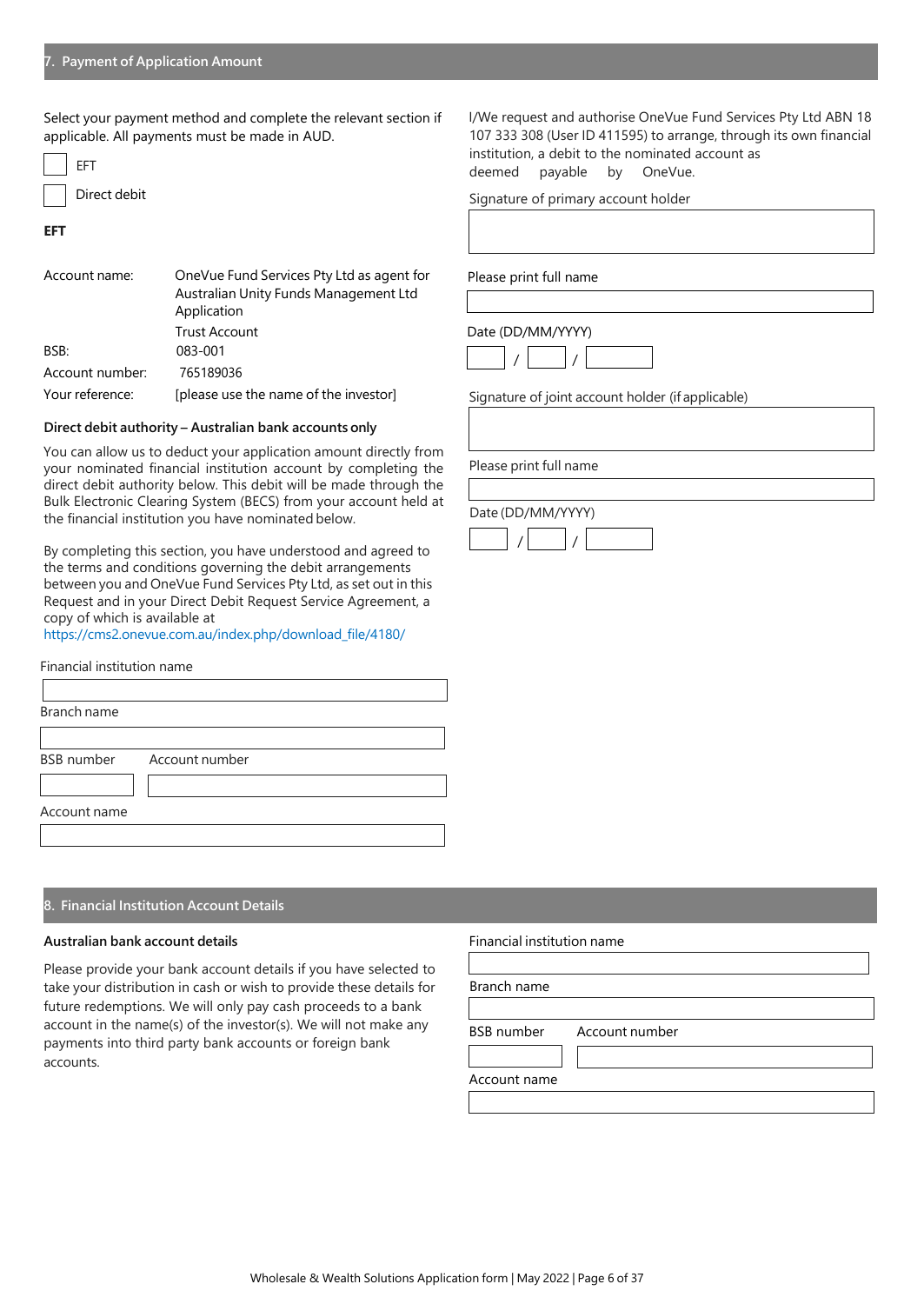# **Automatic online account access**

Online access enables you to view details of your investments (account balance, investment details and account statements). We will send you the necessary registration details by post once your application is processed.

#### **Annual Report**

The Annual Report is available from our website australianunity.com.au/wealth/

If you would like to receive an email alert when the report is published on our website, or a copy by post, please indicate below. (This refers to Annual Reports only. This will not affect communication instructions regarding general correspondence for your fund).

| email<br>Вv |  |
|-------------|--|
|-------------|--|



### **Marketing material**

You may receive market commentary, event invitations etc from us, from time to time. Please tick this box if you do not wish to receive these communications.

# **10. Identification and Verification**

# **Please tick one box only:**

I have not previously invested in any of the funds listed from Australian Unity and will complete the relevant investor identification forms located at the end of this application form.

I am an existing investor in a fund from Australian Unity, (either a fund listed on page 1 or another fund) and am not required to complete the investor identification forms located at the end of this application form.

I am a financial adviser completing the application form on behalf of my client(s). I will complete the Financial Adviser Declaration in Section 12.

**11. Financial Adviser Details**

#### **Section 11a: To be completed by the investor(s)**

If you are using the service of a financial adviser, use this section to provide their details. If you change your financial adviser, it's important to let us know as soon as possible.

Your financial adviser will receive copies of your statements and account notifications via email (where an email address is provided).

#### **Advice fee payment election**

# **The ongoing Advice Fee is not available on Australian Unity Future of Healthcare Fund.**

Complete this section if you want financial planning fees to be paid monthly from your investment. The Advice Fee payment reflects your arrangement with your financial adviser and is calculated and deducted (by way of withdrawal of units) on a monthly basis.

# **Have you agreed to have an advice fee deducted from your investment account?**

Yes, I/we request that the Responsible Entity deduct an ongoing advice fee of  $\Box \bullet \Box \quad \%$  (on a monthly basis from my/our investment in the Fund.

|  | M.<br>۰. |
|--|----------|
|--|----------|

**Investor must tick one box, if no options are selected it will be default to no adviser fee applicable.**

# **Please note one-off payments and fixed dollar amounts are not possible.**

If you close your investment in the fund before the end of the month, no payment will be paid for that month and your financial adviser may look for this to be paid directly by you. We will keep paying any ongoing fee until you advise us it has changed or should stop.

We pay money to the dealer group that authorises your financial adviser – if your adviser changes their dealer group arrangements, they will need to contact us so we can redirect their payments.

### **Section 11b: To be completed by the financial adviser**

By completing this section of the application form, you are confirming that you hold a current Australian Financial Services Licence (AFSL) or are otherwise authorised to advise on and arrange this product.

#### **Financial Adviser Details**

Dealer group name/licensee

|                | AFSL number Authorised representative number (if any) |
|----------------|-------------------------------------------------------|
|                |                                                       |
| <b>Address</b> |                                                       |
|                |                                                       |
|                | Property/Building name (if applicable)                |
|                |                                                       |
| Unit           | Street Number                                         |
|                |                                                       |

Suburb **Suburb** State Suburb State State State State State State State State State State State State State State State State State State State State State State State State State State State State State State State State S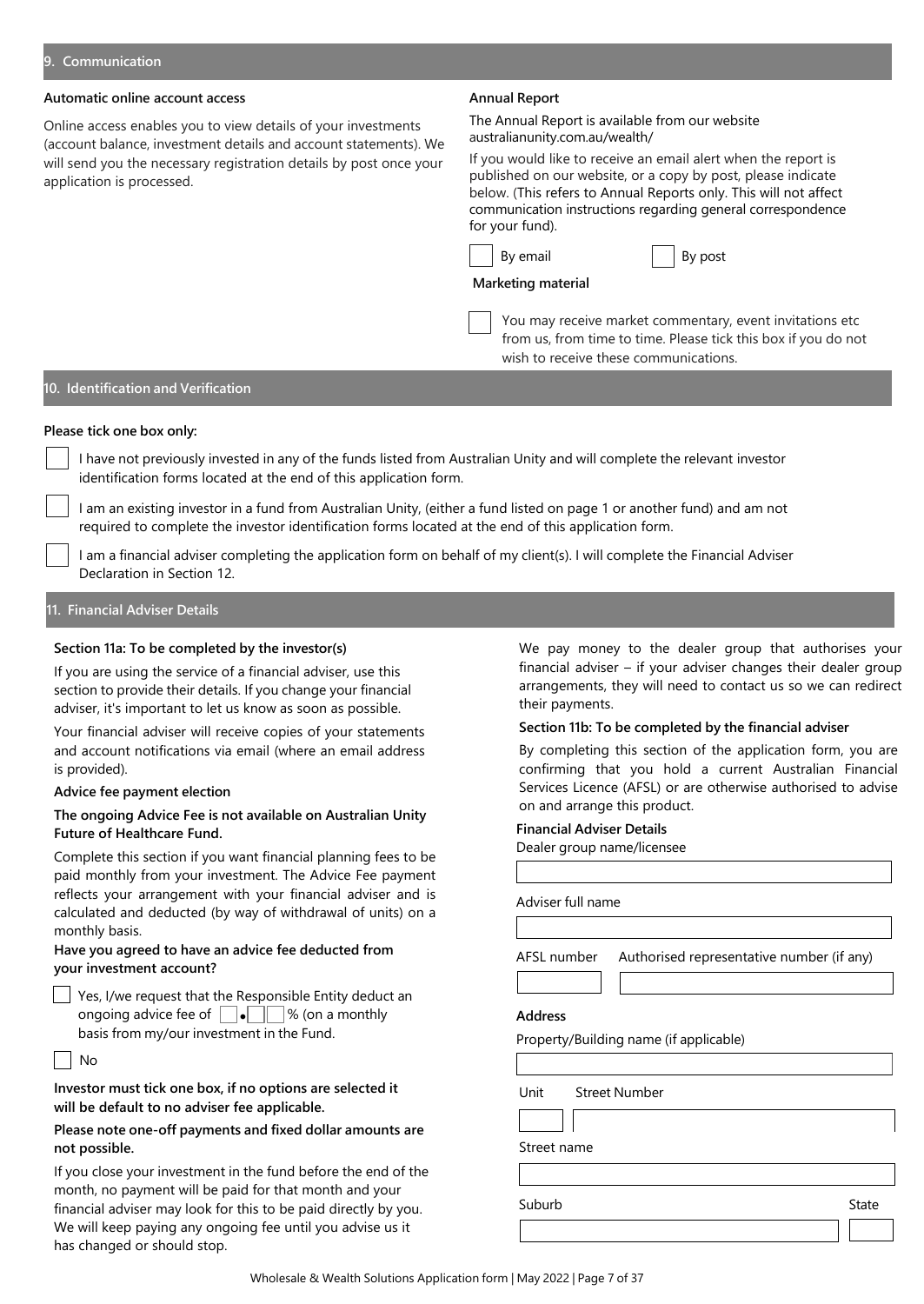| Postcode<br>Country                                                                                                                                                                                                                                                                                                                                                      | Postcode<br>Country                             |
|--------------------------------------------------------------------------------------------------------------------------------------------------------------------------------------------------------------------------------------------------------------------------------------------------------------------------------------------------------------------------|-------------------------------------------------|
|                                                                                                                                                                                                                                                                                                                                                                          |                                                 |
| Postal Address (if different to above)                                                                                                                                                                                                                                                                                                                                   | <b>Contact Details</b>                          |
| Property/Building name (if applicable)                                                                                                                                                                                                                                                                                                                                   | Business number (include country and area code) |
| Unit<br><b>Street Number</b>                                                                                                                                                                                                                                                                                                                                             | Mobile number (include country code)            |
| Street name                                                                                                                                                                                                                                                                                                                                                              | Email                                           |
| Suburb<br><b>State</b>                                                                                                                                                                                                                                                                                                                                                   | <b>Adviser Signature</b>                        |
|                                                                                                                                                                                                                                                                                                                                                                          |                                                 |
| <b>12. Financial Adviser Declaration</b>                                                                                                                                                                                                                                                                                                                                 |                                                 |
| I certify that in accordance with the FSC/FPA Industry Guidance Note 24 ('GN 24'), I have: (Mark the appropriate box with an 'X')                                                                                                                                                                                                                                        |                                                 |
| Option 1. Collected, verified and retained the appropriate customer identification documentation to confirm the identity of all<br>individuals/investors with this application to meet my obligations in respect of the Anti-Money Laundering and Counter-<br>Terrorism Financing Act 2006 ('AML/CTF laws') and agree to provide access to these records as required. OR |                                                 |
| Option 2. Collected and verified the appropriate customer identification documentation to confirm the identity of all<br>individuals/investors with this application to meet my obligations in respect of the AML/CTF laws and have attached the copy of<br>source documents for reference only. OR                                                                      |                                                 |
| Option 3. I have not completed the AML/CTF checks on this/these client/s. I have completed the identification form<br>included in this application form and attached the certified copy of the source documents.                                                                                                                                                         |                                                 |
| If no hovie marked Logres that Ontion 1 annies                                                                                                                                                                                                                                                                                                                           |                                                 |

# **If no box is marked, I agree that Option 1 applies.**

In addition, as the Investors' financial adviser, I warrant and represent to AU that I, as applicable:

- If I have signed this application form on behalf of my client(s), I have attached the certified copy of the Power of Attorney verifying my authority to do so;
- have followed and complied with GN 24 and any other applicable AML/CTF laws in identifying and verifying all individuals/ investors with this application;
- will continue to comply with GN 24;
- will provide, upon request, original identification and verification records and details of the identification procedures adopted;
- have kept a record of the investor's identification and verification and will retain these for a period of seven years after the investor/adviser relationship has ended;
- will if requested update and re-verify the investor and provide any other additional information regarding the investor;
- will not knowingly do anything to cause AU to breach AML/CTF laws and will notify AU if I become aware of anything that would cause AU to breach AML/CTF laws; and
- confirm that the details provided in any identification and verification records are true and correct.

# **Adviser Signature**

| Date (DD/MM/YYYY) |  |  |  |
|-------------------|--|--|--|
|                   |  |  |  |

If you have selected option 1 above, we strongly recommend you provide us a copy of the investor's Driver's License or Passport, so we can verify their signature in the future. If no investor identification is provided, we may need to request identification from the investor when they attempt to transact on their account - e.g. withdrawals, transfers and other requests. This may mean transactions are delayed.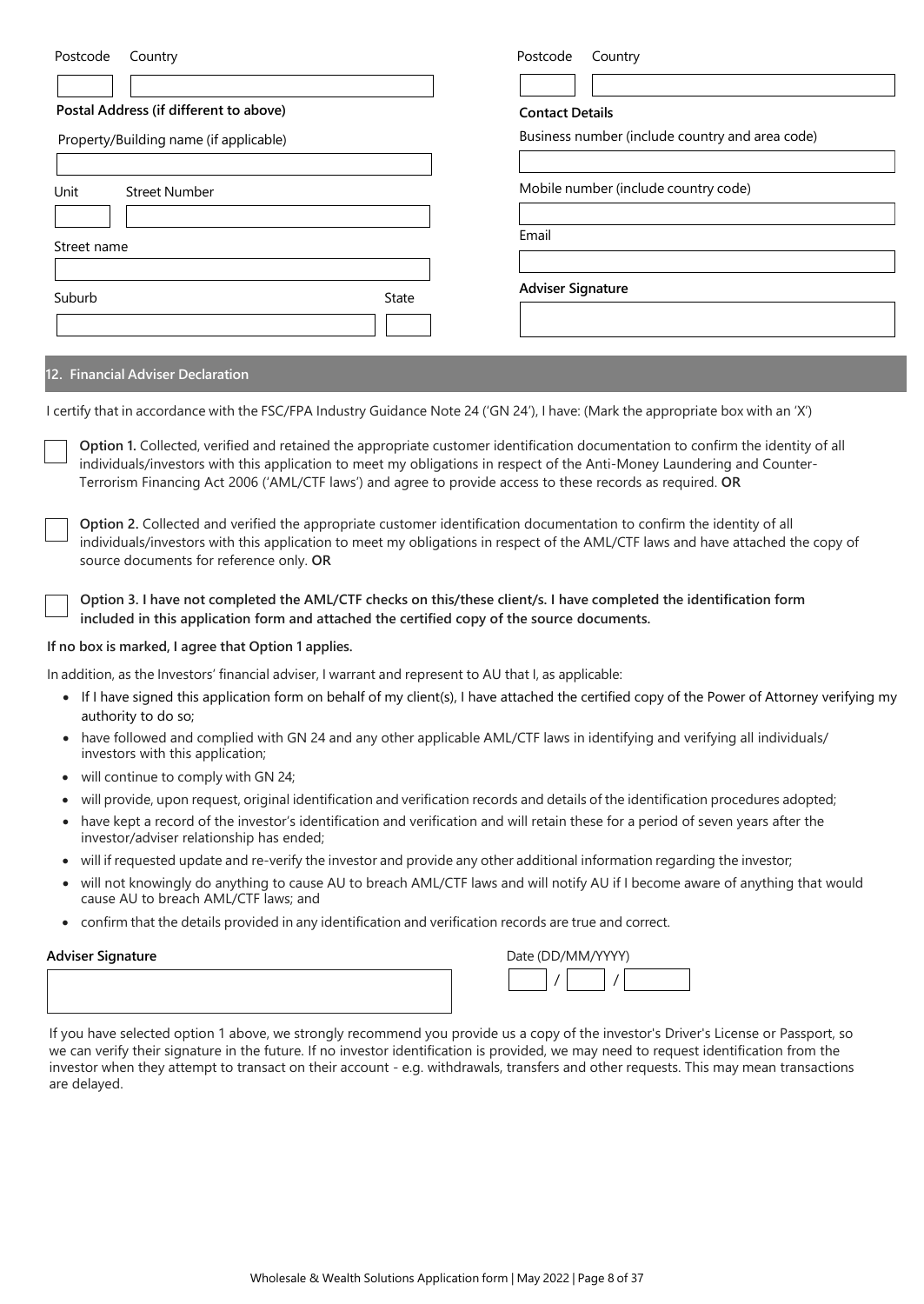# **I/We agree and acknowledge:**

- to be bound by the terms and conditions of the relevant Product Disclosure Statement (PDS) or Information Memorandum (IM), (where applicable) the Additional Information Document (AID), the Application Form and the Form Information Guide as supplemented, replaced or reissued from time to time and Fund Constitution (as amended from time to time);
- to be bound by the terms and conditions of the 'Direct Debit Request Service Agreement' in this Application Form, where I/ we have opted to use the Direct Debit Service;
- that none of the entities mentioned throughout the relevant PDS or IM, and the Application Form guarantee the performance of the Fund; payment of interest or any return of capital;
- that monies invested in the Fund do not represent investments in Australian Unity Funds Management Limited nor in any member of the Australian Unity Group of companies;
- that the investment is subject to investment risk including possible delays in repayment, loss of income or principal invested;
- having read and understood the relevant PDS or IM, AID (where applicable) and the Application Form, and where these documents have been obtained through electronic means, then I/we declare that I/we received a printout which comprised the whole PDS or IM, AID (where applicable) and Application Form before making an application for units in the Fund;
- that Australian Unity Limited and its related bodies corporate may offer goods and services appropriate for my needs and interests. I/We consent to my information being disclosed between those entities and to its use for direct marketing (subject to my/our right of opt-out by calling 1300 997 774), product management and development and for other related purposes;
- that Australian Unity Funds Management Limited may give information relating to my/our account and investment in that account to my/our adviser whose stamp appears on the Application Form;
- that if this application is signed under a Power of Attorney, the Attorney verifies that no notice of revocation of that power has been received at the date of completing this application;
- for all account types other than individual and joint accounts, that the application is signed in accordance with the governing rules and/or constituent documents;
- if I am a foreign individual, I confirm I have a current visa;
- that all of the information provided in this Application Form is complete and accurate to the best of my/our ability/abilities;
- that I/we will provide any supporting or additional information which might be required in order to process this application, or subsequently, as a consequence of my holding units in the Fund;
- any rebate that I am/we are eligible for, if not reinvested, will be paid into my nominated Australian financial institution account in Section 8 of the Application Form;
- that I/we have no reason to suspect that the monies used to fund this application, or any subsequent contributions into the Fund; is or will be derived from or related to any money laundering, terrorism financing or other illegal activities;
- if I am/we are a resident of a country, other than Australia for tax purposes I/we will submit the completed Tax Information Form in order to comply with AEOI obligations. I/we

understand that Units cannot be issued to me until I/we have provided a completed Tax Information Form, and that penalties may apply (under local and other laws) if I/we provide false or misleading information;

- that I/we agree that the advice fee nominated in Section 11 of the Application Form will be deducted from my/our investment through the application amount in my/our investment;
- if I/we are (or if this application is on behalf of) a 'nonindividual' account type, other than a complying Australian Superannuation Fund, then if applicable I/wewill submit the completed Tax Information Form in order to comply with AEOI obligations. I/we understand that if applicable Units cannot be issued to me/us until I/we have provided a completed Tax Information Form, and that penalties may apply (under local and other laws) if I/we provide false or misleading information;
- if I am/we are a Controlling Person(s) that is a tax resident of a country other than Australia, I/we will submit the completed Tax Information Form in order to comply with AEOI obligations. I/we understand that Units cannot be issued to me until I/we have provided a completed Tax Information Form, and that penalties may apply (under local and other laws) if I/we provide false or misleading information.
- that by providing my/our email address at Section 3 or Section 4, the Responsible Entity may use this address to provide me/us, where permitted by law or regulation, with information via email about my/our investment and the Fund, including to satisfy any continuous disclosure requirements;
- that my/our personal information will be collected, used and disclosed by Australian Unity in accordance with its Privacy Policy which can be accessed at www.australianunity.com.au/privacy-policy and in accordance with the law; and
- I/we confirm the information provided in this application form is correct and I/we will inform you within 30 days if there are any changes in circumstances. I/we understand that penalties may apply for providing false information.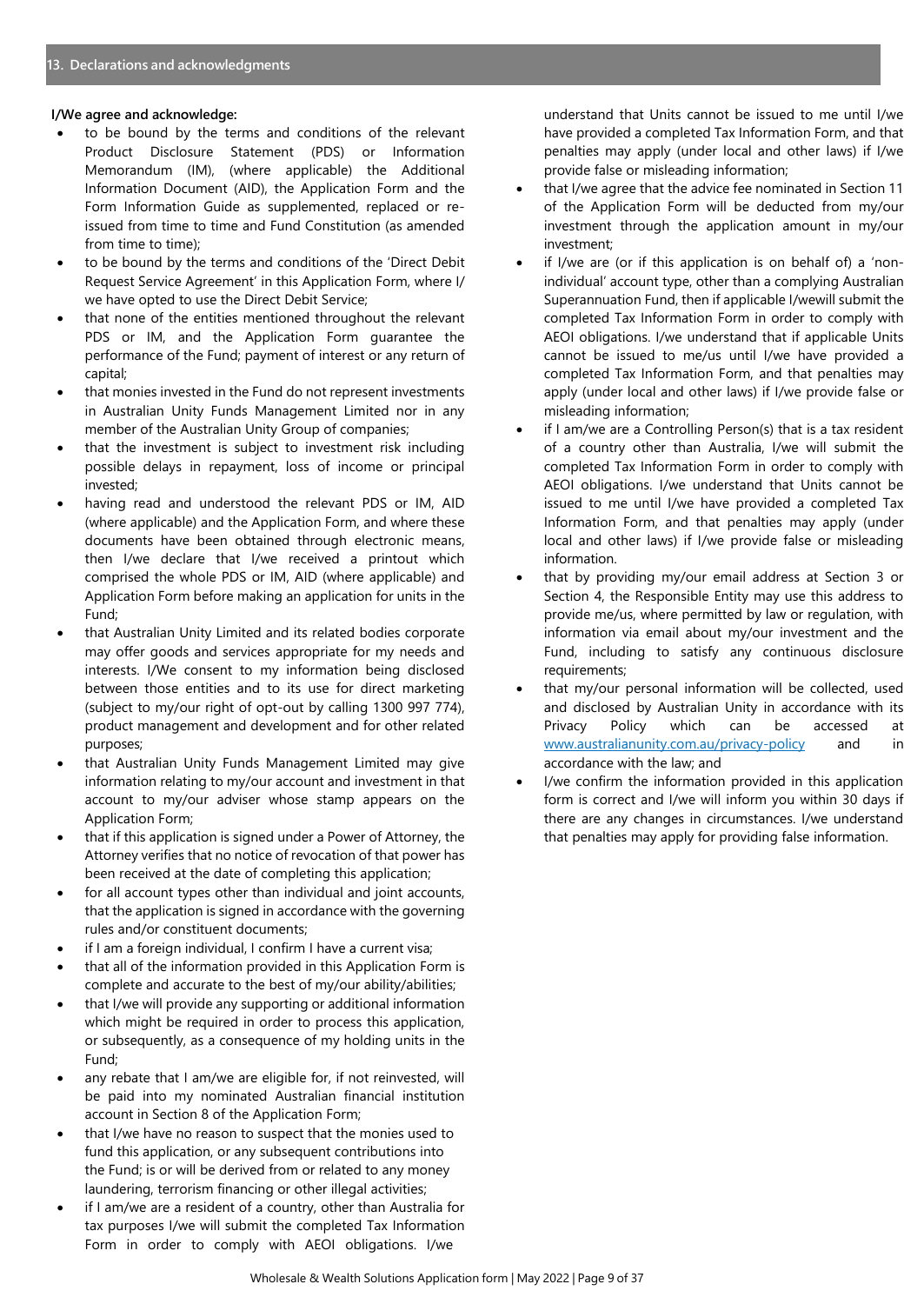#### **14. Signing Instructions**

**Individual -** where the investment is in one name, the sole investor must sign.

**Joint Holding -** where the investment is in more than one name, all investors must sign. If more than two signatures are required, please attach an additional page with the full names of each account holder, their signatures, and date.

**Companies or corporate partnerships or corporate trustees**  where the company has a sole director who is also the sole company secretary, this form must be signed by that person. If the company (pursuant to section 204A of the Corporations Act 2001) does not have a company secretary, a sole director can also sign alone. Otherwise this form must be signed by a director jointly with either another director or a company secretary. Please indicate the capacity in which the form is signed.

By signing as a single director investor confirms that the company is a single director company.

**Partnerships -** if the account is held for a partnership THEN all partners or those authorised to sign on behalf of the partnership.

**Trust -** the trustee(s) must sign this form. Trustee(s) signing on behalf of the trust confirm that the trustee(s) is/are acting in accordance with such designated powers and authority under the trust deed.

**Power of Attorney -** if signing under a Power of Attorney and you have not already lodged the Power of Attorney document, please attach a certified copy of the Power of Attorney annotated with the following: I/We attest that the Power of Attorney has not been rescinded or revoked and that the Donor is still living.

#### **Signature of Investor 1, Director or Authorised Signatory**

Please print full name



Company officer (please indicate company capacity)

Director

Sole director and company secretary

Authorised signatory

#### **Signature of Investor 2, Director/Company Secretary or Authorised Signatory**

Please print full name

# Date (DD/MM/YYYY)



Company officer (please indicate company capacity)





Authorised signatory

If you are investing jointly or are a joint trustee, please indicate whether a single investor can operate your account.



Wholesale & Wealth Solutions Application form | May 2022 | Page 10 of 37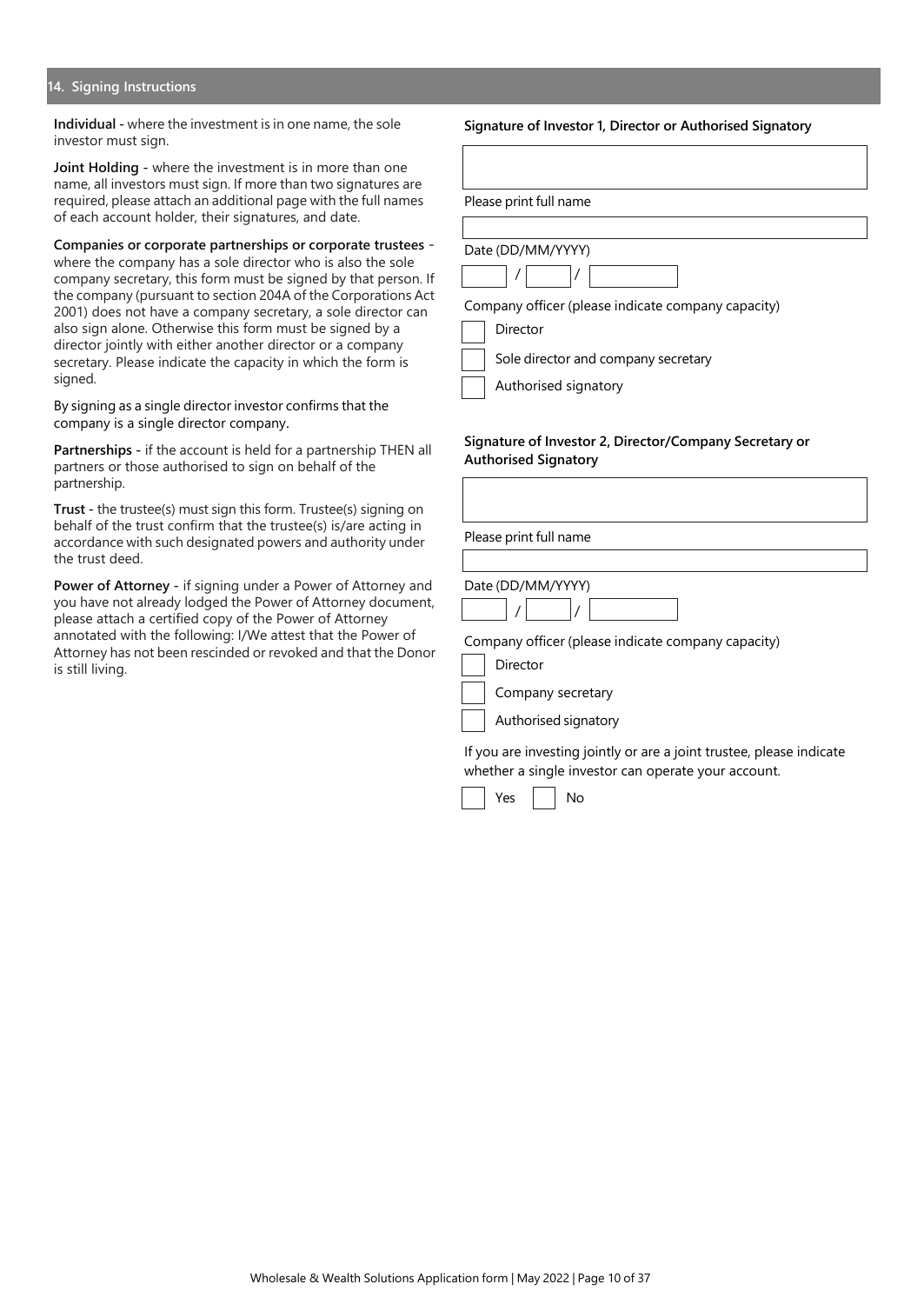**Client Services contact details Phone** Within Australia: 1300 997 774 International: +(61) 3 9616 8687 **Send your application form by email**  [australianunitywealth\\_transactions@unitregistry.com.au](mailto:australianunitywealth_transactions@unitregistry.com.au) **Email enquiries:**  [australianunitywealth@unitregistry.com.au](mailto:australianunitywealth@unitregistry.com.au)

# **Instructions: Identification Forms**

| Which form?                                  | There are three forms that follow: one each for individuals, companies and trustees.                                                                                                                                                                                |
|----------------------------------------------|---------------------------------------------------------------------------------------------------------------------------------------------------------------------------------------------------------------------------------------------------------------------|
|                                              | Choose the form that is applicable to you.                                                                                                                                                                                                                          |
|                                              | If you are an association, a co-operative or a Government body, then contact us.                                                                                                                                                                                    |
| <b>Copies or originals?</b>                  | This form asks you to send us certain documents. Please send us certified copies, not originals. We will<br>keep what you send to us.                                                                                                                               |
| Certifying copies                            | You must have someone certify the copies you send to us. The following people can be the certifier:<br>You must certify the copies you send to us by one of the following certifiers:<br>a Justice of the Peace<br>$\bullet$                                        |
|                                              | a Notary public (for the purposes of the Statutory Declaration Regulations 1993)<br>$\bullet$                                                                                                                                                                       |
|                                              | an agent of the Australian Postal Corporation who is in charge of an office supplying postal services<br>$\bullet$<br>to the public                                                                                                                                 |
|                                              | a permanent employee of the Australian Postal Corporation with 2 or more years of<br>continuous service who is employed in an office supplying postal services to the public                                                                                        |
|                                              | an officer with, or authorised representative of, a holder of an Australian financial services licence,<br>$\bullet$<br>having 2 or more continuous years of service with one or more licensees                                                                     |
|                                              | an officer with 2 or more continuous years of service with one or more financial institutions (for the<br>$\bullet$<br>purposes of the Statutory Declaration Regulations 1993)                                                                                      |
|                                              | a finance company officer with 2 or more continuous years of service with one or more finance<br>companies (for the purposes of the Statutory Declaration Regulations 1993)                                                                                         |
|                                              | a member of the Institute of Chartered Accountants in Australia, CPA Australia or the<br>$\bullet$<br>National Institute of Accountants with 2 or more years of continuous membership                                                                               |
|                                              | a person who is enrolled on the roll of the Supreme Court of a State or Territory, or the High<br>$\bullet$<br>Court of Australia, as a legal practitioner (however described)                                                                                      |
|                                              | a Judge of a court<br>$\bullet$                                                                                                                                                                                                                                     |
|                                              | a magistrate<br>$\bullet$                                                                                                                                                                                                                                           |
|                                              | a chief executive officer of a Commonwealth court<br>$\bullet$                                                                                                                                                                                                      |
|                                              | a registrar or deputy registrar of a court<br>$\bullet$                                                                                                                                                                                                             |
|                                              | a Police officer<br>$\bullet$                                                                                                                                                                                                                                       |
|                                              | an Australian consular officer or an Australian diplomatic officer (within the meaning of the Consular<br>Fees Act 1955).                                                                                                                                           |
| What should the person<br>certifying write?  | 'I certify this to be a true copy of [name of document] the original of which, was seen by me at the<br>time of signing'.                                                                                                                                           |
|                                              | The certified copy must also be dated, and have the signature, printed name, occupation, employer<br>and address of the person certifying the document. Please note your identification document must be<br>in date (or within two years of expiry for a passport). |
| Not in English?                              | Documents not in English must be accompanied by an English translation prepared by an accredited<br>translator.                                                                                                                                                     |
|                                              | Contact us if you need guidance on accredited translators.                                                                                                                                                                                                          |
| Send your documents to our<br>Administrator. | Your identification documents can be sent to us by the following means: By email:<br>A scanned copy of a certified copy; and/or                                                                                                                                     |
|                                              | A scanned copy of a certified extract.                                                                                                                                                                                                                              |
|                                              | By post:                                                                                                                                                                                                                                                            |
|                                              | An original; and/or                                                                                                                                                                                                                                                 |
|                                              | A certified copy; and/or                                                                                                                                                                                                                                            |
|                                              | A certified extract.                                                                                                                                                                                                                                                |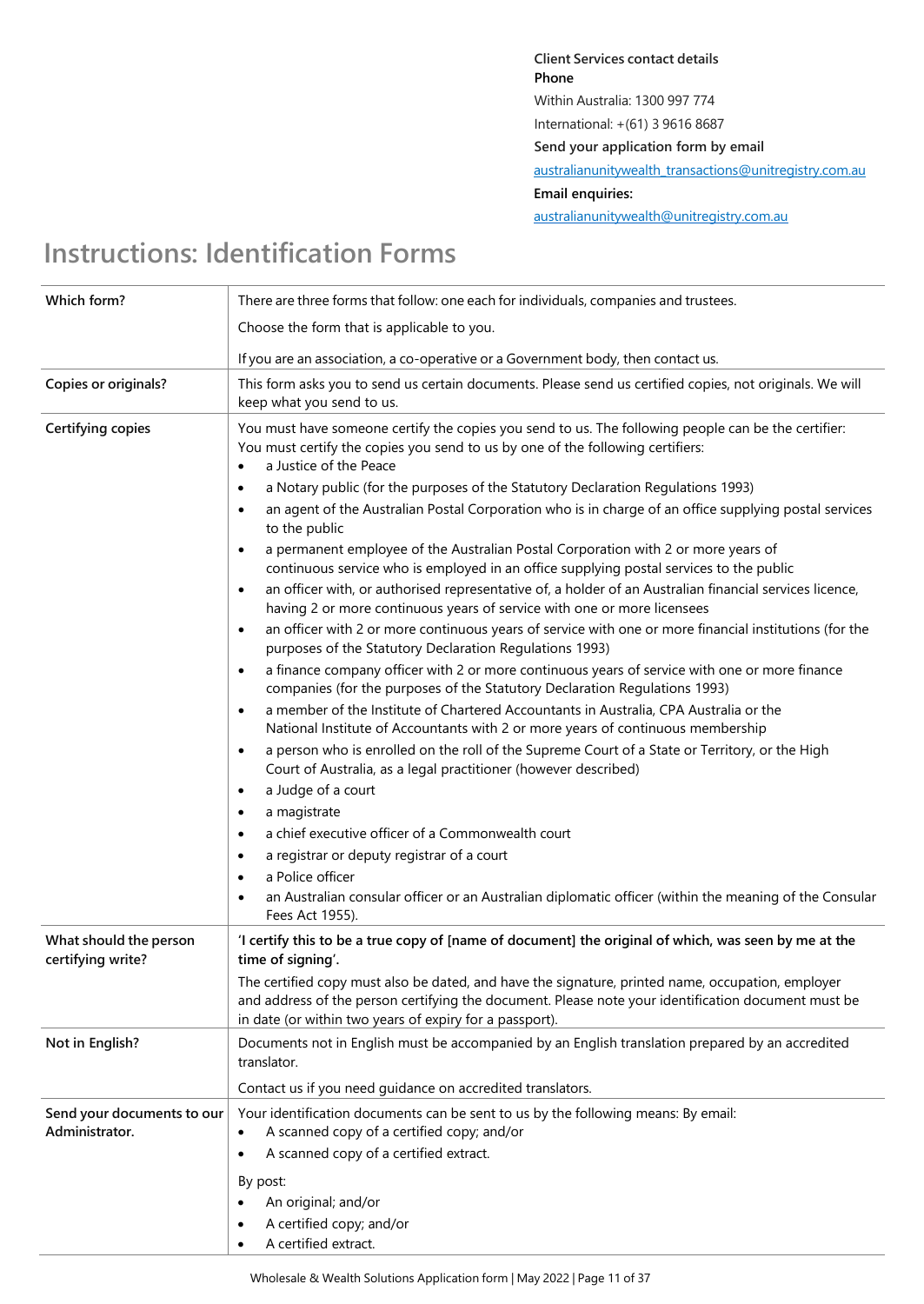**Client Services contact details Phone** Within Australia: 1300 997 774 International: +(61) 3 9616 8687 **Send your application form by email:**  australianunitywealth\_transactions@unitregistry.com.au **Email enquiries:** australianunitywealth@unitregistry.com.au

# **Identification form - Individuals/Joint Accounts/Partnership - Individual and Executor - Individual**

**Complete this form if you have not previously invested in a fund. A separate form is required for each investor in the case of**  joint holdings. If you make an error while completing this form, do not use correction fluid. Cross out your mistakes and initial **your changes.**

If you are a trustee, do NOT complete this form. Complete the Identification form - Trusts and Trustees instead.

- 1. Please complete this identification form in BLOCK letters and using a black pen.
- 2. Make copies of your ID document(s) and arrange for them to be certified. Please refer to the 'Instructions' page for more information on getting your documents certified.
- 3. Include this identification form and certified copies of your ID documents with your initial application form when you send it to us. Please refer to the 'Instructions' page for information on how your identification documents can be sent to us.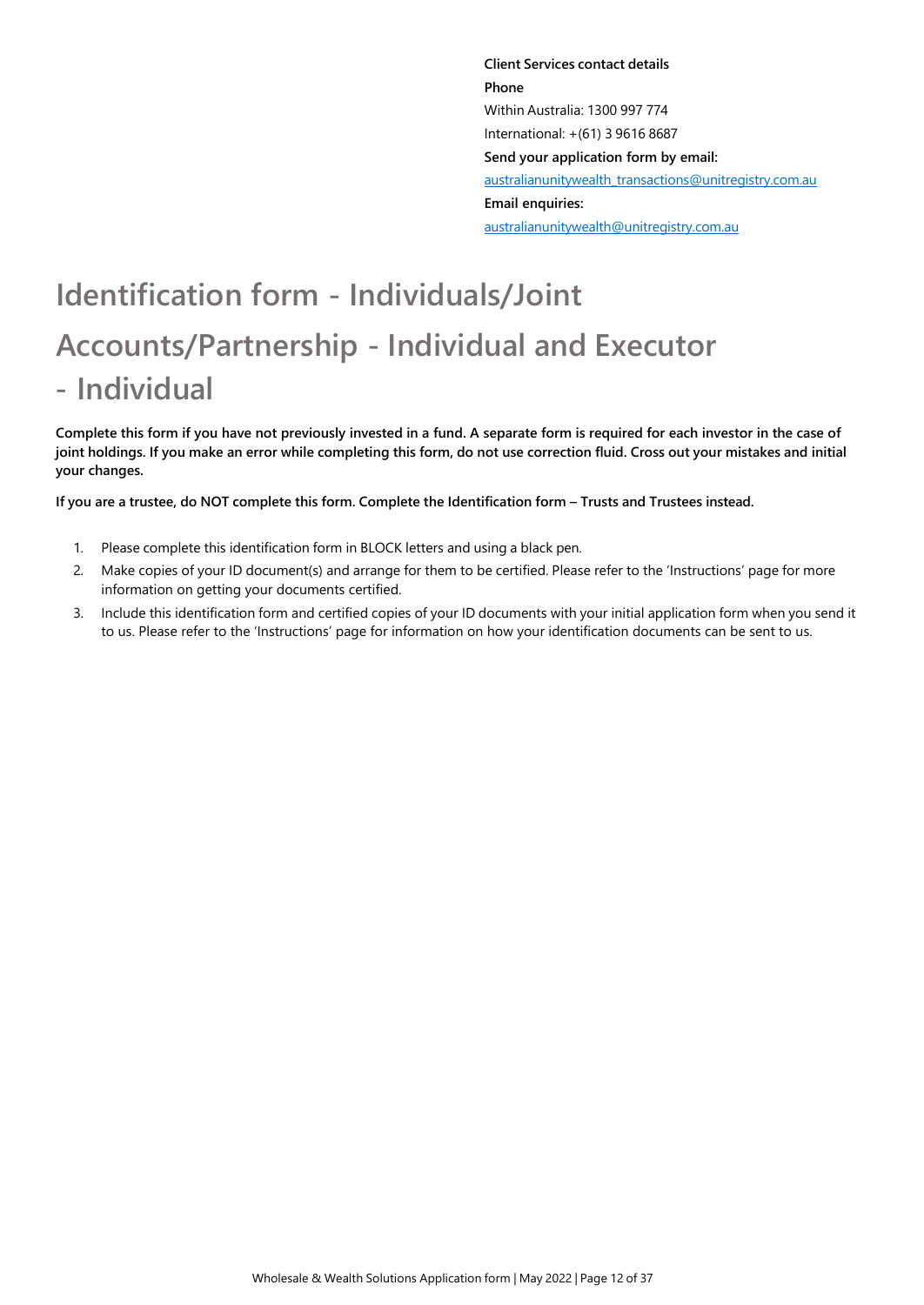| Please indicate the source and origin of funds being<br>Full given names<br>invested:<br>Savings<br>Surname<br>Investment<br>Superannuation contributions<br>Date of birth (DD/MM/YYYY)<br>Commission<br>Donation/gift<br>Usual occupation<br>Inheritance<br>Normal course of business<br>Asset sale<br>Other – write the source and origin of funds below<br>2. Verification Procedure - Individual Investor/Joint Account/Partnership - Individual/Executor - Individual<br>Group 2<br>Please provide a certified copy of one document from Group<br>1 or if you can't, a certified copy of two documents from<br>If you can't provide anything from Group 1, then provide a<br>Group 2 for each individual applicant.<br>certified copy of one of the following:<br>Group 1<br>Australian or foreign government issued birth<br>Provide a certified copy of one of these:<br>certificate<br>Australian driver's licence<br>Australian or foreign government issued<br>showing your photo, and please copy the front and<br>citizenship certificate<br>back<br>Centrelink pension or health card<br>Foreign driver's licence<br>please copy the front and back<br>showing your date of birth, signature and photo<br>Australian passport<br>PLUS, provide a certified copy of one of the following:<br>a passport that has expired within the preceding<br>two years is acceptable, and please copy the pages<br>a Government issued notice<br>which identify you<br>one which shows your name and residential address,<br>Foreign passport<br>not more than 12 months' old<br>showing your signature and photo, and please copy<br>the pages which identify you<br>a rates or utilities notice<br>Australian State or Territory Government issued<br>one which shows your name and residential address, |       | 1. Personal Details |                                 |
|------------------------------------------------------------------------------------------------------------------------------------------------------------------------------------------------------------------------------------------------------------------------------------------------------------------------------------------------------------------------------------------------------------------------------------------------------------------------------------------------------------------------------------------------------------------------------------------------------------------------------------------------------------------------------------------------------------------------------------------------------------------------------------------------------------------------------------------------------------------------------------------------------------------------------------------------------------------------------------------------------------------------------------------------------------------------------------------------------------------------------------------------------------------------------------------------------------------------------------------------------------------------------------------------------------------------------------------------------------------------------------------------------------------------------------------------------------------------------------------------------------------------------------------------------------------------------------------------------------------------------------------------------------------------------------------------------------------------------------------------------------------------------------------------------------|-------|---------------------|---------------------------------|
|                                                                                                                                                                                                                                                                                                                                                                                                                                                                                                                                                                                                                                                                                                                                                                                                                                                                                                                                                                                                                                                                                                                                                                                                                                                                                                                                                                                                                                                                                                                                                                                                                                                                                                                                                                                                            | Title |                     |                                 |
|                                                                                                                                                                                                                                                                                                                                                                                                                                                                                                                                                                                                                                                                                                                                                                                                                                                                                                                                                                                                                                                                                                                                                                                                                                                                                                                                                                                                                                                                                                                                                                                                                                                                                                                                                                                                            |       |                     |                                 |
|                                                                                                                                                                                                                                                                                                                                                                                                                                                                                                                                                                                                                                                                                                                                                                                                                                                                                                                                                                                                                                                                                                                                                                                                                                                                                                                                                                                                                                                                                                                                                                                                                                                                                                                                                                                                            |       |                     |                                 |
|                                                                                                                                                                                                                                                                                                                                                                                                                                                                                                                                                                                                                                                                                                                                                                                                                                                                                                                                                                                                                                                                                                                                                                                                                                                                                                                                                                                                                                                                                                                                                                                                                                                                                                                                                                                                            |       |                     |                                 |
|                                                                                                                                                                                                                                                                                                                                                                                                                                                                                                                                                                                                                                                                                                                                                                                                                                                                                                                                                                                                                                                                                                                                                                                                                                                                                                                                                                                                                                                                                                                                                                                                                                                                                                                                                                                                            |       |                     |                                 |
|                                                                                                                                                                                                                                                                                                                                                                                                                                                                                                                                                                                                                                                                                                                                                                                                                                                                                                                                                                                                                                                                                                                                                                                                                                                                                                                                                                                                                                                                                                                                                                                                                                                                                                                                                                                                            |       |                     |                                 |
|                                                                                                                                                                                                                                                                                                                                                                                                                                                                                                                                                                                                                                                                                                                                                                                                                                                                                                                                                                                                                                                                                                                                                                                                                                                                                                                                                                                                                                                                                                                                                                                                                                                                                                                                                                                                            |       |                     |                                 |
|                                                                                                                                                                                                                                                                                                                                                                                                                                                                                                                                                                                                                                                                                                                                                                                                                                                                                                                                                                                                                                                                                                                                                                                                                                                                                                                                                                                                                                                                                                                                                                                                                                                                                                                                                                                                            |       |                     |                                 |
|                                                                                                                                                                                                                                                                                                                                                                                                                                                                                                                                                                                                                                                                                                                                                                                                                                                                                                                                                                                                                                                                                                                                                                                                                                                                                                                                                                                                                                                                                                                                                                                                                                                                                                                                                                                                            |       |                     |                                 |
|                                                                                                                                                                                                                                                                                                                                                                                                                                                                                                                                                                                                                                                                                                                                                                                                                                                                                                                                                                                                                                                                                                                                                                                                                                                                                                                                                                                                                                                                                                                                                                                                                                                                                                                                                                                                            |       |                     |                                 |
|                                                                                                                                                                                                                                                                                                                                                                                                                                                                                                                                                                                                                                                                                                                                                                                                                                                                                                                                                                                                                                                                                                                                                                                                                                                                                                                                                                                                                                                                                                                                                                                                                                                                                                                                                                                                            |       |                     |                                 |
|                                                                                                                                                                                                                                                                                                                                                                                                                                                                                                                                                                                                                                                                                                                                                                                                                                                                                                                                                                                                                                                                                                                                                                                                                                                                                                                                                                                                                                                                                                                                                                                                                                                                                                                                                                                                            |       |                     |                                 |
|                                                                                                                                                                                                                                                                                                                                                                                                                                                                                                                                                                                                                                                                                                                                                                                                                                                                                                                                                                                                                                                                                                                                                                                                                                                                                                                                                                                                                                                                                                                                                                                                                                                                                                                                                                                                            |       |                     |                                 |
|                                                                                                                                                                                                                                                                                                                                                                                                                                                                                                                                                                                                                                                                                                                                                                                                                                                                                                                                                                                                                                                                                                                                                                                                                                                                                                                                                                                                                                                                                                                                                                                                                                                                                                                                                                                                            |       |                     |                                 |
|                                                                                                                                                                                                                                                                                                                                                                                                                                                                                                                                                                                                                                                                                                                                                                                                                                                                                                                                                                                                                                                                                                                                                                                                                                                                                                                                                                                                                                                                                                                                                                                                                                                                                                                                                                                                            |       |                     |                                 |
|                                                                                                                                                                                                                                                                                                                                                                                                                                                                                                                                                                                                                                                                                                                                                                                                                                                                                                                                                                                                                                                                                                                                                                                                                                                                                                                                                                                                                                                                                                                                                                                                                                                                                                                                                                                                            |       |                     |                                 |
|                                                                                                                                                                                                                                                                                                                                                                                                                                                                                                                                                                                                                                                                                                                                                                                                                                                                                                                                                                                                                                                                                                                                                                                                                                                                                                                                                                                                                                                                                                                                                                                                                                                                                                                                                                                                            |       |                     |                                 |
|                                                                                                                                                                                                                                                                                                                                                                                                                                                                                                                                                                                                                                                                                                                                                                                                                                                                                                                                                                                                                                                                                                                                                                                                                                                                                                                                                                                                                                                                                                                                                                                                                                                                                                                                                                                                            |       |                     |                                 |
|                                                                                                                                                                                                                                                                                                                                                                                                                                                                                                                                                                                                                                                                                                                                                                                                                                                                                                                                                                                                                                                                                                                                                                                                                                                                                                                                                                                                                                                                                                                                                                                                                                                                                                                                                                                                            |       |                     |                                 |
|                                                                                                                                                                                                                                                                                                                                                                                                                                                                                                                                                                                                                                                                                                                                                                                                                                                                                                                                                                                                                                                                                                                                                                                                                                                                                                                                                                                                                                                                                                                                                                                                                                                                                                                                                                                                            |       |                     |                                 |
|                                                                                                                                                                                                                                                                                                                                                                                                                                                                                                                                                                                                                                                                                                                                                                                                                                                                                                                                                                                                                                                                                                                                                                                                                                                                                                                                                                                                                                                                                                                                                                                                                                                                                                                                                                                                            |       |                     |                                 |
|                                                                                                                                                                                                                                                                                                                                                                                                                                                                                                                                                                                                                                                                                                                                                                                                                                                                                                                                                                                                                                                                                                                                                                                                                                                                                                                                                                                                                                                                                                                                                                                                                                                                                                                                                                                                            |       |                     |                                 |
|                                                                                                                                                                                                                                                                                                                                                                                                                                                                                                                                                                                                                                                                                                                                                                                                                                                                                                                                                                                                                                                                                                                                                                                                                                                                                                                                                                                                                                                                                                                                                                                                                                                                                                                                                                                                            |       |                     |                                 |
|                                                                                                                                                                                                                                                                                                                                                                                                                                                                                                                                                                                                                                                                                                                                                                                                                                                                                                                                                                                                                                                                                                                                                                                                                                                                                                                                                                                                                                                                                                                                                                                                                                                                                                                                                                                                            |       |                     |                                 |
|                                                                                                                                                                                                                                                                                                                                                                                                                                                                                                                                                                                                                                                                                                                                                                                                                                                                                                                                                                                                                                                                                                                                                                                                                                                                                                                                                                                                                                                                                                                                                                                                                                                                                                                                                                                                            |       | ID card             | not more than three months' old |
| showing your date of birth, signature and photo                                                                                                                                                                                                                                                                                                                                                                                                                                                                                                                                                                                                                                                                                                                                                                                                                                                                                                                                                                                                                                                                                                                                                                                                                                                                                                                                                                                                                                                                                                                                                                                                                                                                                                                                                            |       |                     |                                 |
| ATO notice<br>Foreign Government issued ID card<br>one which shows any debt owing to the ATO, your                                                                                                                                                                                                                                                                                                                                                                                                                                                                                                                                                                                                                                                                                                                                                                                                                                                                                                                                                                                                                                                                                                                                                                                                                                                                                                                                                                                                                                                                                                                                                                                                                                                                                                         |       |                     |                                 |

showing your date of birth, signature and photo

# **Applicable to foreign individual accounts only:**

In addition to the identification documents outlined above, a foreign individual who wishes to establish a relationship must also provide evidence of a current visa.

| 3. Signature           |                   |
|------------------------|-------------------|
| Signature              |                   |
| Please print full name | Date (DD/MM/YYYY) |
|                        |                   |

name and residential address, not more than 12

months old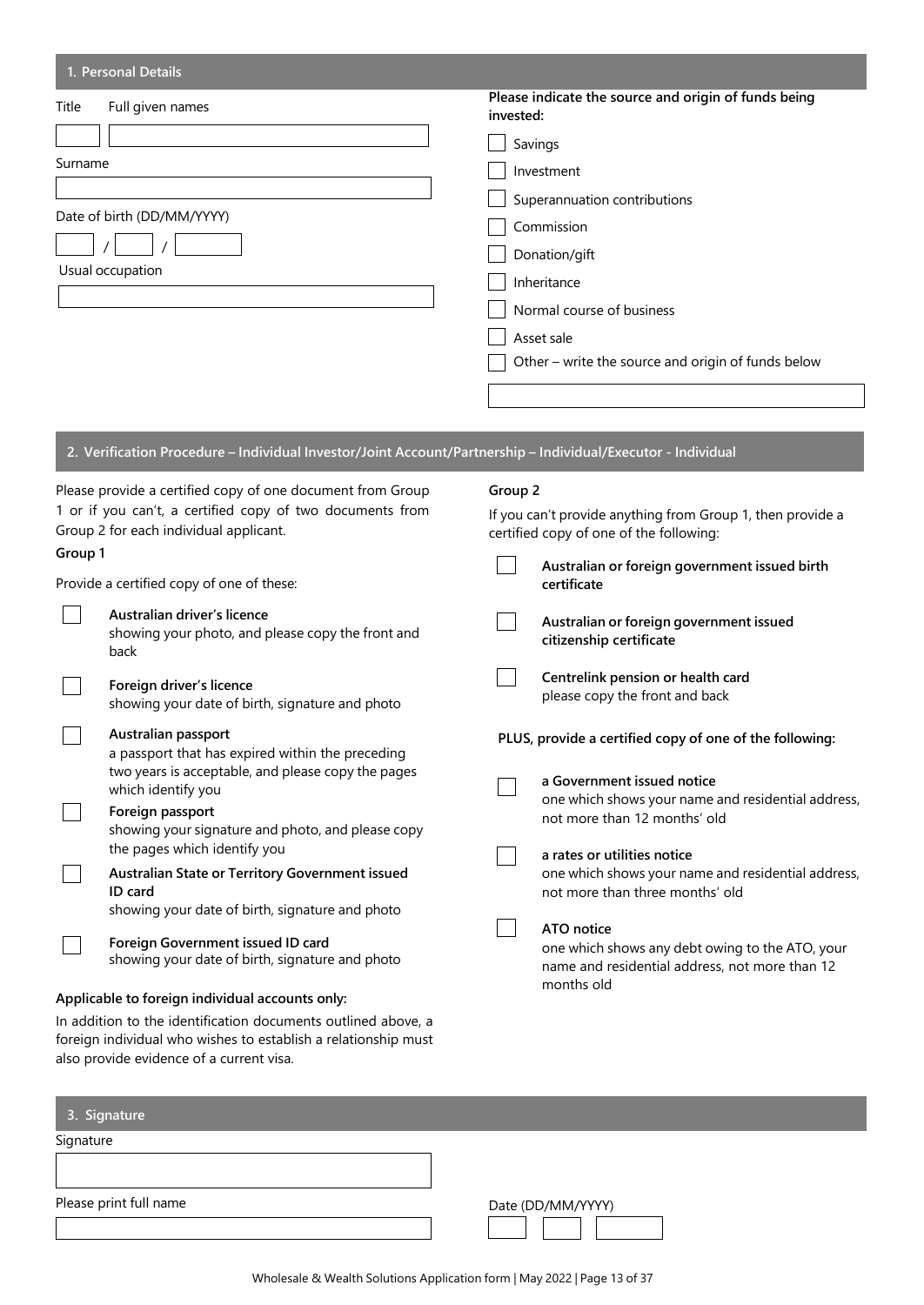**Client Services contact details Phone** Within Australia: 1300 997 774 International: +(61) 3 9616 8687 **Send your application form by email:**  australianunitywealth\_transactions@unitregistry.com.au **Email enquiries:**  australianunitywealth@unitregistry.com.au

# **Identification form – Australian and Foreign Companies/Partnership – Corporate/Executor - Corporate**

Complete this form if you are a company investing for the first time in a fund. If you make an error while completing this **form, do not use correction fluid. Cross out your mistakes and initial your changes.**

If you are a trustee, do NOT complete this form. Complete the Identification form – Trusts and Trustees instead.

- 1. Please complete this identification form in BLOCK letters and using a black pen.
- 2. Make copies of your ID document(s) and arrange for them to be certified. Please refer to the 'Instructions' page for more information on getting your documents certified.
- 3. Include this identification form and certified copies of your ID documents with your initial application form when you send it to us. Please refer to the 'Instructions' page for information on how your identification documents can be sent to us.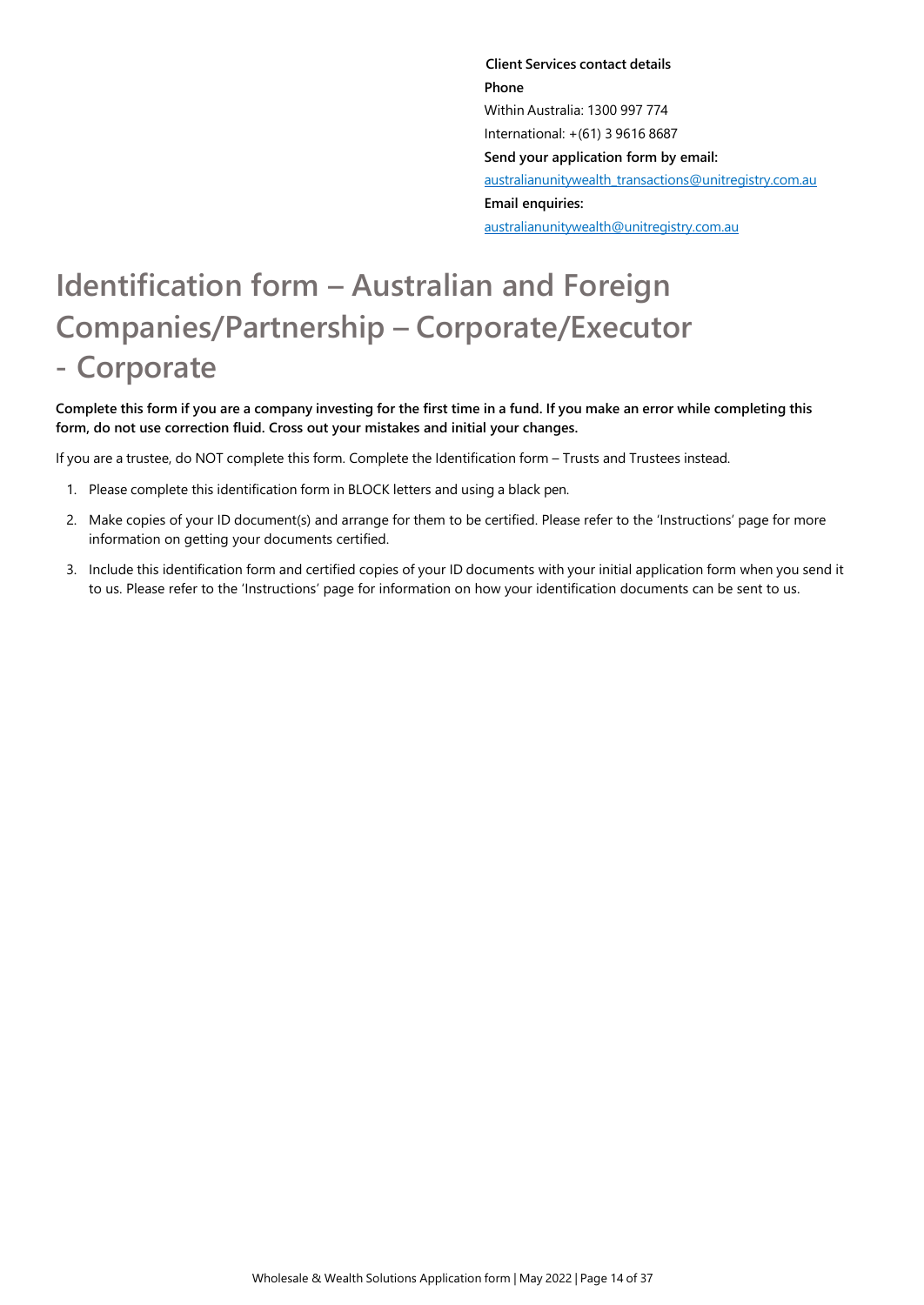# **1.1 General Information**

| Full name of company                                                                                                                                             | Registered in country of formation?                                                                                                                                                                |  |
|------------------------------------------------------------------------------------------------------------------------------------------------------------------|----------------------------------------------------------------------------------------------------------------------------------------------------------------------------------------------------|--|
|                                                                                                                                                                  | No<br>Yes - name of regulator/exchange                                                                                                                                                             |  |
| Nature of business                                                                                                                                               |                                                                                                                                                                                                    |  |
|                                                                                                                                                                  | Identification number issued by foreign registration body                                                                                                                                          |  |
| <b>Australian Companies</b><br>1.2                                                                                                                               |                                                                                                                                                                                                    |  |
| Principal place of business (if different to registered office<br>address). A PO Box/RMB/Locked Bag is not acceptable.<br>Property/Building name (if applicable) | If you are a foreign company registered in Australia write<br>your principal place of business in Australia or the full name<br>and address of your Australian agent.                              |  |
|                                                                                                                                                                  | If you are a foreign company not registered in Australia write<br>your registered business address in country of formation or<br>principal place of business if there is not a registered address. |  |
| Unit<br>Street number                                                                                                                                            | A PO Box/RMB/Locked Bag is not acceptable                                                                                                                                                          |  |
|                                                                                                                                                                  | Property/Building name (if applicable)                                                                                                                                                             |  |
| Street name                                                                                                                                                      |                                                                                                                                                                                                    |  |
| Suburb<br>State<br>Postcode<br>Country                                                                                                                           | Unit<br>Street number<br>Street name                                                                                                                                                               |  |
|                                                                                                                                                                  | Suburb<br>State                                                                                                                                                                                    |  |
| Please provide us with certified copies of:                                                                                                                      |                                                                                                                                                                                                    |  |
| an ASIC search                                                                                                                                                   |                                                                                                                                                                                                    |  |
| Foreign companies<br>1.3                                                                                                                                         | Country (Country (if not Australia)<br>Postcode                                                                                                                                                    |  |
| Country of formation                                                                                                                                             | Please provide us with certified copies of one of the                                                                                                                                              |  |
|                                                                                                                                                                  | following:                                                                                                                                                                                         |  |
| Registered in Australia?                                                                                                                                         | an ASIC or foreign regulator search                                                                                                                                                                |  |
| Yes – what is the ARBN<br>No                                                                                                                                     | an ASIC or foreign regulator certificate of<br>registration                                                                                                                                        |  |
|                                                                                                                                                                  |                                                                                                                                                                                                    |  |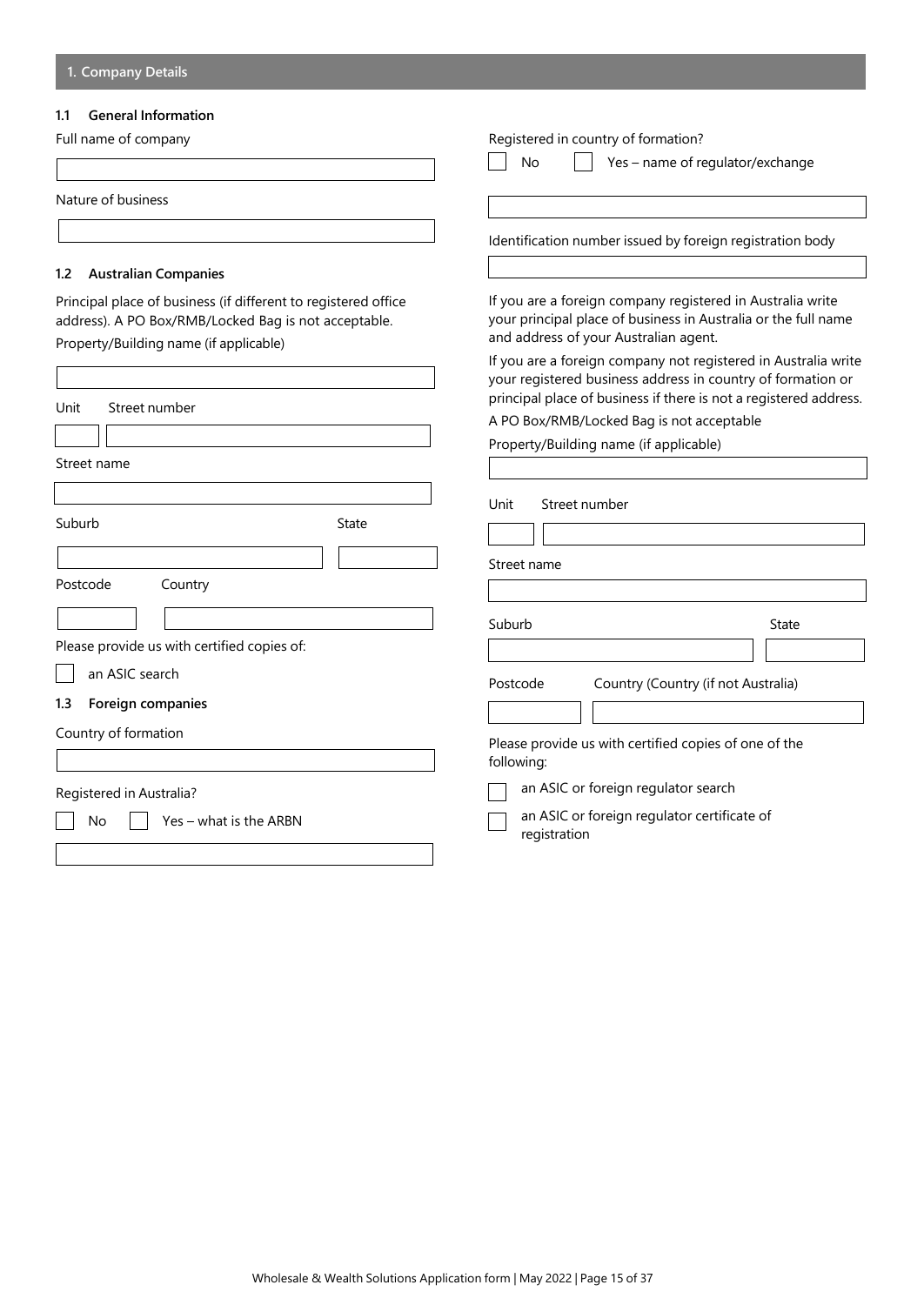# **2. Company Type**

Please complete the section below for public companies (Section 2.1) or private companies (Section 2.2) as applicable**.**

| 2.1 | <b>Public Company</b> |
|-----|-----------------------|
|     |                       |

Are you a public company?

No Yes

If yes, please proceed to Section 3.

#### **2.2 Private Company**

Are you a private company?

No Yes - 1

If yes, please complete the director details section below if you are a private Australian company or a private foreign company. Do not complete for public companies.

#### **Director Details**

How many directors are there?

Provide the full name of each director.

# **Director 1**

Title Full given names

Surname

| 3. Regulated/Listed Companies/Corporate - Partnership |
|-------------------------------------------------------|
|                                                       |

# **Are you an Australian listed company?**

No | Yes – please provide name of

Market/exchange

**Are you a majority-owned subsidiary of an Australian listed company?**

market/exchange

No  $\vert \vert$  Yes – please provide name of listed company and market/exchange

Name of Company

Market/Exchange

#### **Director 2**

Title Full given names

Surname

#### **Director 3**

Title Full given names

Surname

#### **Director 4**

Title Full given names

Surname

If there are more directors, please provide their name on a separate sheet and attach to this form.

#### **Verification of company under Section 2.2**

Please provide us with a copy of the company extract from ASIC showing the beneficial owners, OR a copy of the latest company annual statement issued by ASIC with equivalent information.

One that which is licensed by an Australian Commonwealth, State or Territory statutory regulator.

No  $\vert$  Yes – please provide details of the regulator and licence number

Regulator/Name of professional association

Licence number/Relevant Membership details

If you answered yes to any of these questions, please provideus with a certified copy of one of the following and sign the form at the end. For you, this form is complete.

an ASIC search

a search of the licence or other records of the relevant regulator

a public document issued by the company

a search of the relevant market/exchange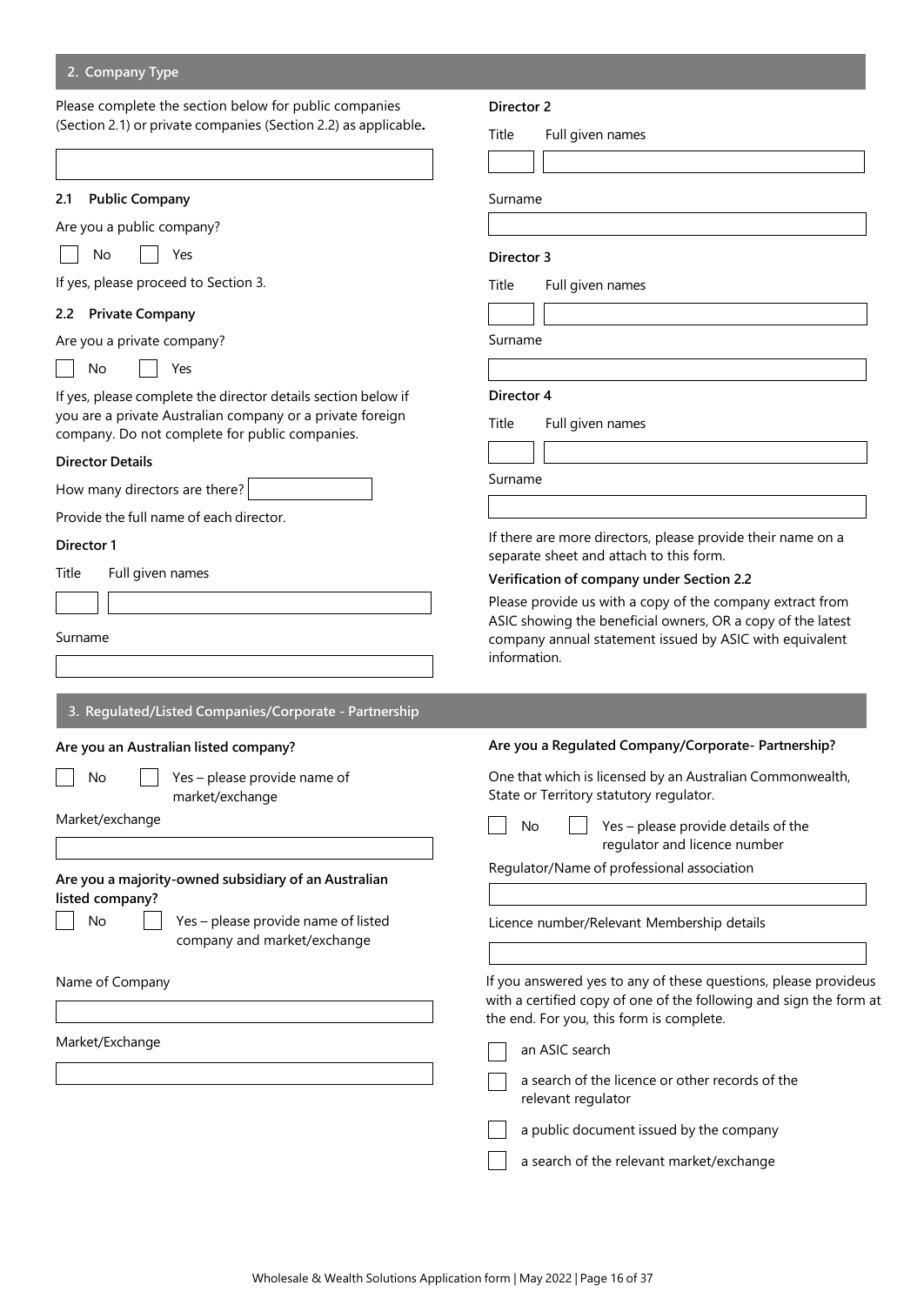### **4. Non-Regulated/Non-Listed Companies/Corporate - Partnerships**

If you answered no to all the questions in Section 3, please fill in the Sections 4.1, 4.2 and 4.3 below.

Beneficial Owner Information to be completed by:

- Australian incorporated or created entities such as:
	- o unlicensed proprietary limited companies, not subject to regulatory oversight (note: not applicable for complying Australian Superannuation Fund investors); or
	- o unregistered trusts, including family trusts.
- Entities incorporated or created outside of Australia such as:
	- o companies;
	- o partnerships;
	- o trusts; or
	- o estates.

# **4.1 Beneficial Owner Details**

Provide details of all beneficial owners who are individuals who, through one or more shareholdings, ultimately own 25% or more of the company or who control (whether directly or indirectly) the company and either the date of birth or full residential address of each beneficial owner.

# **HELP**

**'Control'** includes control (directly or indirectly) as a result of, or by means of trusts (including in the capacity as beneficiary, trustee or settlor), an agreement, an understanding or practice, and further includes the ability to exercise control over decisions about financial and operating policies.

**'Owns'** means ownership (either directly or indirectly) of 25% or more by you.

#### **Beneficial Owner 1**

Title Full given names

Surname/Company name

Date of birth (DD/MM/YYYY)



Usual occupation/Nature of business

**Residential Address/Registered Office Address**

A PO Box/RMB/Locked Bag is not acceptable

Property/Building name (if applicable)

Unit Street number

# Street name

Suburb **Suburb** State State State State State State State State State State State State State State State State State State State State State State State State State State State State State State State State State State St

Postcode Country

#### **Beneficial Owner 2**

Title Full given names

Surname/Company name

#### Date of birth (DD/MM/YYYY)



Usual occupation/Nature of business

#### **Residential Address/Registered Office Address**

A PO Box/RMB/Locked Bag is not acceptable

Property/Building name (if applicable)

Unit Street number

Street name

Suburb **Suburb** State

Postcode Country

# **Beneficial Owner 3**

Title Full given names

Surname/Company name

#### Date of birth (DD/MM/YYYY)

Usual occupation/Nature of business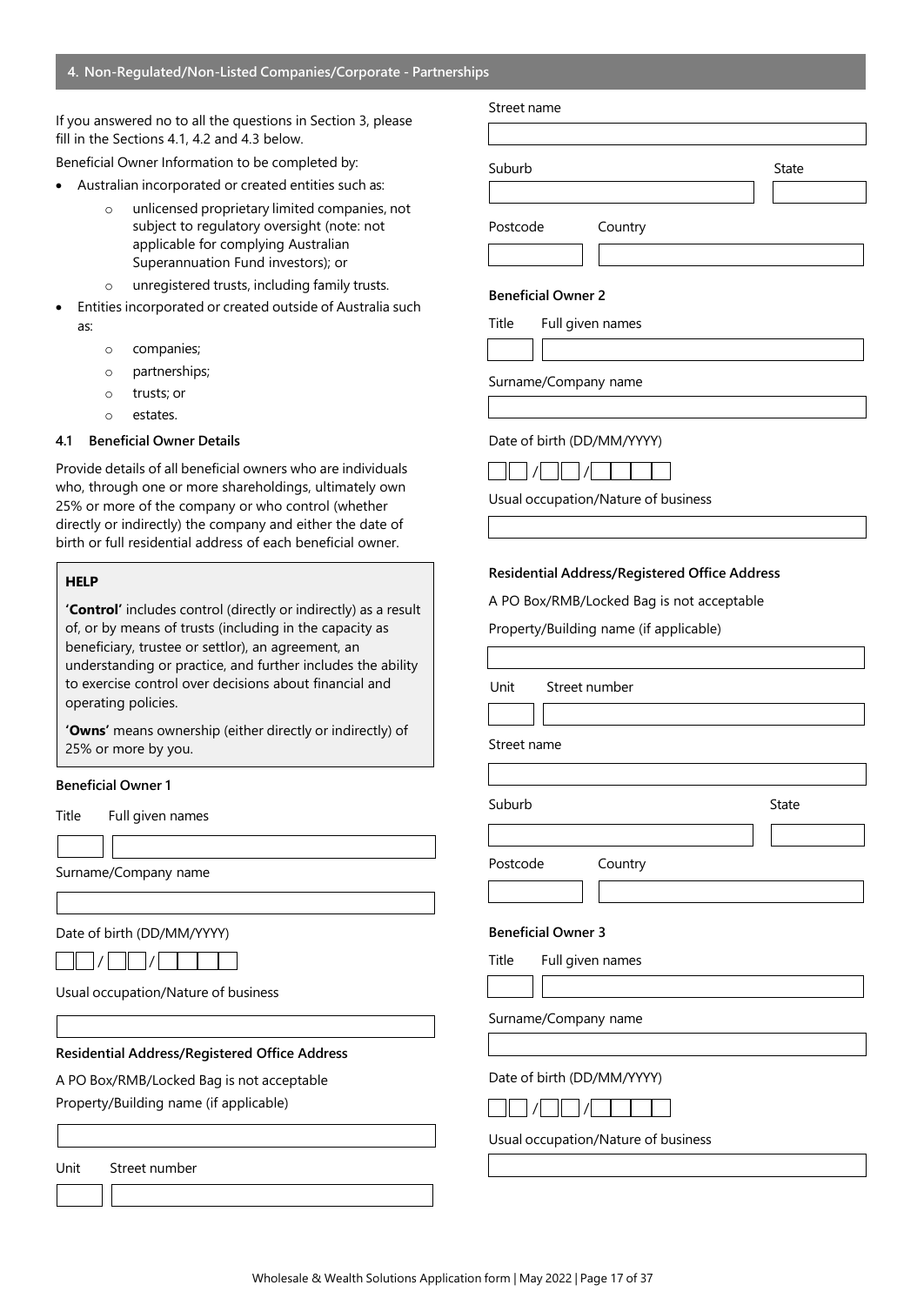# **Residential Address/Registered Office Address**

A PO Box/RMB/Locked Bag is not acceptable

# **Group 1**

| A PO Box/RMB/Locked Bag is not acceptable                  | Provide a certified copy of one of these:                                                             |
|------------------------------------------------------------|-------------------------------------------------------------------------------------------------------|
| Property/Building name (if applicable)                     | Australian driver's licence                                                                           |
|                                                            | showing your photo, and please copy the front and                                                     |
|                                                            | back                                                                                                  |
| Unit<br>Street number                                      | Foreign driver's licence                                                                              |
|                                                            | showing your date of birth, signature and photo                                                       |
| Street name                                                |                                                                                                       |
|                                                            | Australian passport<br>a passport that has expired within the preceding                               |
| Suburb<br>State                                            | two years is acceptable, and please copy the pages<br>which identify you                              |
|                                                            |                                                                                                       |
| Postcode<br>Country                                        | Foreign passport<br>showing your signature and photo, and please copy                                 |
|                                                            | the pages which identify you                                                                          |
| <b>Beneficial Owner 4</b>                                  | Australian State or Territory Government issued<br>ID card                                            |
| Title<br>Full given names                                  | showing your date of birth, signature and photo                                                       |
|                                                            | Foreign Government issued ID card                                                                     |
| Surname/Company name                                       | showing your date of birth, signature and photo.                                                      |
|                                                            |                                                                                                       |
|                                                            | Group 2                                                                                               |
| Date of birth (DD/MM/YYYY)                                 | If you can't provide anything from Group 1, then provide a<br>certified copy of one of the following: |
| Usual occupation/Nature of business                        | Australian or foreign government issued birth                                                         |
|                                                            | certificate                                                                                           |
|                                                            | Australian or foreign government issued                                                               |
| <b>Residential Address/Registered Office Address</b>       | citizenship certificate                                                                               |
| A PO Box/RMB/Locked Bag is not acceptable                  | Centrelink pension or health card                                                                     |
| Property/Building name (if applicable)                     | please copy the front and back.                                                                       |
|                                                            | PLUS, provide a certified copy of one of the following:                                               |
| Street number<br>Unit                                      |                                                                                                       |
|                                                            | a Government issued notice<br>one which shows your name and residential                               |
| Street name                                                | address, not more than 12 months' old                                                                 |
|                                                            | a rates or utilities notice                                                                           |
|                                                            | one which shows your name and residential                                                             |
| Suburb<br>State                                            | address, not more than 3 months' old                                                                  |
|                                                            | ATO notice                                                                                            |
| Postcode<br>Country                                        | one which shows any debt owing to the ATO, your                                                       |
|                                                            | name and residential address, not more than 12<br>months old.                                         |
| Verification procedure - beneficial owners                 | For each corporate beneficial owner please provide:                                                   |
| Please provide a certified copy of one document from Group | a completed Identification form - Australian and                                                      |
| 1 or if you can't, a certified copy of two documents from  | Foreign companies, plus any relevant identification.                                                  |
| Group 2 for each individual applicant.                     |                                                                                                       |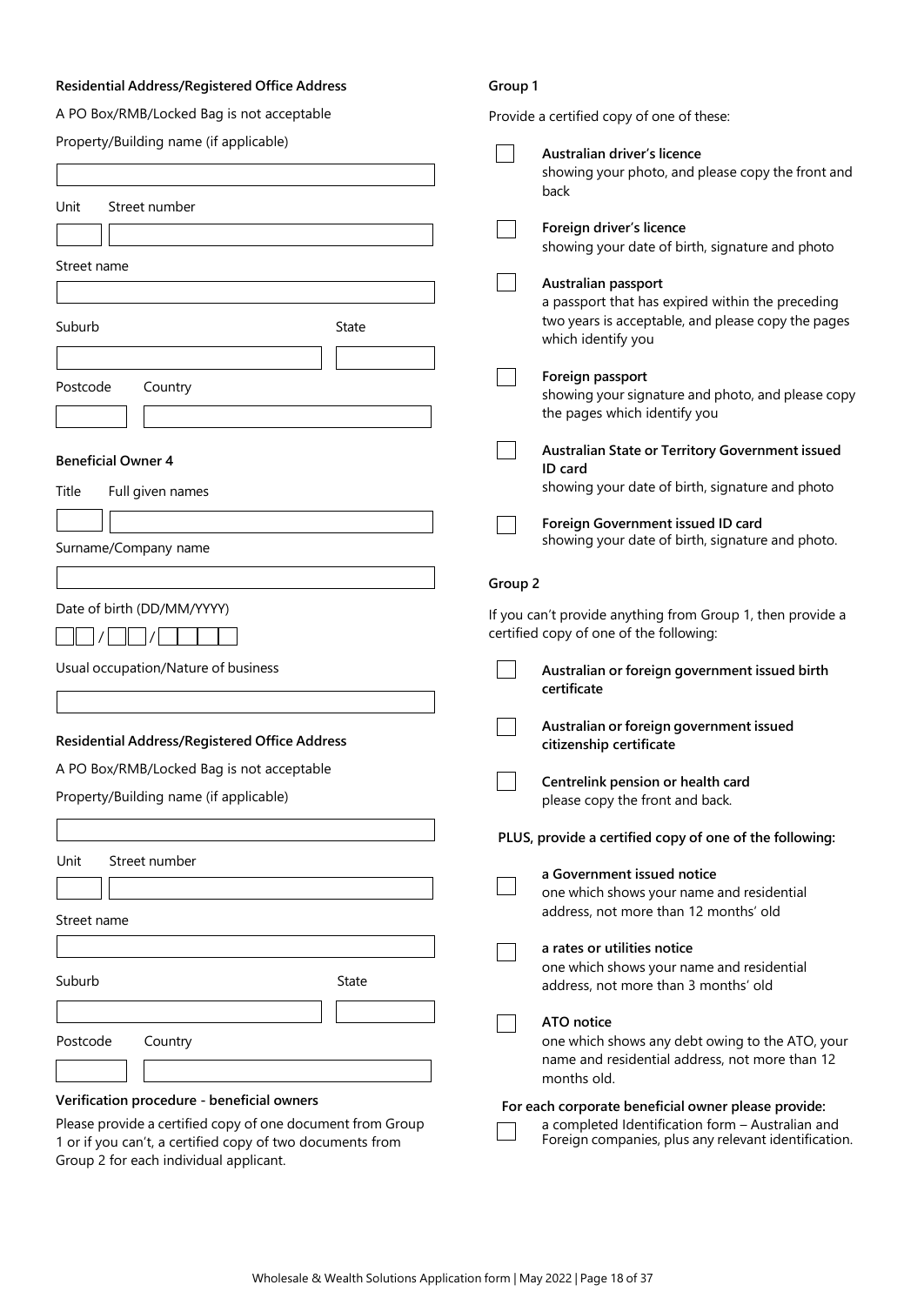# **4.2 Voting Rights**

If there are any other individuals, who have not been listed above in Section 4.1, and who are entitled, either directly or indirectly, to exercise 25% or more of the company's voting rights, please provide their name, date of birth, and residential address on a separate sheet and attach to this form.

# **4.3 Senior Managing Official Details**

If the company does not have any beneficial owners, please provide the details of the Senior Managing Official (or equivalent).

| Title | Full given names |  |
|-------|------------------|--|
|       |                  |  |

Surname

Date of birth (DD/MM/YYYY)

Company title

# **Residential Address/Registered Office Address**

A PO Box/RMB/Locked Bag is not acceptable Property/Building name (if applicable)

| Unit        | Street number |                                                                                                                                                                                                                                       |
|-------------|---------------|---------------------------------------------------------------------------------------------------------------------------------------------------------------------------------------------------------------------------------------|
|             |               |                                                                                                                                                                                                                                       |
|             |               |                                                                                                                                                                                                                                       |
| Street name |               |                                                                                                                                                                                                                                       |
|             |               |                                                                                                                                                                                                                                       |
| Suburb      |               | State                                                                                                                                                                                                                                 |
|             |               |                                                                                                                                                                                                                                       |
| Postcode    | Country       |                                                                                                                                                                                                                                       |
|             |               |                                                                                                                                                                                                                                       |
|             |               |                                                                                                                                                                                                                                       |
| <b>HELP</b> |               |                                                                                                                                                                                                                                       |
| a           |               | <b>Senior managing official:</b> an individual who makes, or<br>participates in making, decisions that affect the whole, or<br>substantial part of the company, or that may<br>significantly affect the company's financial standing. |

### **5. Signing Instructions**

Where the company has a sole director who is also the sole company secretary, this form must be signed by that person. If the company (pursuant to section 204A of the Corporations Act 2001) does not have a company secretary, a sole director can also sign alone. Otherwise this form must be signed by a director jointly with either another director or a company secretary. Please indicate the capacity in which the form is signed.

Signature of Director 1

Signature of Director 2

Please print full name

Date (DD/MM/YYYY)

Company officer (please indicate company capacity)

Director

Sole Director and Company Secretary

Please print full name

Date (DD/MM/YYYY)

|--|--|--|--|

Company officer (please indicate company capacity)

Director

 $\sqrt{2}$ 

Company Secretary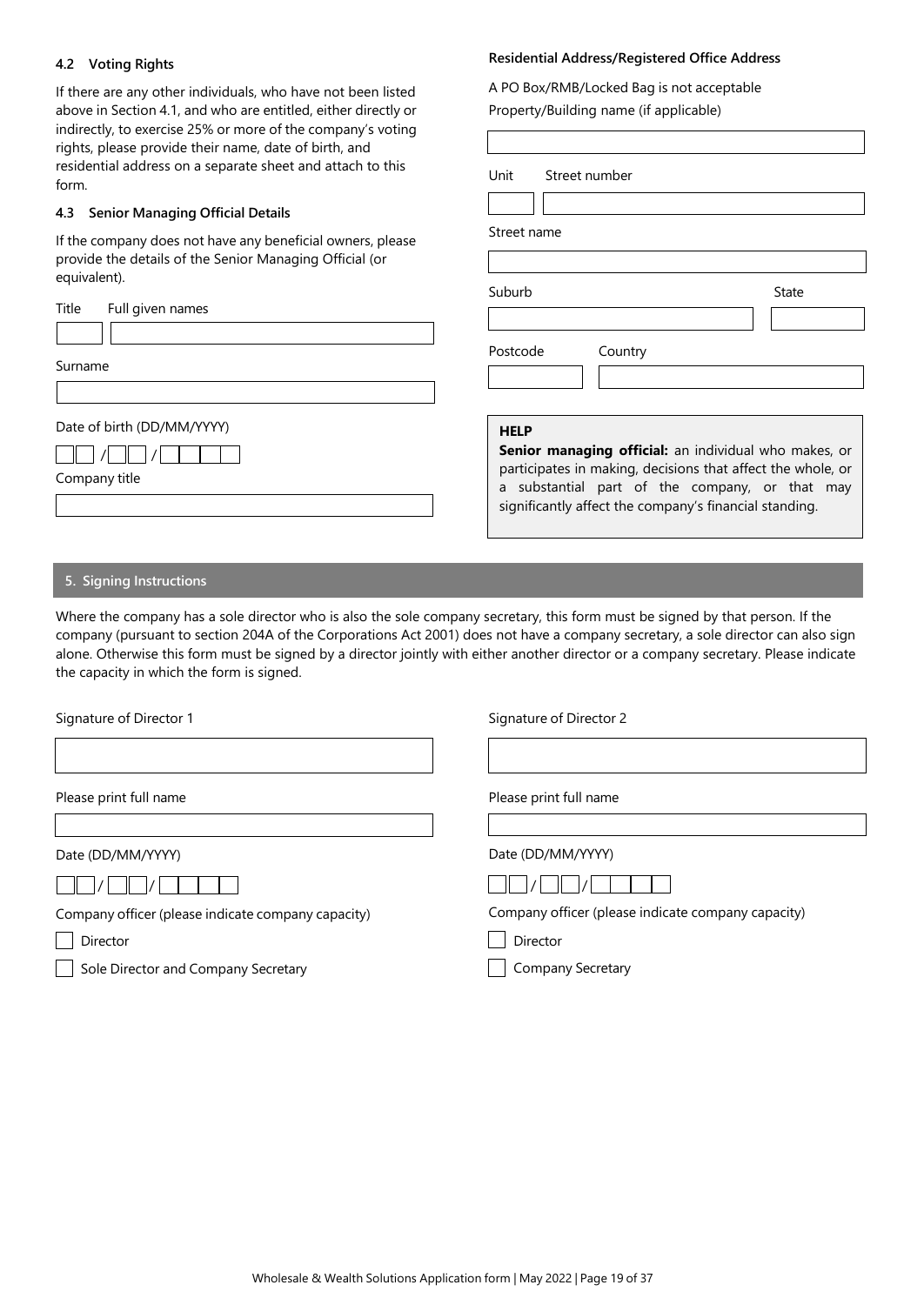**Client Services contact details Phone** Within Australia: 1300 997 774 International: +(61) 3 9616 8687 **Send your application form by email:**  australianunitywealth\_transactions@unitregistry.com.au **Email enquiries:**  australianunitywealth@unitregistry.com.au

# **Identification form – Trusts and Trustees**

Complete this form if you have not previously invested in a fund. If you make an error while completing this form, do not use **correction fluid. Cross out your mistakes and initial your changes.**

- 1. Please complete this identification form in BLOCK letters and using a black pen.
- 2. Make copies of your ID document(s) and arrange for them to be certified. Please refer to the 'Instructions' page for more information on getting your documents certified.
- 3. Include this identification form and certified copies of your ID documents with your initial application form when you send it to us. Please refer to the 'Instructions' page for information on how your identification documents can be sent to us.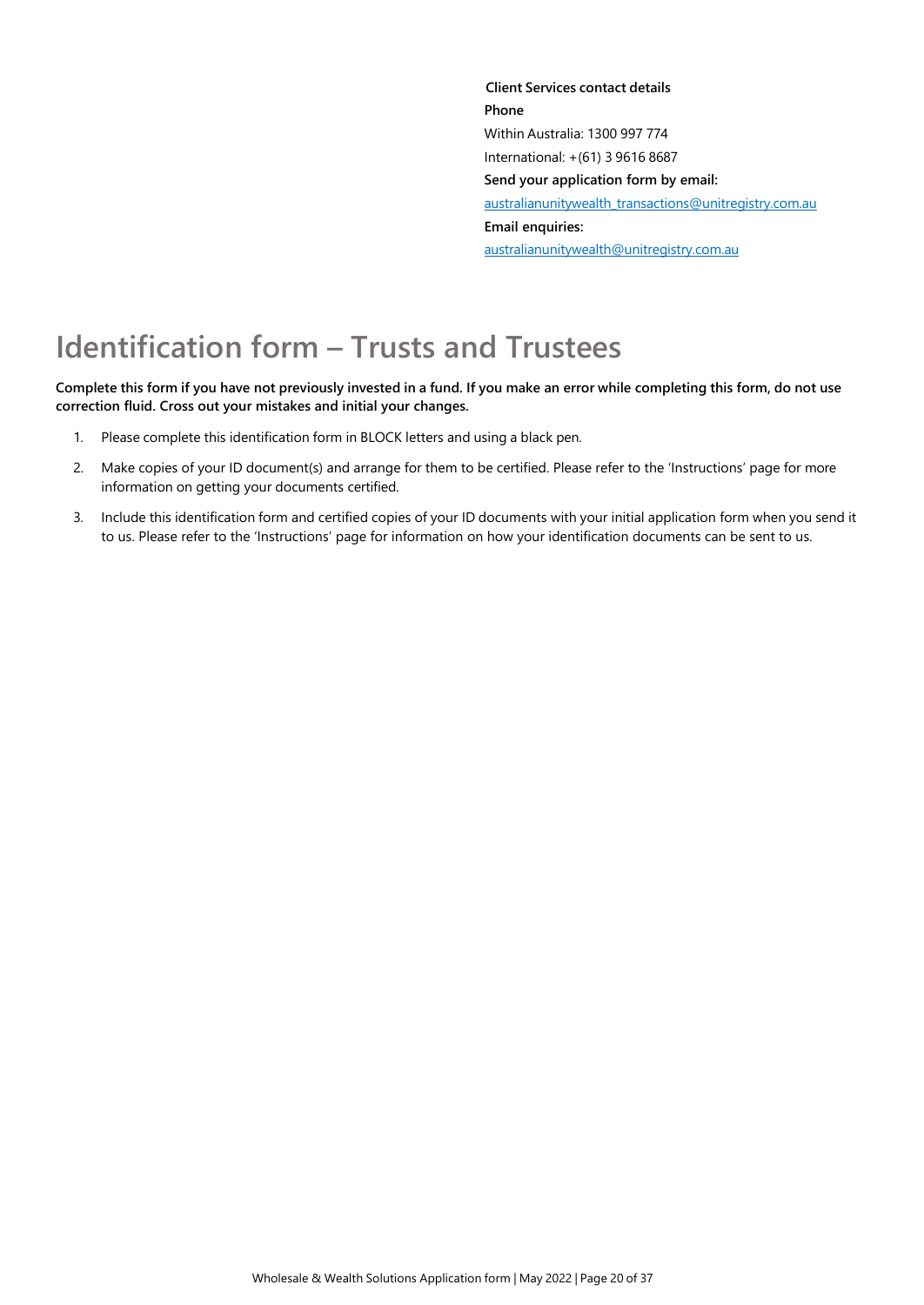| 1. Trust Details                                                                                                                                                                                                                                                                                                                                                                  |                                                                                                                                                                                                                                                                                                                                                                                                                                                                                                                                                                                                                                                                                                                             |
|-----------------------------------------------------------------------------------------------------------------------------------------------------------------------------------------------------------------------------------------------------------------------------------------------------------------------------------------------------------------------------------|-----------------------------------------------------------------------------------------------------------------------------------------------------------------------------------------------------------------------------------------------------------------------------------------------------------------------------------------------------------------------------------------------------------------------------------------------------------------------------------------------------------------------------------------------------------------------------------------------------------------------------------------------------------------------------------------------------------------------------|
| Full name of trust<br>Business name (if any)<br>Country where the trust was established                                                                                                                                                                                                                                                                                           | Please indicate the source and origin of funds being<br>invested:<br>Savings<br>Investment<br>Superannuation contributions<br>Commission<br>Donation/gift<br>Inheritance<br>Normal course of business<br>Asset sale<br>Other - write the source and origin of funds below                                                                                                                                                                                                                                                                                                                                                                                                                                                   |
|                                                                                                                                                                                                                                                                                                                                                                                   |                                                                                                                                                                                                                                                                                                                                                                                                                                                                                                                                                                                                                                                                                                                             |
| 2. Type of Trust                                                                                                                                                                                                                                                                                                                                                                  |                                                                                                                                                                                                                                                                                                                                                                                                                                                                                                                                                                                                                                                                                                                             |
| <b>Regulated Trusts</b><br>2.1<br>This includes complying superannuation funds and SMSFs or<br>another type of trust registered and regulated by an<br>Australian Commonwealth statutory regulator.<br>Yes<br>No<br>If yes, please tell us:<br>The trust's ABN<br>The regulator if not APRA or the ATO<br>Any license number<br>Registered managed investment scheme<br>Yes<br>No | If you answered yes to any of these questions, then please<br>provide a certified copy of one of the following:<br><b>Superannuation funds</b><br>go to www.abn.business.gov.au, select the 'Super<br>Fund Lookup' option and print out the results for<br>your super fund<br>Registered managed investment schemes<br>an ASIC search of the scheme<br>Government superannuation funds<br>an extract of the establishing legislation.<br><b>Non-Regulated Trusts</b><br>2.2<br>Including family trusts, testamentary trusts and other unit<br>trusts, deceased estates and charitable trusts (but not<br>including self- managed superannuation funds)<br>No<br>Yes<br>If yes, please specify the type of trust             |
| If yes, please tell us the ARSN<br>Government superannuation fund<br>Yes<br>No<br>If yes, please tell us the name of the Act that regulates the<br>trust                                                                                                                                                                                                                          | Please provide full name, address and date of birth of all<br>beneficial owners who are individuals who own 25% or more<br>of the trust income or assets or who control (whether directly<br>or indirectly) the trust and either the date of birth or full<br>residential address of each beneficial owner:<br><b>HELP</b><br>'Control' includes control (directly or indirectly) as a result<br>of, or by means of trusts (including in the capacity as<br>beneficiary, trustee or settlor), an agreement, an<br>understanding or practice, and further includes the ability<br>to exercise control over decisions about financial and<br>operating policies.<br>'Owns' means ownership (either directly or indirectly) of |

25% or more by you.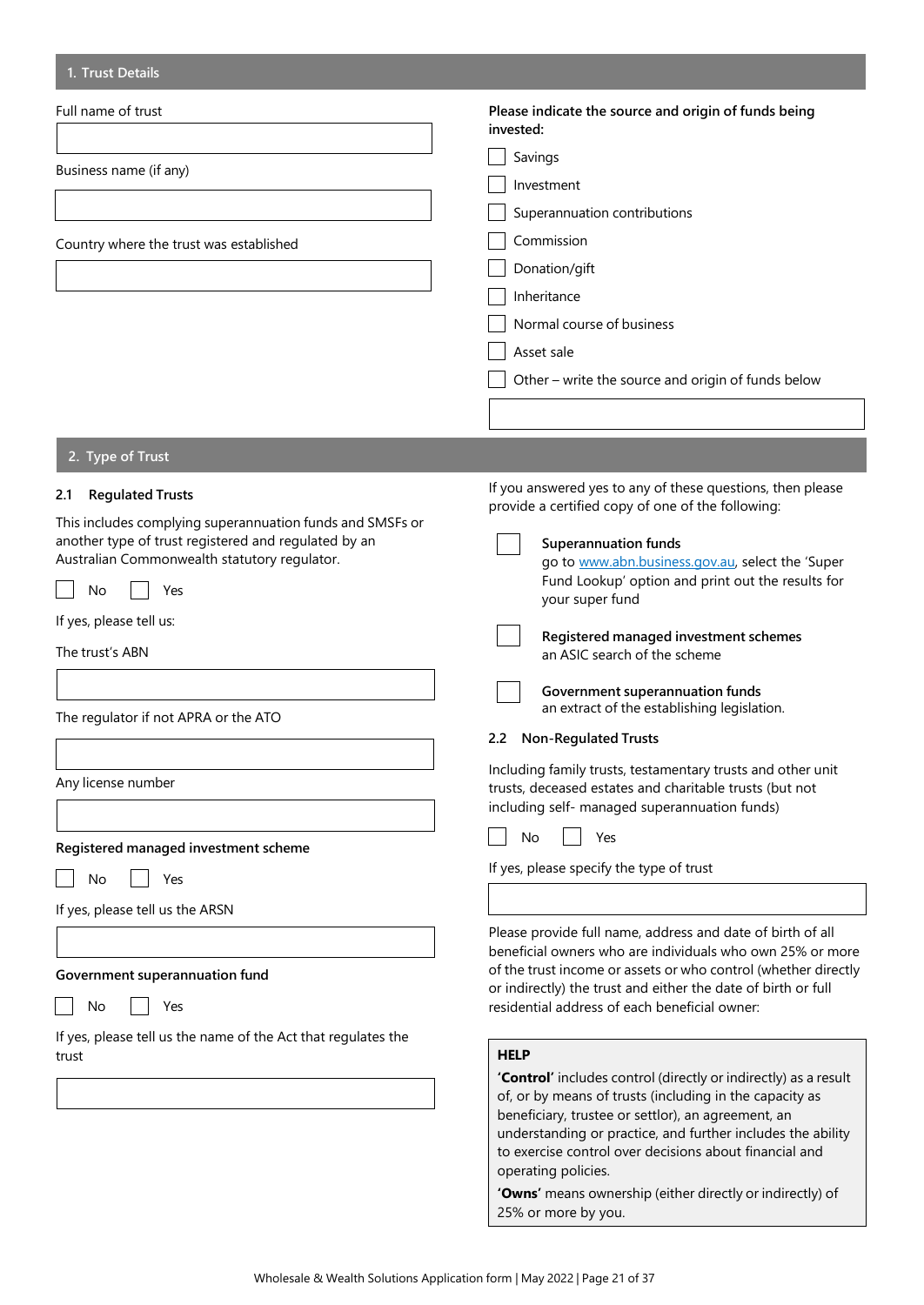#### **Beneficial Owner 1**

# Title Full given names Surname/Company name Date of birth (DD/MM/YYYY) / / Usual occupation/Nature of business **Residential Address/Registered Office Address** A PO Box/RMB/Locked Bag is not acceptable Property/Building name (if applicable) Unit Street number Street name Suburb State State Postcode Country **Beneficial Owner 2** Title Full given names Surname/Company name Date of birth (DD/MM/YYYY) / / Usual occupation/Nature of business A PO Box/RMB/Locked Bag is not acceptable Property/Building name (if applicable) Unit Street number Street name Suburb State State Postcode Country **Beneficial Owner 3** Title Full given names Surname/Company name Date of birth (DD/MM/YYYY) / / Usual occupation/Nature of business **Residential Address/Registered Office Address** A PO Box/RMB/Locked Bag is not acceptable Property/Building name (if applicable) Unit Street number Street name Suburb State State Postcode Country

**Residential Address/Registered Office Address**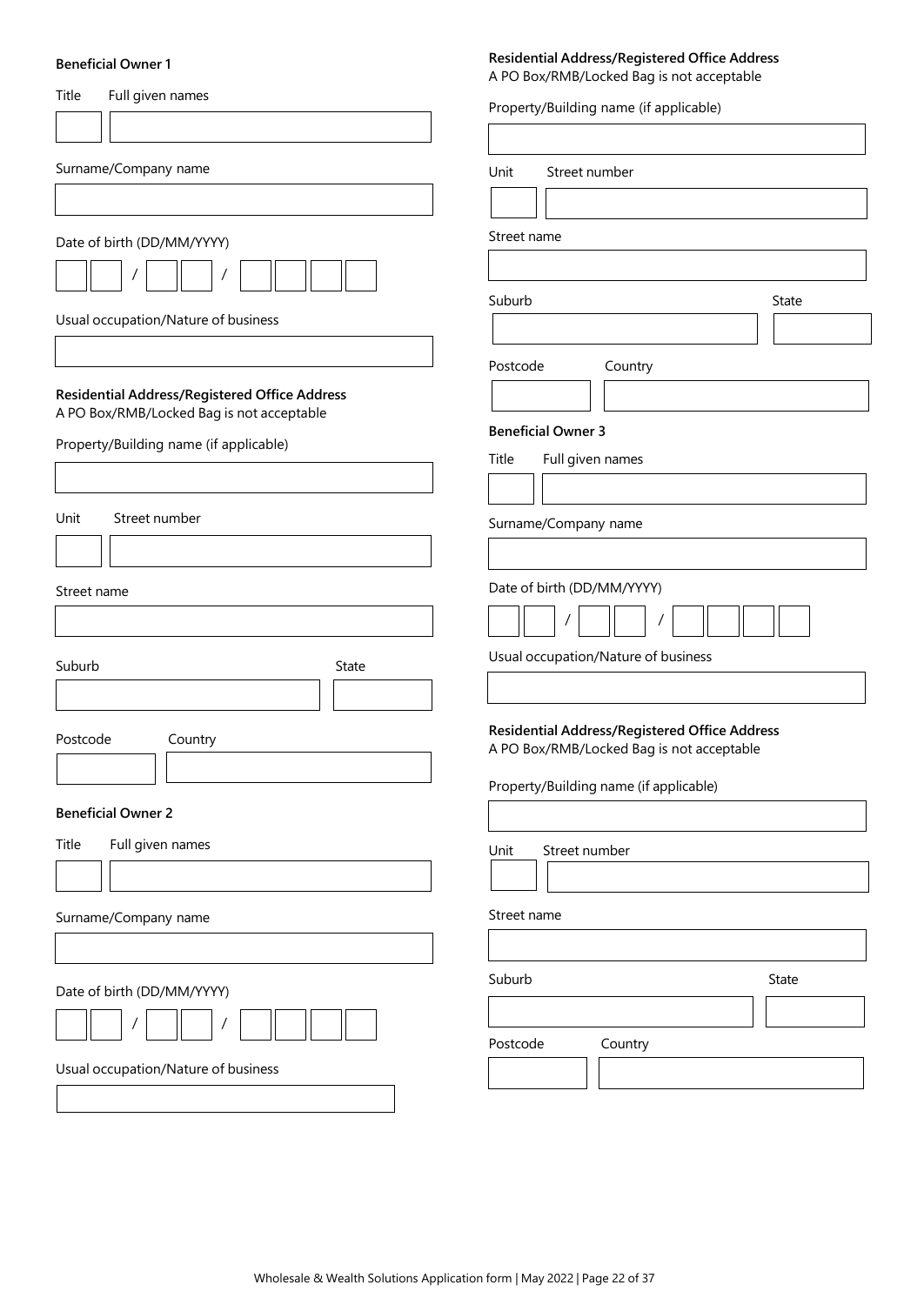#### **Beneficial Owner 4**

| Full given names<br>Title                                                                                                                                                                                                                                             |        |
|-----------------------------------------------------------------------------------------------------------------------------------------------------------------------------------------------------------------------------------------------------------------------|--------|
|                                                                                                                                                                                                                                                                       |        |
| Surname/Company name                                                                                                                                                                                                                                                  |        |
|                                                                                                                                                                                                                                                                       |        |
| Date of birth (DD/MM/YYYY)                                                                                                                                                                                                                                            |        |
|                                                                                                                                                                                                                                                                       |        |
| Usual occupation/Nature of business                                                                                                                                                                                                                                   |        |
|                                                                                                                                                                                                                                                                       |        |
| <b>Residential Address/Registered Office Address</b><br>A PO Box/RMB/Locked Bag is not acceptable                                                                                                                                                                     |        |
| Property/Building name (if applicable)                                                                                                                                                                                                                                |        |
|                                                                                                                                                                                                                                                                       |        |
| Unit<br>Street number                                                                                                                                                                                                                                                 |        |
|                                                                                                                                                                                                                                                                       |        |
| Street name                                                                                                                                                                                                                                                           |        |
|                                                                                                                                                                                                                                                                       |        |
| Suburb<br>State                                                                                                                                                                                                                                                       |        |
|                                                                                                                                                                                                                                                                       |        |
| Postcode<br>Country                                                                                                                                                                                                                                                   | P      |
|                                                                                                                                                                                                                                                                       |        |
| Please provide the name of all beneficiaries that are not<br>beneficial owners                                                                                                                                                                                        |        |
| If the trust deed describes the beneficiaries by reference to<br>member of a class please provide details of, the class to<br>which the beneficiaries belong e.g. family members, unit<br>holders, un-named charities on a separate sheet and attach<br>to this form. | s<br>t |
| <b>Beneficiary 1</b>                                                                                                                                                                                                                                                  | ľ      |
| Title<br>Full given names                                                                                                                                                                                                                                             | c      |
|                                                                                                                                                                                                                                                                       |        |

| Surname |  |
|---------|--|
|---------|--|

 $\mathbb{R}$ 

# **Beneficiary 2**

Title Full given names

Surname

### **Beneficiary 3**

Title Full given names

Surname

#### **Beneficiary 4**

Title Full given names

Surname

Please provide the name of the **appointor** of the trust, f applicable

#### **HELP**

**Appointor:** the appointor has the power to appoint or remove the trustees of the trust. Not all trusts have **an appointor**.

Name of trust **settlor**

# **HELP**

**Settlor:** this is the person that creates the trust. The settlor may be, for example, your accountant or solicitor.

Note: you do not need to provide the name of the trust settlor if they are deceased, or the material asset at the time the trust was established was less than \$10,000.

f you are a non-regulated trust, please provide us with certified copies of one of the following:

#### **Trust deed**

or an extract of the trust deed showing the full name of the trust and any named trust settlor

**Other documentation**

confirming the full name of the trust and the name of the trust settlor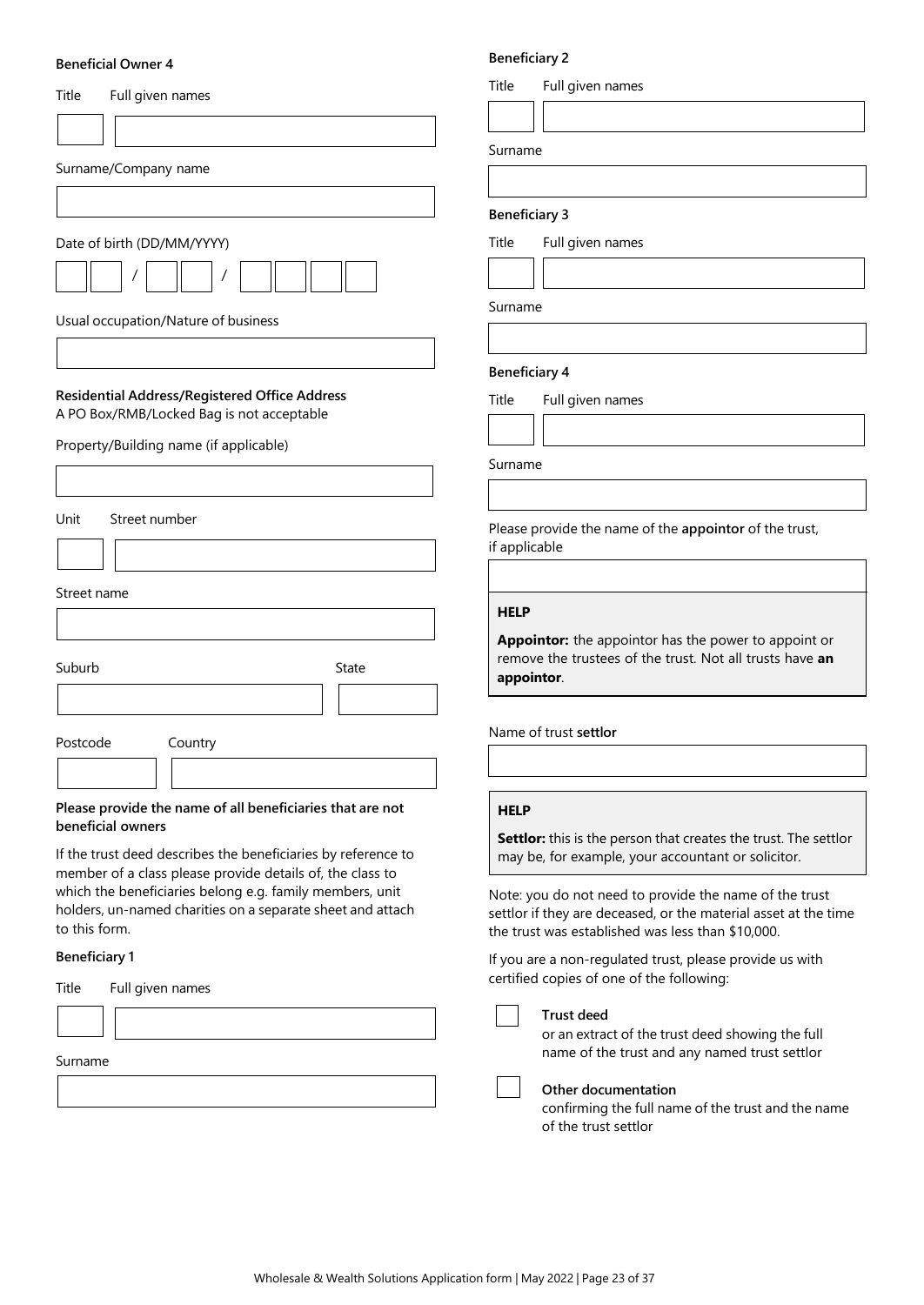|         | 3.1 Verification procedure - individual trustee                                                                                                                   | <b>PLUS</b>       |
|---------|-------------------------------------------------------------------------------------------------------------------------------------------------------------------|-------------------|
| Title   | Full given names                                                                                                                                                  |                   |
|         |                                                                                                                                                                   |                   |
|         | Surname/Company name                                                                                                                                              |                   |
|         |                                                                                                                                                                   |                   |
|         | Date of birth (DD/MM/YYYY)                                                                                                                                        |                   |
|         |                                                                                                                                                                   |                   |
|         | Usual occupation                                                                                                                                                  |                   |
|         |                                                                                                                                                                   | For ea            |
|         | Please provide a certified copy of one document from Group<br>1 or if you can't, a certified copy of two documents from<br>Group 2 for each individual applicant. | a comj<br>compa   |
| Group 1 |                                                                                                                                                                   | $3.2$ Ve          |
|         | Provide a certified copy of one of these:                                                                                                                         | 3.2.1.            |
|         | Australian driver's license<br>showing your photo, and please copy the front and                                                                                  | Full na           |
|         | back                                                                                                                                                              | Nature            |
|         | Foreign driver's license<br>showing your date of birth, signature and photo                                                                                       |                   |
|         | Australian passport                                                                                                                                               | <b>ACN</b>        |
|         | a passport that has expired within the preceding<br>two years is acceptable, and please copy the pages                                                            |                   |
|         | which identify you                                                                                                                                                | 3.2.2.            |
|         | Foreign passport<br>showing your signature and photo, and please copy                                                                                             | Place c<br>A PO E |
|         | the pages which identify you                                                                                                                                      | Proper            |
|         | Australian State or Territory Government issued<br>ID card                                                                                                        |                   |
|         | showing your date of birth, signature and photo                                                                                                                   | Unit              |
|         | Foreign Government issued ID card<br>showing your date of birth, signature and photo.                                                                             | Street            |
|         |                                                                                                                                                                   |                   |
| Group 2 |                                                                                                                                                                   | Suburk            |
|         | If you can't provide anything from Group 1, then provide a<br>certified copy of one of the following:                                                             |                   |
|         | Australian or foreign government issued birth<br>certificate                                                                                                      | Postco            |
|         | Australian or foreign government issued<br>citizenship certificate                                                                                                |                   |
|         | Centrelink pension or health card                                                                                                                                 | 3.2.3.            |
|         | please copy the front and back.                                                                                                                                   | Counti            |

|             | PLUS, provide a certified copy of one of the following:                                                                        |
|-------------|--------------------------------------------------------------------------------------------------------------------------------|
|             | a Government issued notice<br>one which shows your name and residential address,<br>not more than 12 months' old               |
|             | a rates or utilities notice<br>one which shows your name and residential address,<br>not more than 3 months' old               |
|             | ATO notice<br>one which shows any debt owing to the ATO, your<br>name and residential address, not more than 12<br>months old. |
|             | For each corporate beneficial owner please provide:                                                                            |
|             | a completed Identification form - Australian and Foreign<br>companies, plus any relevant identification.                       |
|             | 3.2 Verification procedure - company trustees                                                                                  |
|             | 3.2.1. General information                                                                                                     |
|             | Full name of company trustee                                                                                                   |
|             |                                                                                                                                |
|             | Nature of business                                                                                                             |
|             |                                                                                                                                |
|             |                                                                                                                                |
| ACN         |                                                                                                                                |
|             |                                                                                                                                |
|             |                                                                                                                                |
|             | 3.2.2. Australian Company Trustee                                                                                              |
|             | Place of business (if different to registered office address)                                                                  |
|             | A PO Box/RMB/Locked Bag is not acceptable.                                                                                     |
|             | Property/Building name (if applicable)                                                                                         |
| Unit        | Street number                                                                                                                  |
|             |                                                                                                                                |
|             |                                                                                                                                |
| Street name |                                                                                                                                |
|             |                                                                                                                                |
| Suburb      | State                                                                                                                          |

# **3.2.3. Foreign Company Trustee**

ry of formation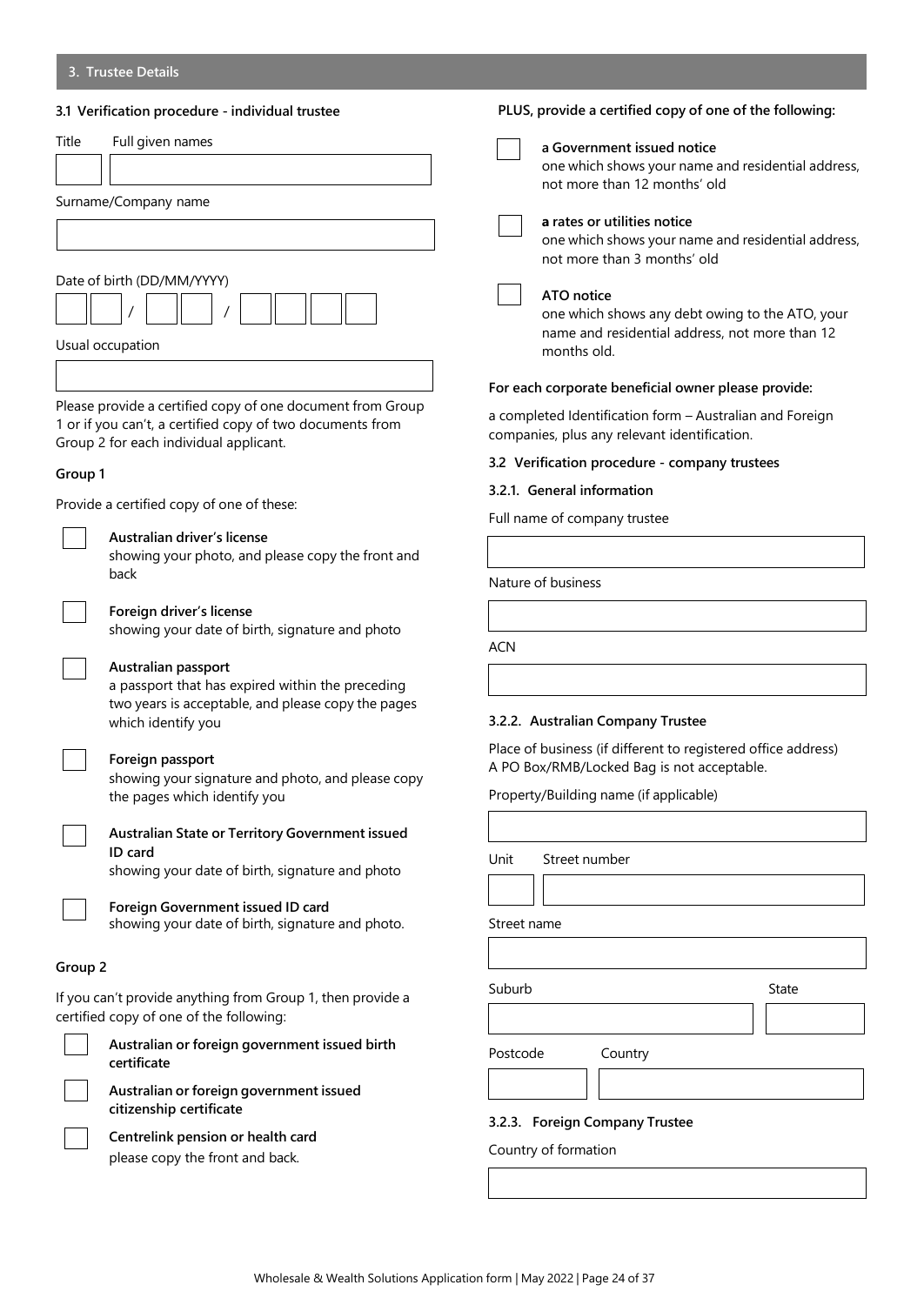| Registered in Australia?<br>No<br>Yes<br>If yes, please provide the ARBN                         | If yes, please complete the director details section below if<br>you are a private Australian company or a private foreign<br>company. Do not complete for public companies.<br><b>Director Details</b> |
|--------------------------------------------------------------------------------------------------|---------------------------------------------------------------------------------------------------------------------------------------------------------------------------------------------------------|
| Registered in that country?                                                                      | How many directors are there?                                                                                                                                                                           |
| Yes<br>No                                                                                        | Provide the full name of each director:                                                                                                                                                                 |
| If yes, please provide the name of regulator/exchange                                            | Director 1                                                                                                                                                                                              |
|                                                                                                  | Title<br>Full given names                                                                                                                                                                               |
| Identification number issued by foreign registration body                                        |                                                                                                                                                                                                         |
|                                                                                                  | Surname                                                                                                                                                                                                 |
| Registered business address in country of formation<br>A PO Box/RMB/Locked Bag is not acceptable |                                                                                                                                                                                                         |
|                                                                                                  | Director 2                                                                                                                                                                                              |
| Property/Building name (if applicable)                                                           | Title<br>Full given names                                                                                                                                                                               |
|                                                                                                  |                                                                                                                                                                                                         |
| Street number<br>Unit                                                                            | Surname                                                                                                                                                                                                 |
|                                                                                                  |                                                                                                                                                                                                         |
| Street name                                                                                      | Director 3                                                                                                                                                                                              |
|                                                                                                  | Title<br>Full given names                                                                                                                                                                               |
|                                                                                                  |                                                                                                                                                                                                         |
| Suburb<br><b>State</b>                                                                           |                                                                                                                                                                                                         |
|                                                                                                  | Surname                                                                                                                                                                                                 |
|                                                                                                  |                                                                                                                                                                                                         |
| Postcode<br>Country                                                                              | Director 4                                                                                                                                                                                              |
|                                                                                                  | Title Full given names                                                                                                                                                                                  |
| Please provide us with certified copies of one of the                                            |                                                                                                                                                                                                         |
| following:<br>an ASIC or foreign regulator search                                                |                                                                                                                                                                                                         |
| an ASIC or foreign regulator certificate of                                                      | Surname                                                                                                                                                                                                 |
| registration.                                                                                    |                                                                                                                                                                                                         |
| 3.2.4. Company Type                                                                              | If there are more directors, please provide their name on a                                                                                                                                             |
| Please complete the section below for public companies                                           | separate sheet and attach to this form.                                                                                                                                                                 |
| (3.2.4 (a)) or private companies (Section 3.2.4 (b)) as                                          | 3.2.5. Regulated/Listed companies                                                                                                                                                                       |
| applicable.<br>3.2.4. (a) Public Company                                                         | Are you an Australian listed company?                                                                                                                                                                   |
| Are you a public company?                                                                        | Yes - please provide name of<br>No                                                                                                                                                                      |
| No<br>Yes                                                                                        | market/exchange                                                                                                                                                                                         |
| If yes, please proceed to Section 3.2.5                                                          | Market/Exchange                                                                                                                                                                                         |
| 3.2.4. (b) Private Company                                                                       |                                                                                                                                                                                                         |
| Are you a private company?                                                                       | Are you a majority-owned subsidiary of an Australian                                                                                                                                                    |
|                                                                                                  | listed company?                                                                                                                                                                                         |
| No<br>Yes                                                                                        |                                                                                                                                                                                                         |

 $\Box$  No  $\Box$  Yes - please provide name of listed company and market/exchange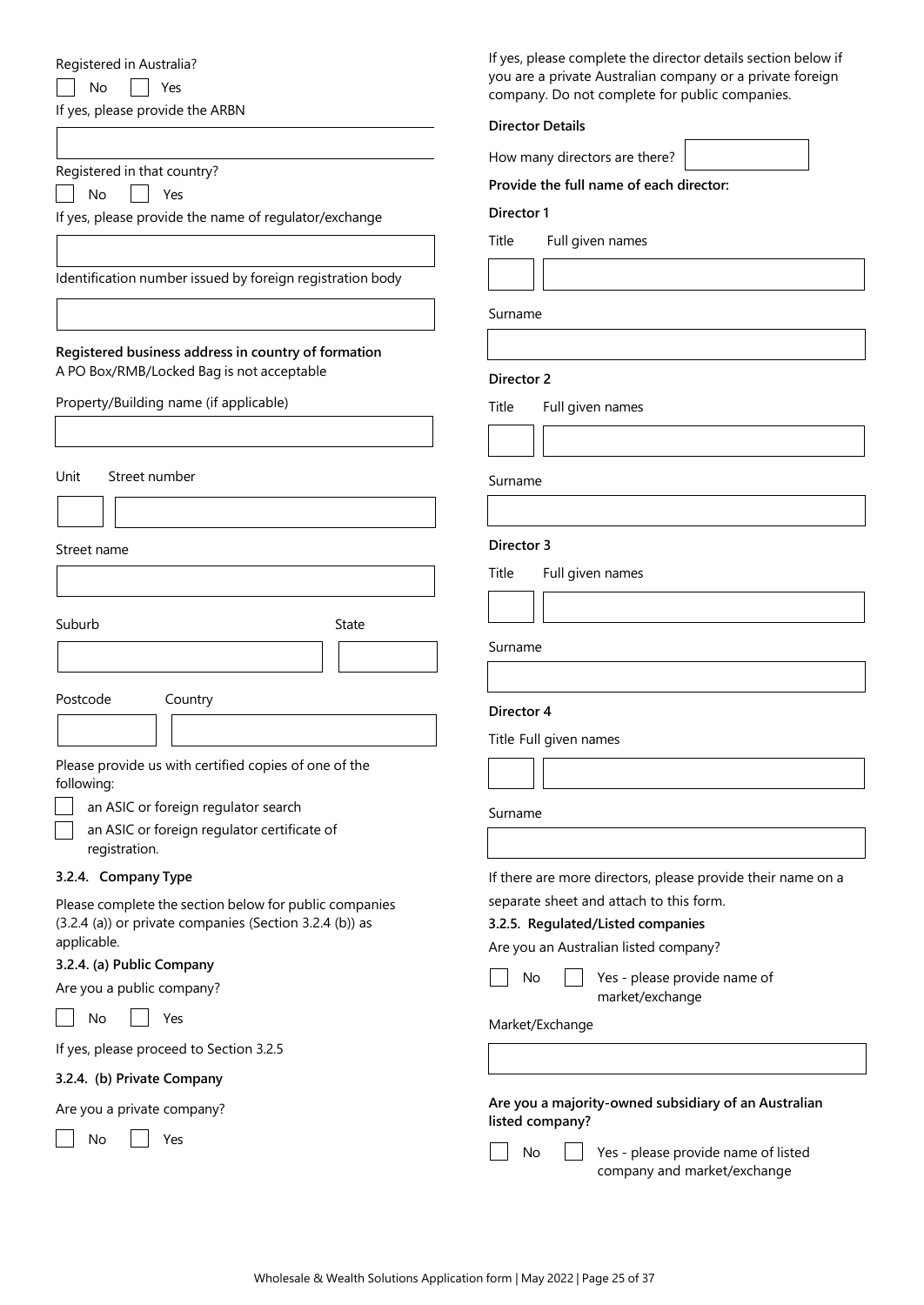Company

Market/Exchange

# **Are you a regulated company?**

One which is licensed by an Australian Commonwealth, State or Territory statutory regulator.

One that which is licensed by an Australian Commonwealth, State or Territory statutory regulator.

No  $\Box$  Yes – please provide details of the regulator and licence number

Regulator

Licence number

If you answered yes to any of these questions, please provide us with a certified copy of one of the following and sign the form at the end. For you, this form is complete.

| ı<br>dΙ<br>. .<br>× |
|---------------------|
|---------------------|

ASIC search

a search of the licence or other records of the relevant regulator

a public document issued by the company

a search of the relevant market/exchange

**3.2.6. Non-regulated/non-listed companies**

If you answered no to all the questions in Section 3.2.5, please fill in the Sections 3.2.6 (a), (b) and (c) below.

# **3.2.6. (a) Beneficial Owner Details**

Provide details of all beneficial owners (i.e. company shareholders) who, through one of more shareholdings, own 25% or more of the company's issued capital.

### **Beneficial Owner 1**

| Title<br>Full given names           |
|-------------------------------------|
|                                     |
| Surname/Company name                |
|                                     |
| Date of birth (DD/MM/YYYY)          |
|                                     |
| Usual occupation/Nature of business |
|                                     |
|                                     |

# **Residential Address**

A PO Box/RMB/Locked Bag is not acceptable

Property/Building name (if applicable)

Unit Street number ן ך

| Street name |         |       |
|-------------|---------|-------|
|             |         |       |
| Suburb      |         | State |
|             |         |       |
| Postcode    | Country |       |
|             |         |       |

#### **Beneficial Owner 2**

Title Full given names

Surname/Company name

Date of birth (DD/MM/YYYY)

|--|--|

Usual occupation/Nature of business

#### **Residential Address**

A PO Box/RMB/Locked Bag is not acceptable

Property/Building name (if applicable)

Unit Street number

Street name

Suburb State State

Postcode Country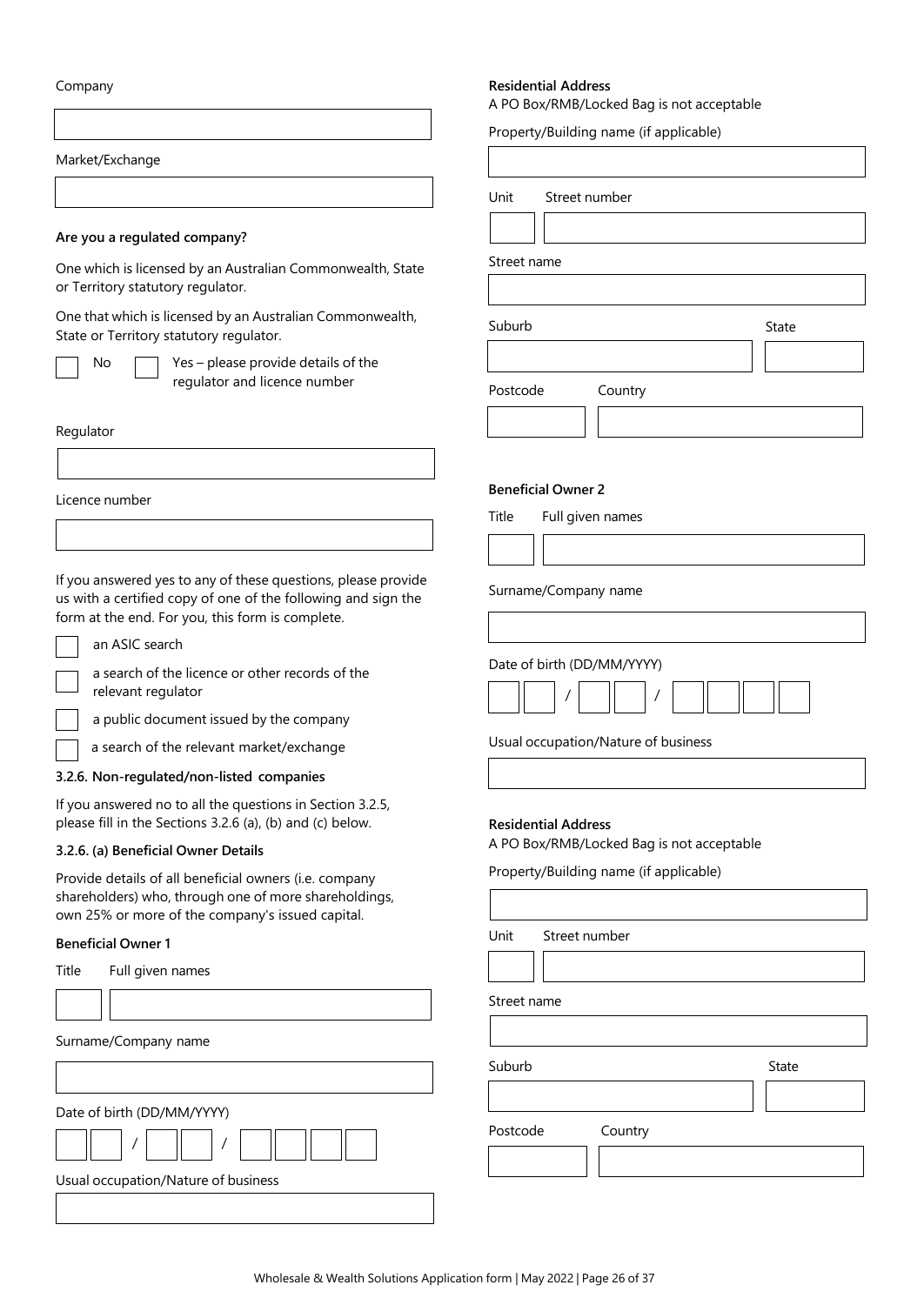# **Beneficial Owner 3**

| Title<br>Full given names                                                           | A PO Box/RMB/Locked Bag is not acceptable                                                                               |
|-------------------------------------------------------------------------------------|-------------------------------------------------------------------------------------------------------------------------|
|                                                                                     | Property/Building name (if applicable)                                                                                  |
|                                                                                     |                                                                                                                         |
| Surname/Company name                                                                | Unit<br>Street number                                                                                                   |
|                                                                                     |                                                                                                                         |
|                                                                                     |                                                                                                                         |
| Date of birth (DD/MM/YYYY)                                                          | Street name                                                                                                             |
|                                                                                     |                                                                                                                         |
| Usual occupation/Nature of business                                                 | Suburb<br><b>State</b>                                                                                                  |
|                                                                                     |                                                                                                                         |
|                                                                                     | Postcode<br>Country                                                                                                     |
| <b>Residential Address</b>                                                          |                                                                                                                         |
| A PO Box/RMB/Locked Bag is not acceptable<br>Property/Building name (if applicable) |                                                                                                                         |
|                                                                                     | Verification procedure - Beneficial Owners                                                                              |
|                                                                                     | Please provide a certified copy of one document from Group<br>1 or if you can't, a certified copy of two documents from |
| Unit<br>Street number                                                               | Group 2 for each individual applicant.                                                                                  |
|                                                                                     | Group 1                                                                                                                 |
| Street name                                                                         | Provide a certified copy of one of these:                                                                               |
|                                                                                     | Australian driver's licence                                                                                             |
|                                                                                     | showing your photo, and please copy the front and<br>back                                                               |
| Suburb<br>State                                                                     |                                                                                                                         |
|                                                                                     | Foreign driver's licence<br>showing your date of birth, signature and photo                                             |
| Postcode<br>Country                                                                 | Australian passport                                                                                                     |
|                                                                                     | a passport that has expired within the preceding                                                                        |
|                                                                                     | two years is acceptable, and please copy the pages<br>which identify you                                                |
| <b>Beneficial Owner 4</b>                                                           |                                                                                                                         |
| Full given names<br>Title                                                           | Foreign passport<br>showing your signature and photo, and please copy                                                   |
|                                                                                     | the pages which identify you                                                                                            |
| Surname/Company name                                                                | Australian State or Territory Government issued                                                                         |
|                                                                                     | ID card<br>showing your date of birth, signature and photo                                                              |
|                                                                                     |                                                                                                                         |
| Date of birth (DD/MM/YYYY)                                                          | Foreign Government issued ID card<br>showing your date of birth, signature and photo.                                   |
|                                                                                     |                                                                                                                         |
|                                                                                     |                                                                                                                         |
| Usual occupation/Nature of business                                                 |                                                                                                                         |
|                                                                                     |                                                                                                                         |

**Residential Address**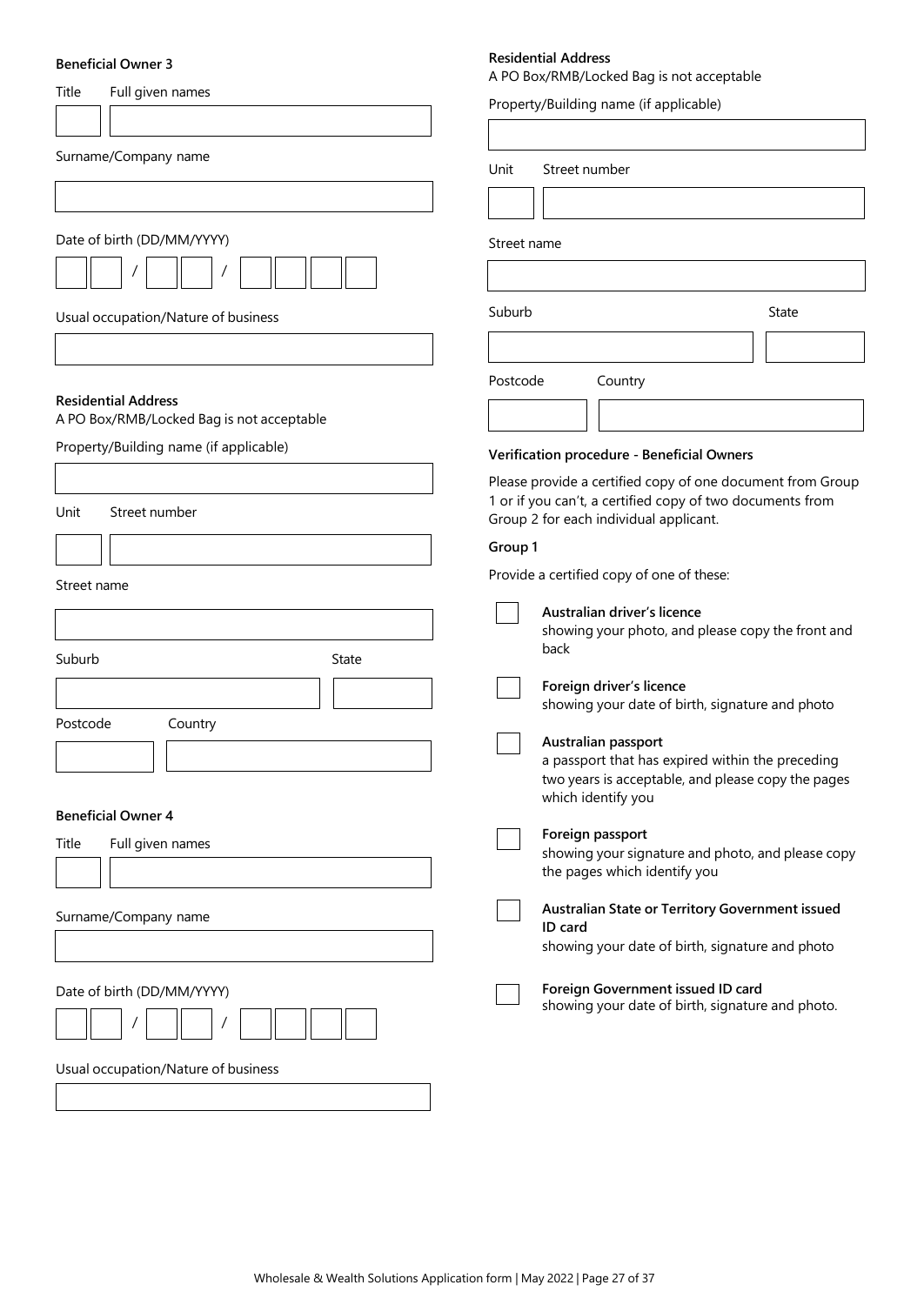# **Group 2**

If you can't provide anything from Group 1, then provide a certified copy of one of the following: **Australian or foreign government issued birth certificate Australian or foreign government issued citizenship certificate Centrelink pension or health card** please copy the front and back. **PLUS, provide a certified copy of one of the following: a Government issued notice** one which shows your name and residential address, not more than 12 months' old **a rates or utilities notice** one which shows your name and residential address, not more than three months' old **ATO notice** one which shows any debt owing to the ATO, your name and residential address, not more than 12 months old. For each corporate beneficial owner please provide: Postcode Country **HELP**

a completed Identification form – Australian and Foreign companies, plus any relevant identification.

# **3.2.6. (b) Voting Rights**

If there are any other individuals, who have not been listed above in Section 3.2.6 (a), and who are entitled, either directly or indirectly, to exercise 25% or more of the company's voting rights, please write down their full names on a piece of paper and attach to this form.

# **3.2.6. (c) Senior Managing Official Details**

If the company does not have any beneficial owners, please provide the details of the Senior Managing Official (or equivalent).

Title Full given names/Full company name Surname Date of birth (DD/MM/YYYY) / / Usual occupation/Nature of business

Company Title

### **Residential Address**

A PO Box/RMB/Locked Bag is not acceptable

Property/Building name (if applicable)

Unit Street number

Street name

Suburb State

**Senior managing official:** an individual who makes, or participates in making, decisions that affect the whole, or a substantial part of the company, or that may significantly affect the company's financial standing.

# **Verification procedure - senior managing official details**

If you are unable to provide details of beneficial owners in Section 3.2.6. (a) above, please provide documentation showing the name of the senior managing official, as provided in this Section 3.2.6. (c).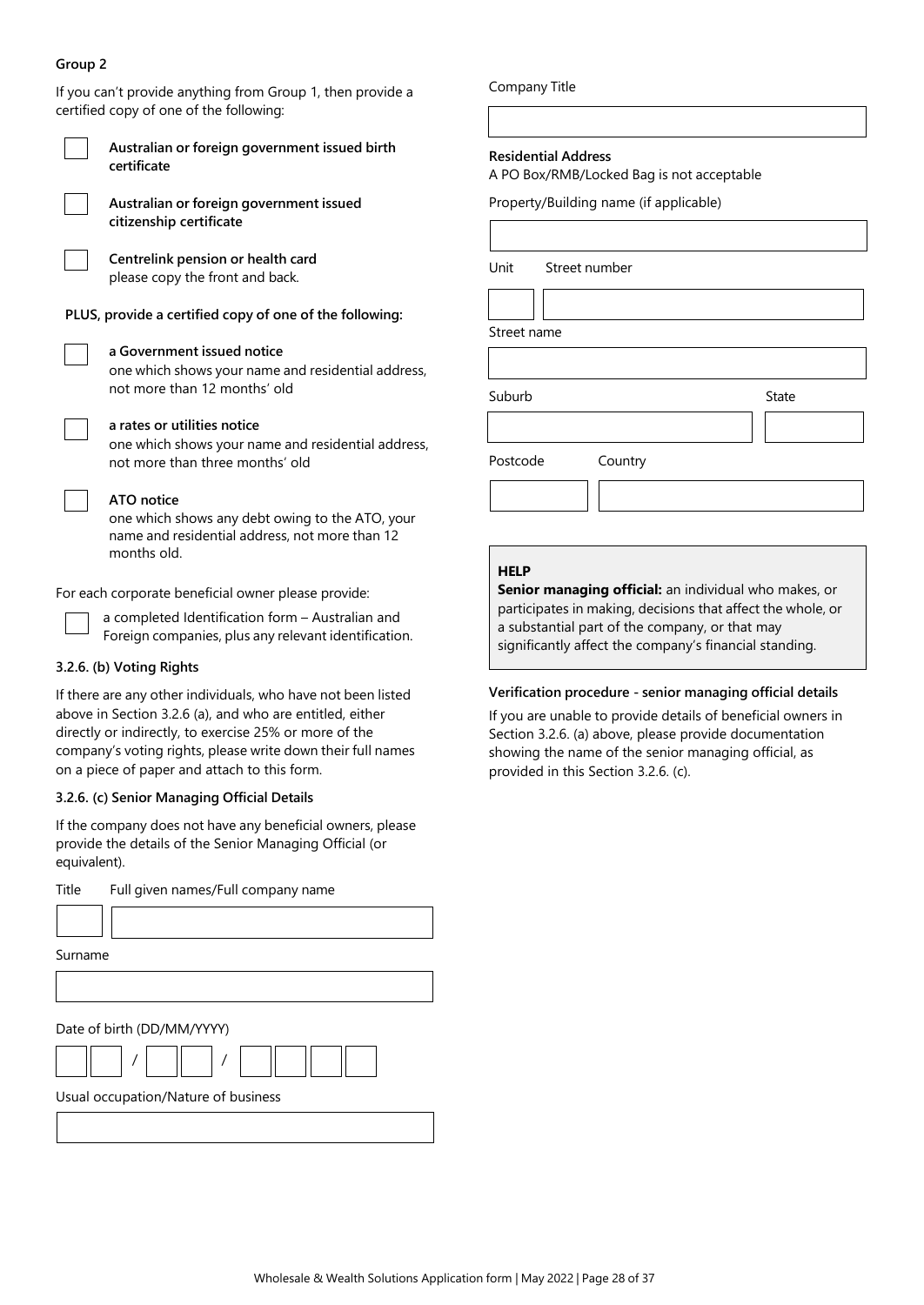### **4. Signing instructions**

**Individual Trustee:** where the investment has one individual trustee, the trustee must sign.

**Multiple trustees:** where the investment has more than one individual trustee, all trustees must sign.

**Corporate trustee:** where the company has a sole director who is also the sole company secretary, this form must be signed by that person. If the company (pursuant to section 204A of the Corporations Act 2001) does not have a company secretary, a sole director can also sign alone. Otherwise this form must be signed by a director jointly with either another director or a company secretary. Please indicate the capacity in which the form is signed.

**Trust:** the trustee(s) must sign this form. Trustee(s) signing on behalf of the trust confirm that the trustee(s) is/are actingin accordance with such designated powers and authority under the trust deed.

**Power of Attorney:** if signing under a Power of Attorney and you have not already lodged the Power of Attorney document, please attach a certified copy of the Power of Attorney annotated with the following: I/We attest that the Power of Attorney has not been rescinded or revoked and that the Donor is still living.

Signature of Trustee 1, Director or Authorised Signatory

Please print full name

Date (DD/MM/YYYY)

Company Officer (please indicate company capacity)

| Director |
|----------|
|----------|

Sole director and company secretary

Authorised signatory

Signature of Trustee 2, Director/Company Secretary or Authorised Signatory

Please print full name

Date (DD/MM/YYYY)



Company Officer (please indicate company capacity)

Director

Company secretary

Authorised signatory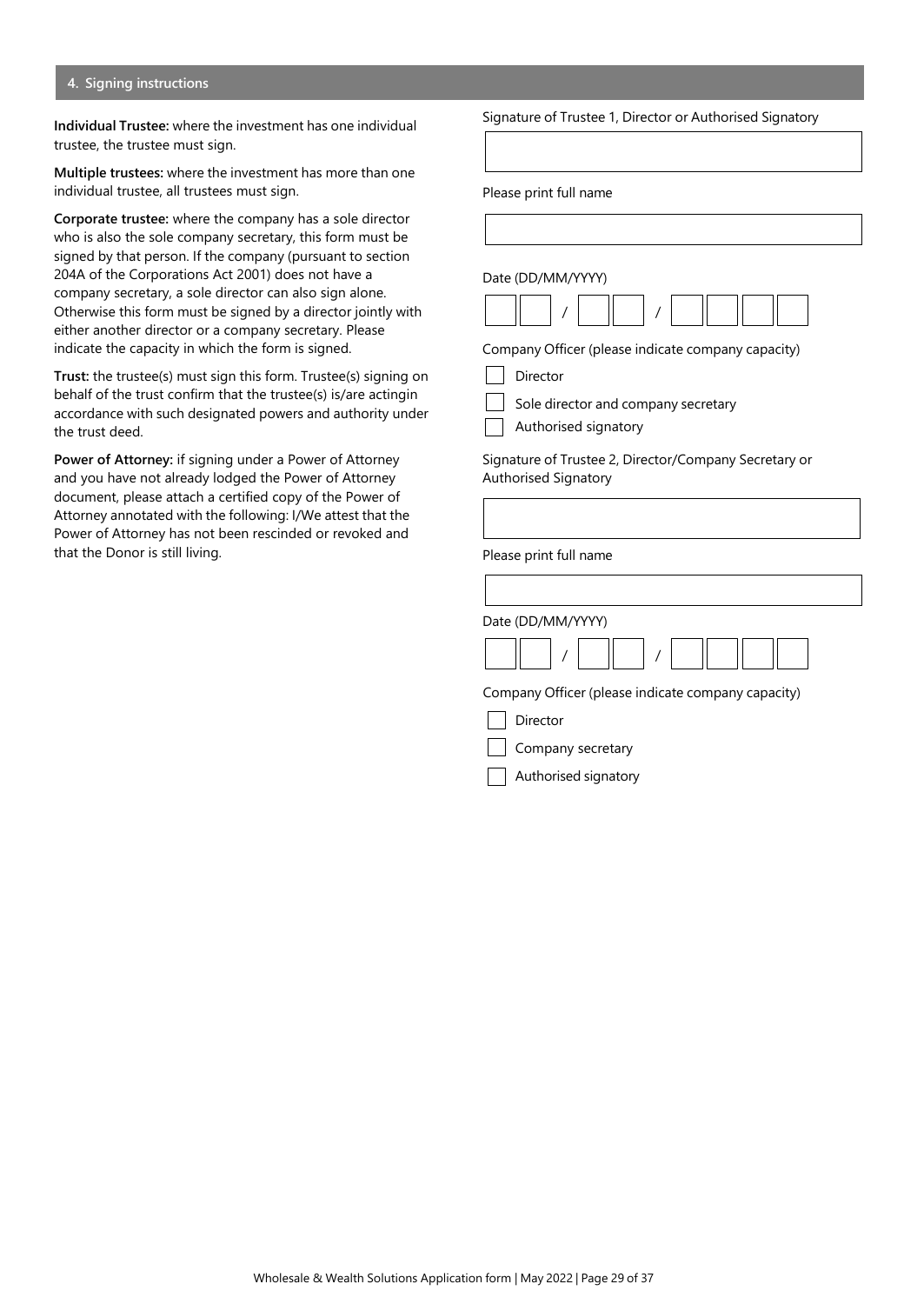**Client Services contact details Phone** Within Australia: 1300 997 774 International: +(61) 3 9616 8687 **Send your application form by email**  [australianunitywealth\\_transactions@unitregistry.com.au](mailto:australianunitywealth_transactions@unitregistry.com.au) **Email enquiries:**  [australianunitywealth@unitregistry.com.au](mailto:australianunitywealth@unitregistry.com.au)

# **Tax information form**

# **Why you need to complete this form**

The Foreign Account Tax Compliance Act (FATCA) and Common Reporting Standard (CRS) are regulatory requirements that aim to deter tax evasion by US and other foreign taxpayers. The Australian and a number of other foreign Governments have an agreement which requires us to obtain certain information from investors, including taxation information. You may be liable to a penalty if you provide information that is false or misleading in a material particular. We may decide not to open an account without first receiving the required information. For more information, visit ato.gov.au.

If you have any questions on how to define your tax residency status, please visit the OECD website (oecd.org) or speak to a professional tax adviser as we are not allowed to give tax advice.

Please note: You may be treated as being a non-Australian taxpayer if the requested information is not provided.If

you are unsure of any of the answers, please contact a legal or accounting professional.

#### **Which sections of the form should you complete?**

Superannuation funds, testamentary trusts, registered charities – Section 1

Individuals – Section 2

Companies and other trusts – Section 3

- Corporate trustee Section 3
- Individual trustee Section 2

#### **What if more than one person is applying?**

Each individual investor will need to complete a copy of this form.

# **HELP**

# **Tell me about tax residence**

Tax residency rules differ by country. You can be a resident of more than one country for tax purposes. Whether you are tax resident of a particular country for tax purposes is often (but not always) based on the amount of time you spend in a country and the location of your residence and/or place of work. For the US, tax residency can be as a result of citizenship or residency.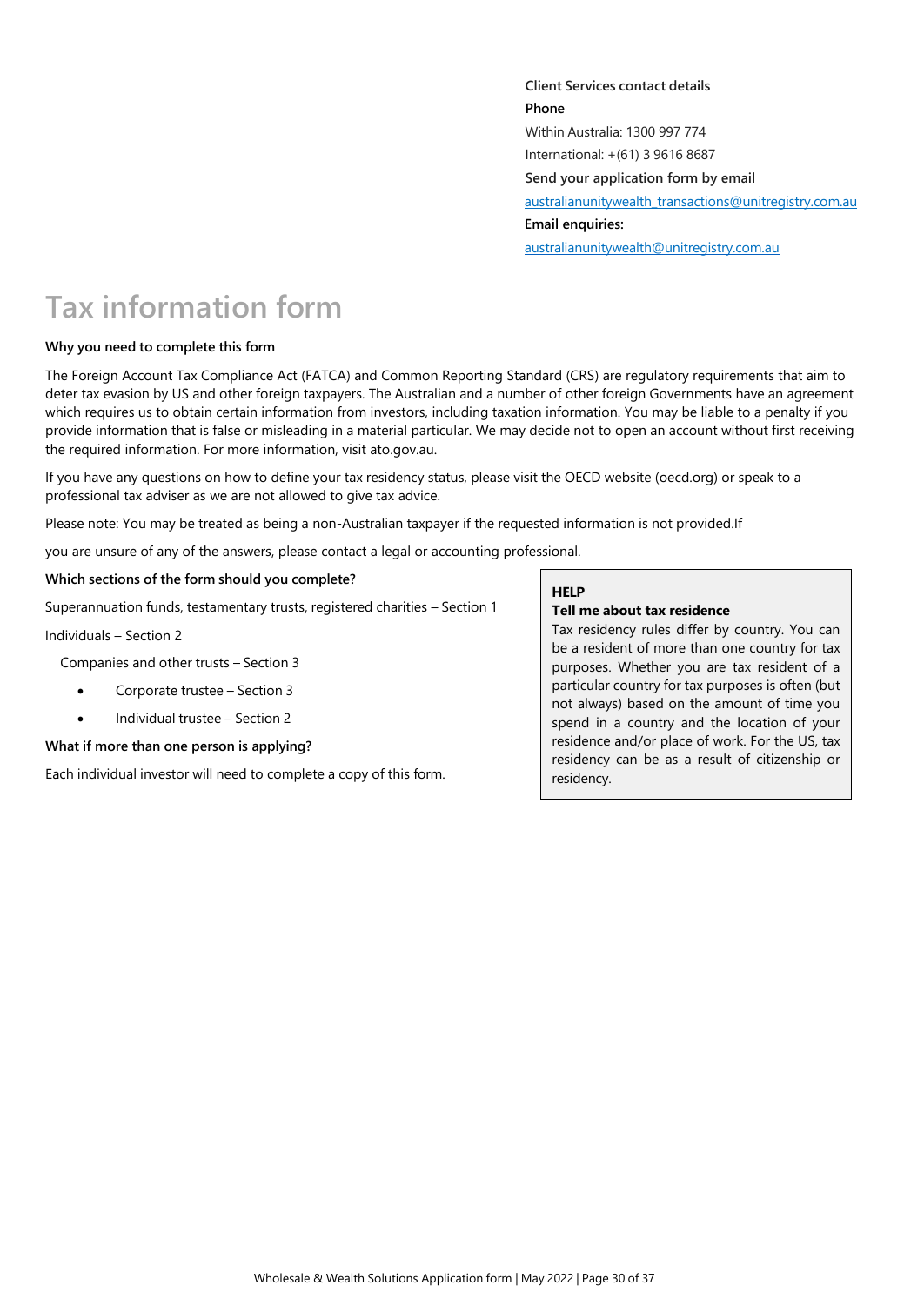# **1. Are you a superannuation or other special type of trust?**

- I am the trustee of a regulated superannuation fund, this includes a self-managed superannuation fund
- I am a trustee of a **testamentary trust**, orI
- am a trustee of a **registered charity**

### **Where to now?**

I ticked a box ▶ go to Section 4 Signatures

# **HELP**

**Regulated superannuation fund**: means self-managed superannuation funds, APRA regulated superannuation funds, Australian Government or semi-government superannuation funds and pooled superannuation trusts. **Testamentary trust:** this is a trustee of a trust set up in a deceased's will.

I did not tick a box  $\blacktriangleright$  go to Section 2 if you are an individual, or Section 3 if you are a company or another type of trust

# **Section 2. Individuals**

Do not complete Section 2 if you are a non-superannuation trustee or you are a company ▶ complete Section 3 instead.

# **2. Are you a US resident for tax purposes?** No  $\blacktriangleright$  go to question 3

Yes – please tell us your TIN  $\blacktriangleright$  go to question 3

**3. Are you a resident of any other country for tax purposes?**

TIN

# **HELP**

# **What is a TIN?**

This is short for Taxpayer Identification Number, an identification number issued or used by tax authorities. In Australia, the equivalent is the tax file number (TFN). For the US, it could for example be a US Social Security Number, a US Individual Taxpayer Identification Number or a US Employer Identification Number. In other countries, it may have a different name.

 $No \triangleright go$  to Section 4 Signatures

Other than the US or Australia.

Yes – please tell us which ones, using the table below.  $\blacktriangleright$  then go to Section 4 Signatures

# **HELP**

# **No TIN? Reasons we accept are:**

- **1.** This country does not issue TINs
- **2.** I have asked for a TIN, but have not yet been given one **you must tell us when received**
- **3.** The laws of this country do not require me to disclose my TIN
- **4.** I have an exemption under the laws of this country from holding a TIN **write a code or give us details**

| Country | <b>TIN</b> | No TIN? Which reason?<br>See HELP box above |
|---------|------------|---------------------------------------------|
|         |            |                                             |
|         |            |                                             |
|         |            |                                             |
|         |            |                                             |
|         |            |                                             |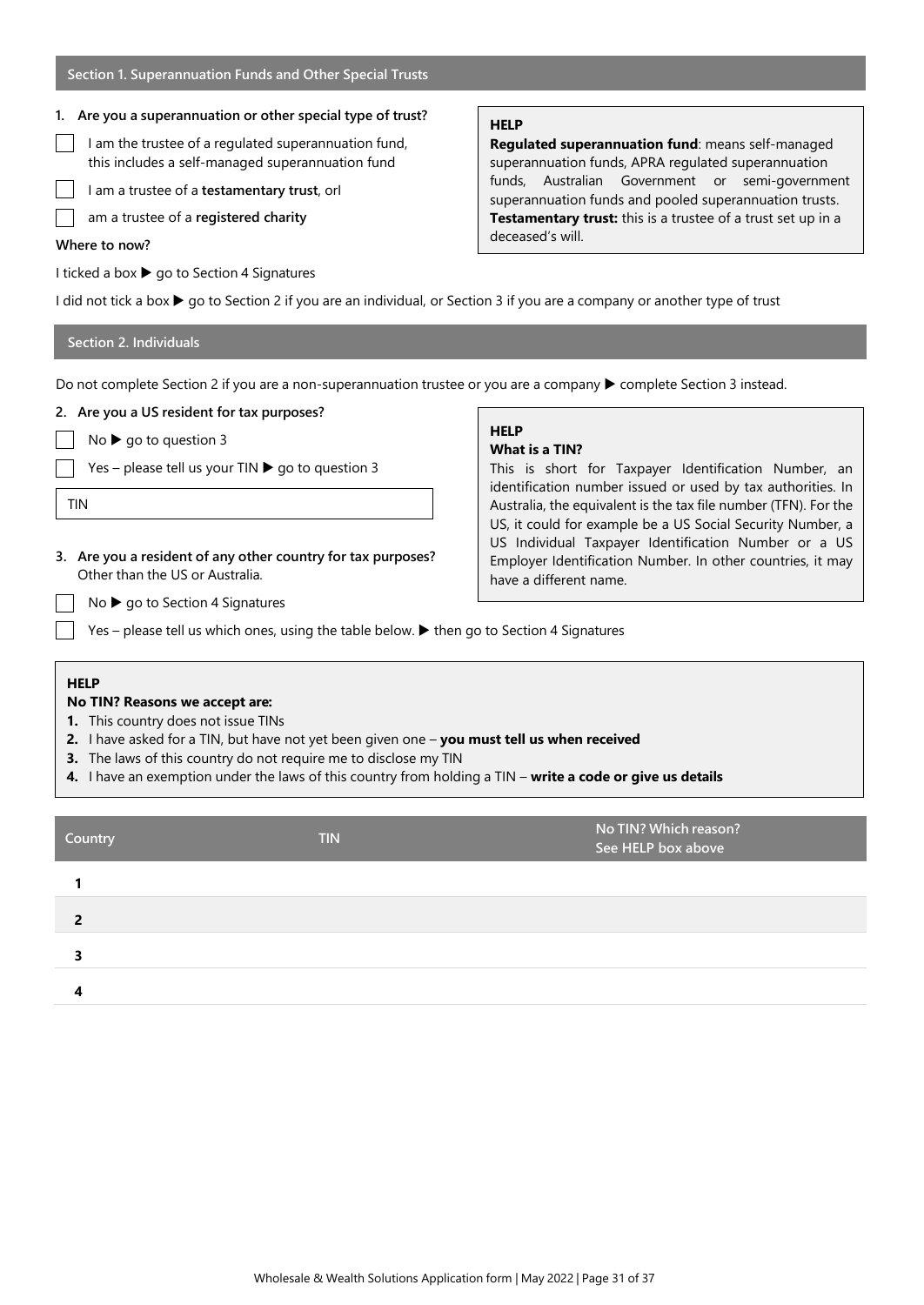| Section 3. Companies and Non-Superannuation Trusts                                                    |                                                                                                        |                                             |  |  |  |  |
|-------------------------------------------------------------------------------------------------------|--------------------------------------------------------------------------------------------------------|---------------------------------------------|--|--|--|--|
| 4. Is the company or trust a US resident for tax purposes?                                            |                                                                                                        |                                             |  |  |  |  |
| No $\triangleright$ go to question 5                                                                  |                                                                                                        |                                             |  |  |  |  |
|                                                                                                       | Yes - please tell us your TIN $\blacktriangleright$ then go to question 5                              |                                             |  |  |  |  |
| <b>TIN</b>                                                                                            |                                                                                                        |                                             |  |  |  |  |
| 5. Is the company or trust a resident of any country other than Australia or the US for tax purposes? |                                                                                                        |                                             |  |  |  |  |
| No $\triangleright$ go to question 6                                                                  |                                                                                                        |                                             |  |  |  |  |
|                                                                                                       | Yes – please tell us which ones, using the following table $\blacktriangleright$ then go to question 6 |                                             |  |  |  |  |
| Country                                                                                               | <b>TIN</b>                                                                                             | No TIN? Which reason?<br>See HELP box above |  |  |  |  |
|                                                                                                       |                                                                                                        |                                             |  |  |  |  |
| 2                                                                                                     |                                                                                                        |                                             |  |  |  |  |
| 3                                                                                                     |                                                                                                        |                                             |  |  |  |  |
| 4                                                                                                     |                                                                                                        |                                             |  |  |  |  |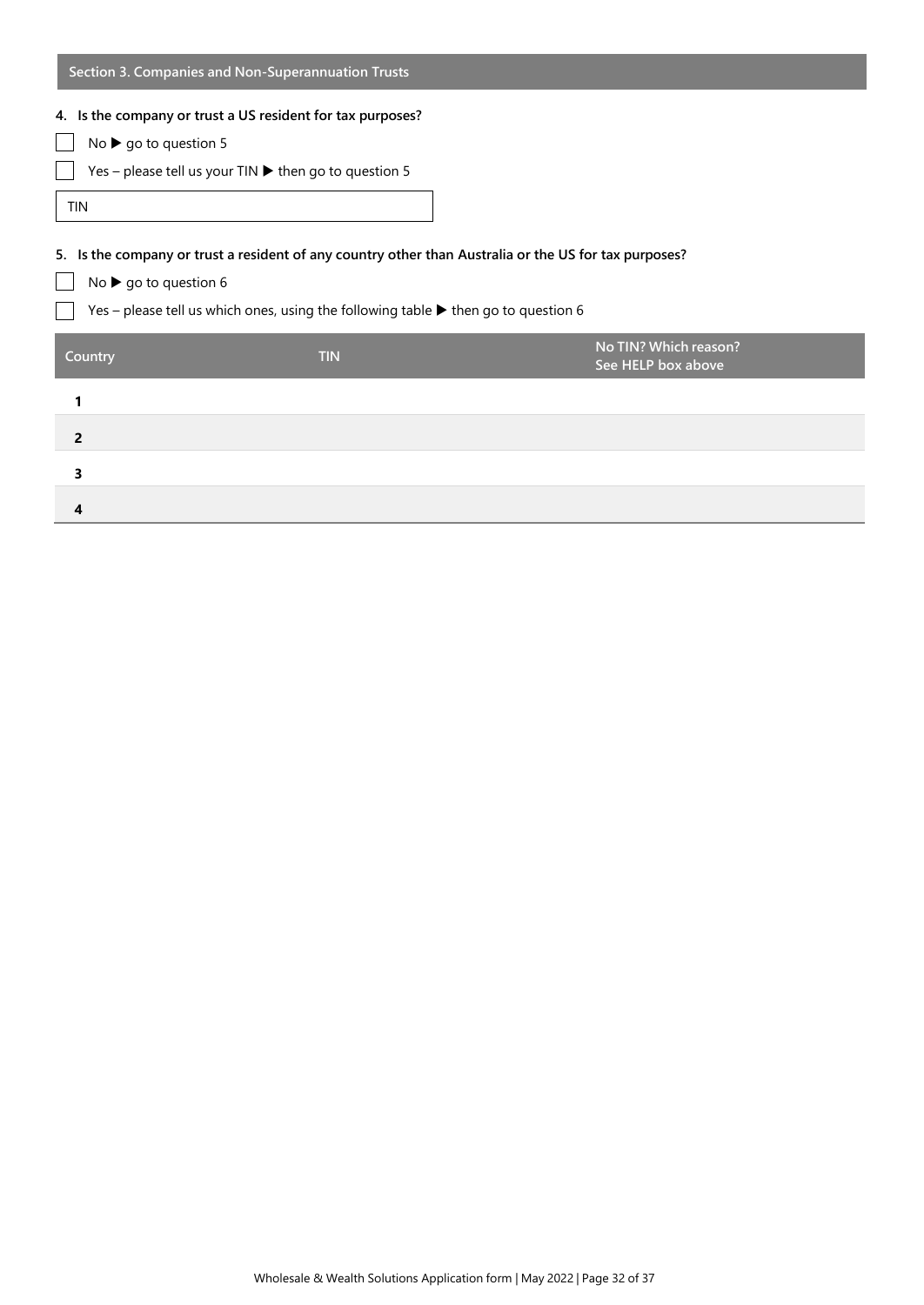### **6. Is the company or trust a 'financial institution'?**

Be careful – financial Institution is broadly defined – see HELP box

Not relevant - I wrote my TIN in question  $4 \triangleright$  go to question 7

- $No \triangleright go$  to question 7
- Yes **please tell us your GIIN – see HELP box**
- GIIN

### **Where to now?**

I ticked YES and completed my GIIN ▶ go to question 7

I ticked **YES** but did not write a GIIN

– tell us below why you did not write a GIIN  $\blacktriangleright$  then go to question 7

- Excepted Financial Institution
	- Deemed Compliant Financial Institution
- Exempt Beneficial Owner

Non-participating Financial Institution

- Non-reporting IGA Financial Institution
- The trust is a trustee-documented trust their GIIN is
- Sponsored financial institution their GIIN is

GIIN

# **7. Are you a public company listed on a stock exchange?**

- $No$   $\triangleright$  go to question 8
- $Yes$   $\rightarrow$  go to Section 4 Signatures

# **HELP**

# **What is a financial institution?**

This includes:

- **1. an investment entity**  any entity that conducts certain activities or operations for or on behalf of a customer, including:
	- 'trading in money market instruments' and other relevant instruments
	- 'individual and collective portfolio management'
	- 'investing, administering, or managing funds or money on behalf of other persons'.

However, any trading, investing, administering or managing of financial assets on behalf of other persons must be done as a business. Note that financial assets do not include direct interests in real property.

An entity is also an investment entity if it is managed by another investment entity, depository institution, custodial institution or other prescribed entity and its gross income is primarily attributable to investing reinvesting or trading in financial assets.

So, as general rules:

- managed investment schemes are investment entities
- trusts with professional corporate trustees (and often professional corporate investment managers) often are investment entities, such as unregistered (wholesale) managed investment schemes
- discretionary family trusts are not usually investment entities, even if they have someone managing the trust's assets for them.

The ATO gives some help on this, seek advice if you are unsure.

# **2. a depository institution**

you accept deposits in the ordinary course of a banking or similar business e.g. a bank

# **3. a custodial institution**

a substantial portion of your business (20% or more of gross income) has been held in financial assets for the account of others for the previous three years or since the establishment of the entity e.g. a custodian

#### **4. certain prescribed entities**

e.g. types of insurance companies that have cash value products or annuities.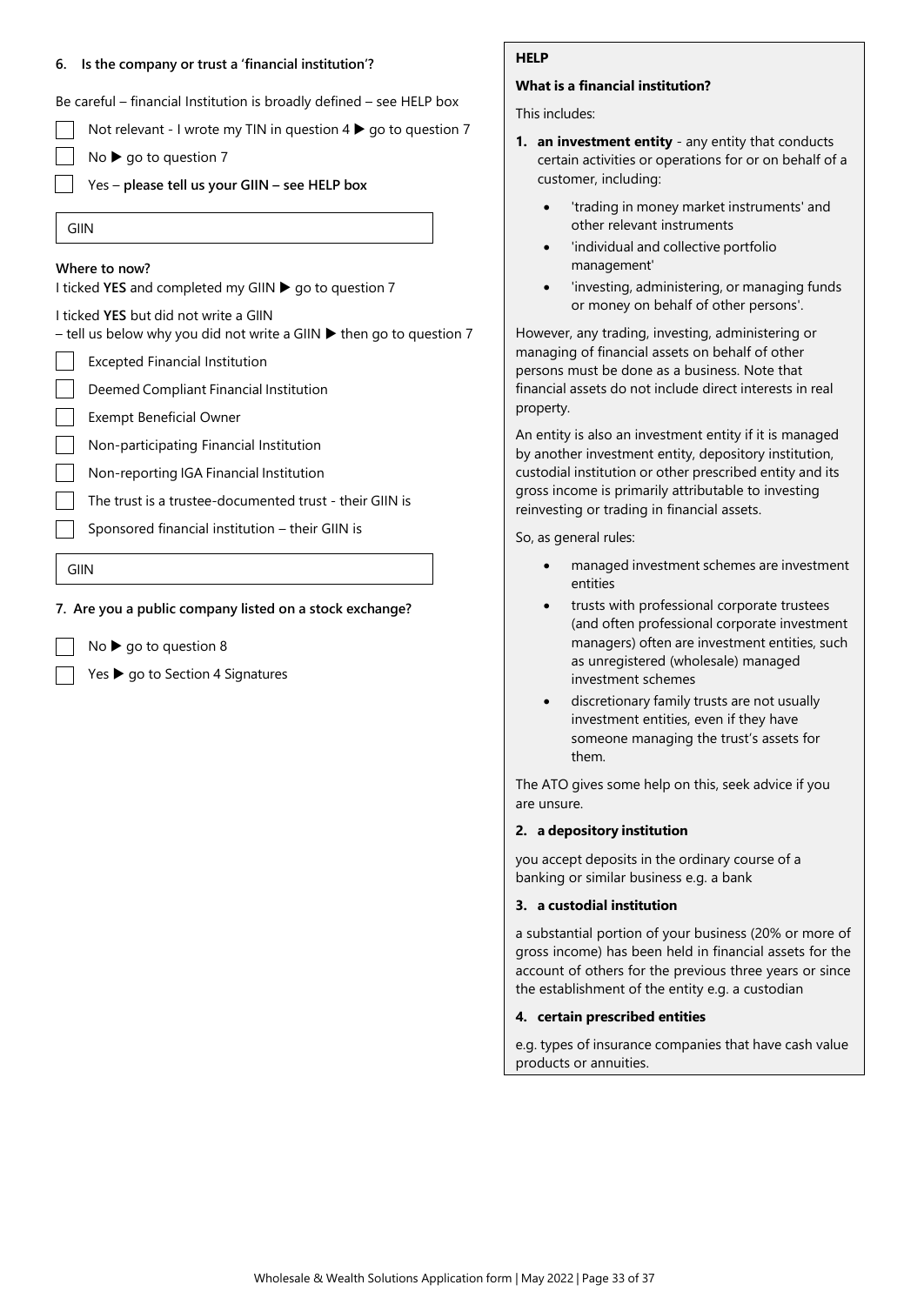# **8. Are you 'active' or 'passive'?**

The company or trust is an 'active' non-financial entity  $\blacktriangleright$  go to Section 4 Signatures

The company or trust is a 'passive' non-financial entity  $\blacktriangleright$  go to question 9

# **HELP**

What is 'active' and 'passive'?

A non-financial entity (NFE) is any entity that is not a financial institution as defined above. NFE/NFFE includes the following entity types:

- Private or proprietary company that is NOT a financial institution
- Public unlisted company that is NOT a financial institution
- Partnership, Trust, Co-operative, Association or club, that is NOT a financial Institution
- Registered or non-registered charitable organisations, that is NOT a financial Institution

You will be a passive NFE if you are not an active NFE. Generally, you will be an active NFE if:

- your stock (or a related entity's stock) is regularly traded on established securities market
- less than 50% of your gross income for the previous reporting period was passive income and less than 50% of your assets during that period produce or were held to produce passive income
- you are a Governmental entity, an international organisation, a central bank or an entity wholly owned by one of the above
- you are exempt from income tax in your residential jurisdiction and were established and operated exclusively for religious, charitable, scientific, artistic, athletic or educational purposes and meet certain other specific criteria, or
- you have not been a financial institution in the past five years and are in the process of liquidating your assets or reorganising with the intent to recommence operations other than as a financial institution.

If you are unsure whether you are an Active or Passive NFE, please get advice.

# **9. Do you have any 'controlling persons' who are resident of another country for tax purposes?**

I am passive, and **YES** I do have controlling persons who are resident of another country for tax purposes.

Complete the **controlling persons details** in the table below then go to Section 4 Signatures. Please note: if the Financial Institution is an investment entity located in a non-participating CRS Jurisdiction and managed by another Financial Institution you will also need to complete the **controlling persons details.**

If there is not enough room in the table, please copy the page and attach it to your completed form.

I am passive, but **NO** I do not have controlling persons who are resident of another country for tax purposes. Please read the HELP box before making your selection. If you have made this selection  $\blacktriangleright$  go to Section 4 Signatures.

# **HELP**

# **Controlling persons**

Controlling persons are natural persons who directly or indirectly exercise control over an entity.

For trusts, controlling persons includes any trustees, settlors, beneficiaries, classes of beneficiaries or any other person who has the power to effectively control the trust.

For companies, controlling persons generally include any person who holds (directly or indirectly) more than 25% of the shares in the company and any person who has the power to influence decisions about the company's financial and operating policies, such as senior managing officials or directors.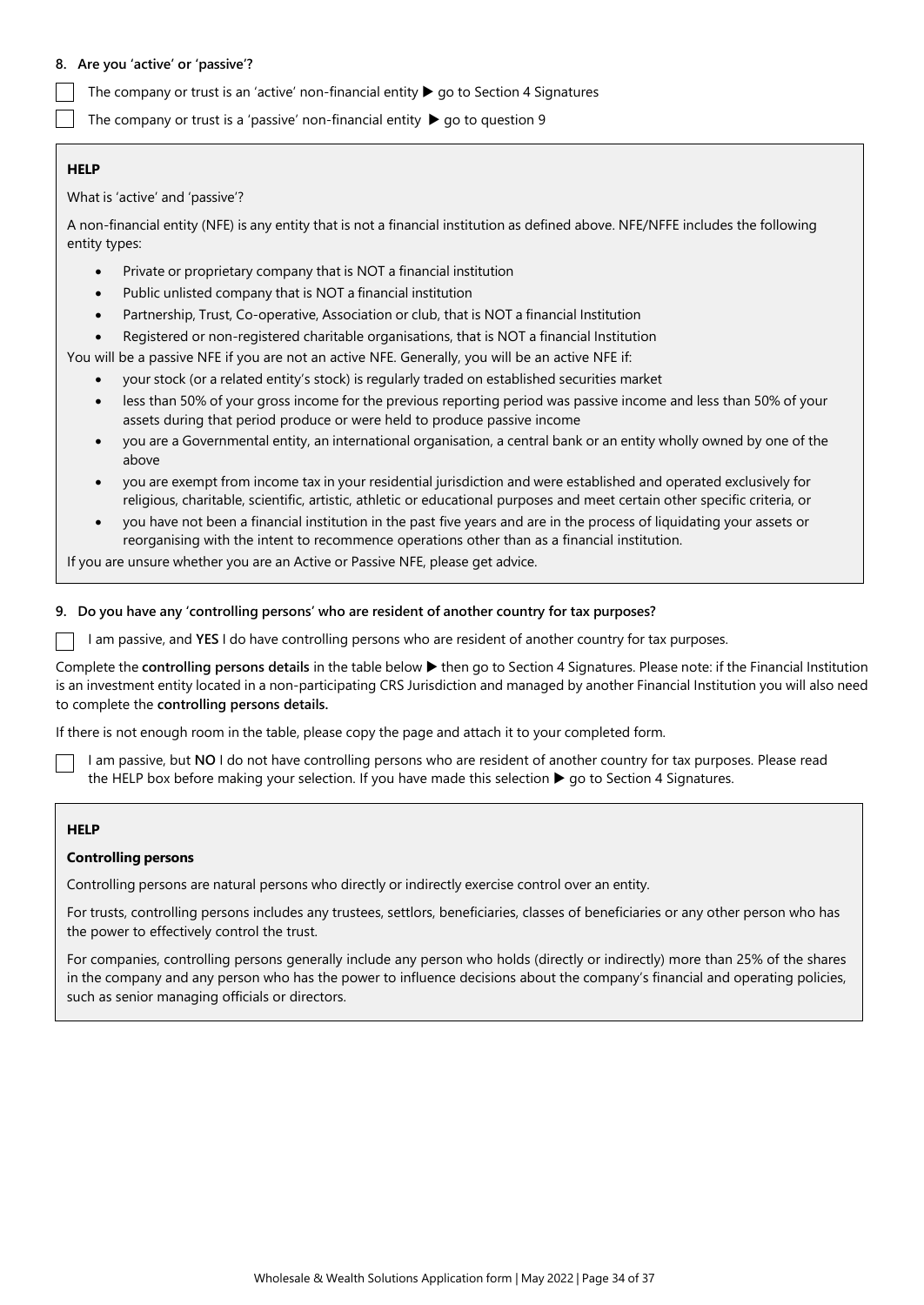# **Controlling Person**

| <b>Controlling Person</b>                                                                                | <b>Controlling Person</b>                                                                                |
|----------------------------------------------------------------------------------------------------------|----------------------------------------------------------------------------------------------------------|
| Title<br>Given name                                                                                      | Title<br>Given name                                                                                      |
|                                                                                                          |                                                                                                          |
| Surname                                                                                                  | Surname                                                                                                  |
|                                                                                                          |                                                                                                          |
| Date of birth (DD/MM/YYYY)                                                                               | Date of birth (DD/MM/YYYY)                                                                               |
| City and country of birth                                                                                | City and country of birth                                                                                |
|                                                                                                          |                                                                                                          |
| <b>Residential Address</b>                                                                               | <b>Residential Address</b>                                                                               |
| Number Street name                                                                                       | Number Street name                                                                                       |
|                                                                                                          |                                                                                                          |
| Suburb<br>State                                                                                          | Suburb<br>State                                                                                          |
|                                                                                                          |                                                                                                          |
| Postcode/Zip<br>Country                                                                                  | Postcode/Zip<br>Country                                                                                  |
|                                                                                                          |                                                                                                          |
| No TIN?<br>Country of tax<br>Which reason?<br><b>TIN</b><br>See HELP at<br>residence<br>questions 3 or 5 | No TIN?<br>Country of tax<br>Which reason?<br><b>TIN</b><br>See HELP at<br>residence<br>questions 3 or 5 |
| 1                                                                                                        | 1                                                                                                        |
| $\mathbf 2$                                                                                              | $\mathbf 2$                                                                                              |
| 3                                                                                                        | 3                                                                                                        |
| 4                                                                                                        | 4                                                                                                        |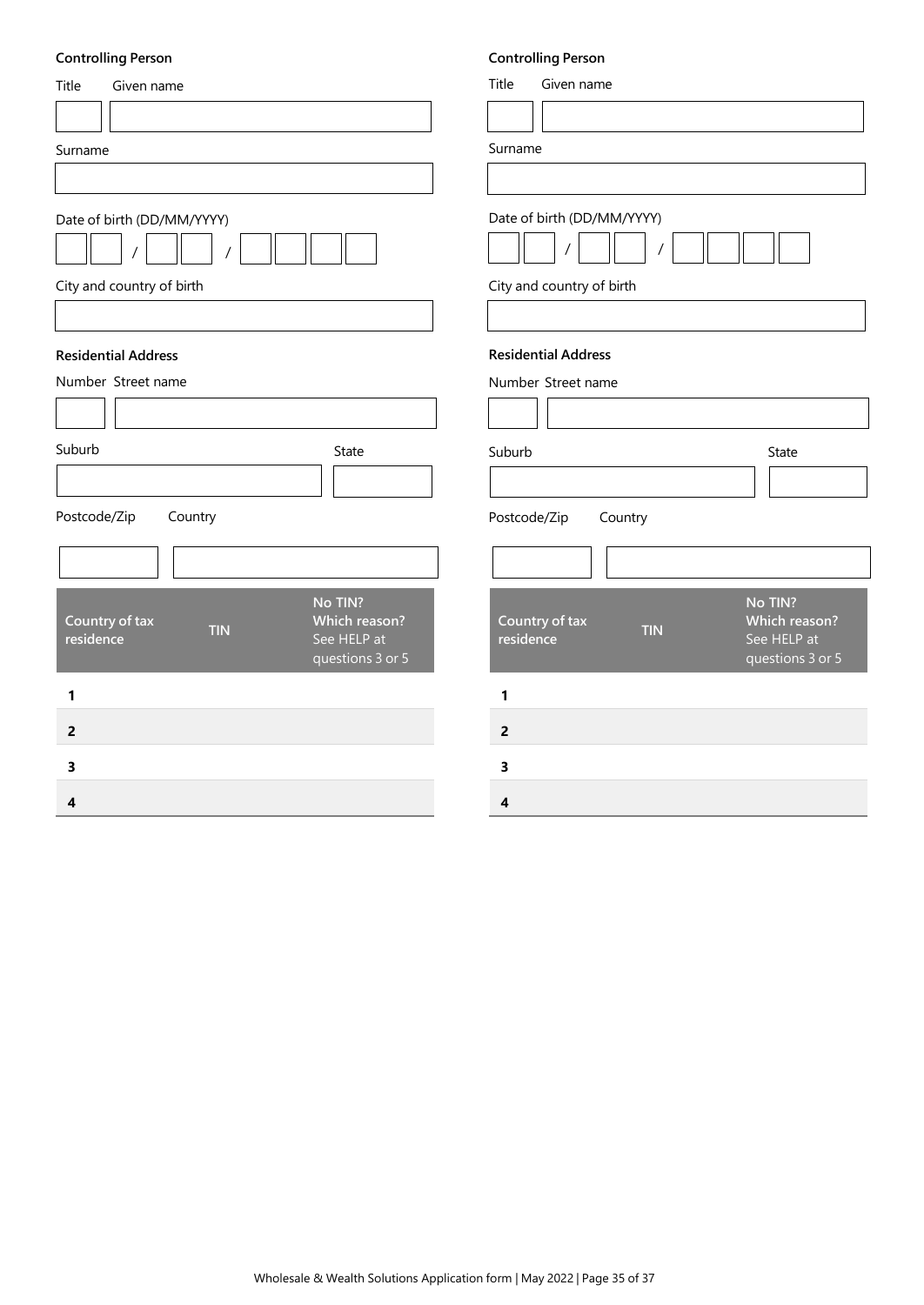# **Controlling Person**

| <b>Controlling Person</b>                                                                                       | <b>Controlling Person</b>                                                                                |
|-----------------------------------------------------------------------------------------------------------------|----------------------------------------------------------------------------------------------------------|
| Title<br>Given name                                                                                             | Title<br>Given name                                                                                      |
|                                                                                                                 |                                                                                                          |
| Surname                                                                                                         | Surname                                                                                                  |
|                                                                                                                 |                                                                                                          |
| Date of birth (DD/MM/YYYY)                                                                                      | Date of birth (DD/MM/YYYY)                                                                               |
| City and country of birth                                                                                       | City and country of birth                                                                                |
|                                                                                                                 |                                                                                                          |
| <b>Residential Address</b><br>Number Street name                                                                | <b>Residential Address</b><br>Number Street name                                                         |
|                                                                                                                 |                                                                                                          |
| Suburb<br>State                                                                                                 | Suburb<br>State                                                                                          |
|                                                                                                                 |                                                                                                          |
| Postcode/Zip<br>Country                                                                                         | Postcode/Zip<br>Country                                                                                  |
|                                                                                                                 |                                                                                                          |
| No TIN?<br>Country of tax<br><b>Which reason?</b><br><b>TIN</b><br>residence<br>See HELP at<br>questions 3 or 5 | No TIN?<br>Country of tax<br>Which reason?<br><b>TIN</b><br>residence<br>See HELP at<br>questions 3 or 5 |
| 1                                                                                                               | 1                                                                                                        |
| $\overline{2}$                                                                                                  | $\mathbf{2}$                                                                                             |
| 3                                                                                                               | 3                                                                                                        |
| 4                                                                                                               | $\overline{\mathbf{4}}$                                                                                  |